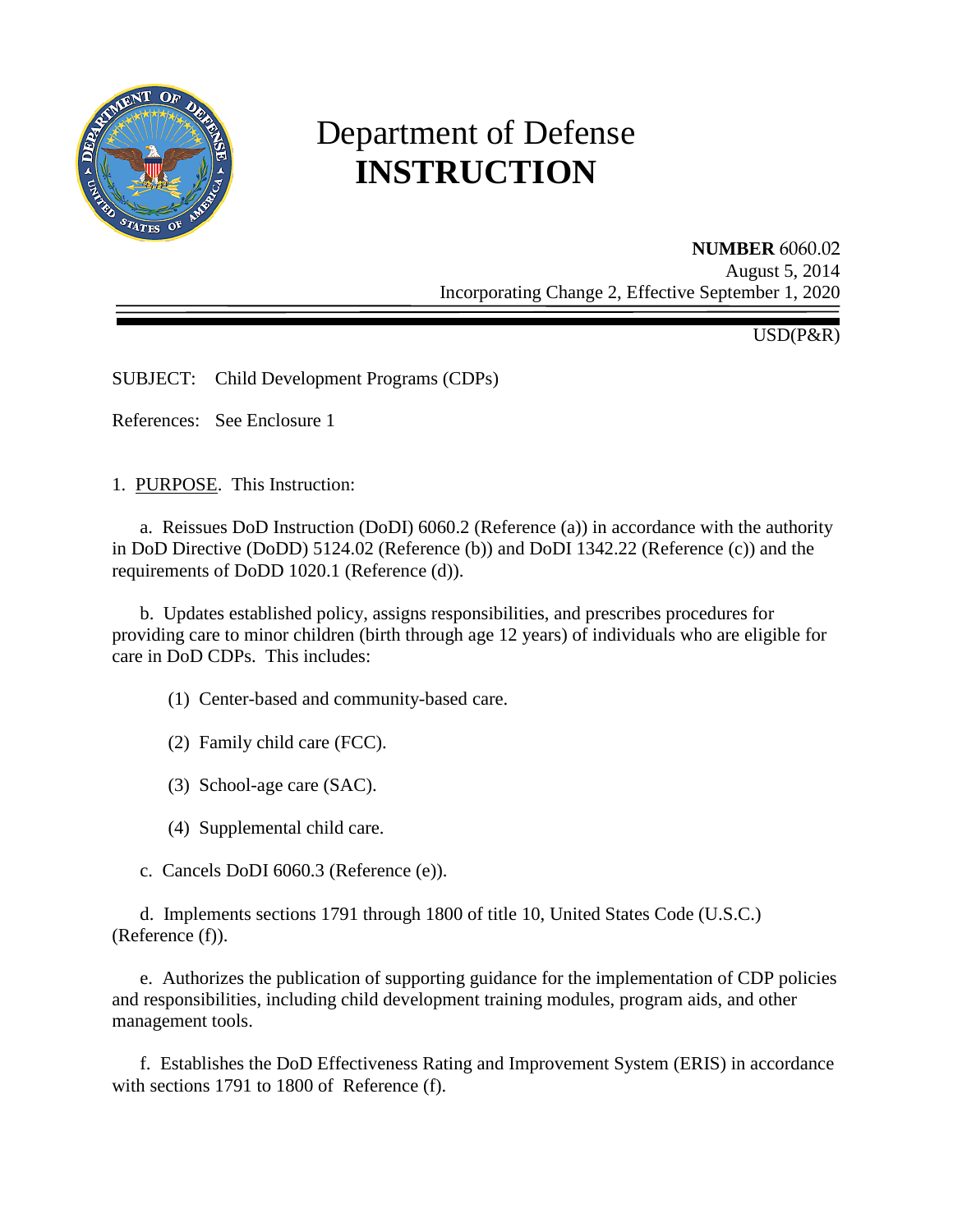2. APPLICABILITY. This Instruction applies to OSD, the Military Departments, the Office of the Chairman of the Joint Chiefs of Staff and the Joint Staff, the Combatant Commands, the Office of the Inspector General of the Department of Defense, the Defense Agencies, the DoD Field Activities, and all other organizational entities within the DoD (hereinafter referred to collectively as the "DoD Components").

3. DEFINITIONS. See Glossary.

4. POLICY. In accordance with References (c) and (f), it is DoD policy to:

 a. Ensure that the CDPs support the mission readiness, family readiness, retention, and morale of the total force during peacetime, overseas contingency operations, periods of force structure change, relocation of military units, base realignment and closure, and other emergency situations (e.g., natural disasters and epidemics). Although child care supports working parents, it is not an entitlement and parents must pay their share of the cost of child care.

b. Reduce the stress of families who have the primary responsibility for the health, safety and well-being of their children and help them balance the competing demands of family life and the DoD mission. CDPs provide access and referral to available, affordable, quality programs and services that meet the basic needs of children, from birth through 12 years of age, in a safe, healthy, and nurturing environment.

c. Conduct an annual internal certification process to ensure that all installation-operated CDPs are operating in accordance with all applicable Federal mandates and statutory requirements.

 d. Provide child care to support the personnel and the mission of DoD. Eligibility is contingent on the status of the sponsor.

(1) Eligible patrons include:

(a) Active duty military personnel.

 (b) DoD civilian employees paid from either appropriated funds (APF) or nonappropriated funds (NAF).

 (c) Reserve Component military personnel on active duty or inactive duty training status.

(d) Combat related wounded warriors.

(e) Surviving spouses of Military members who died from a combat related incident.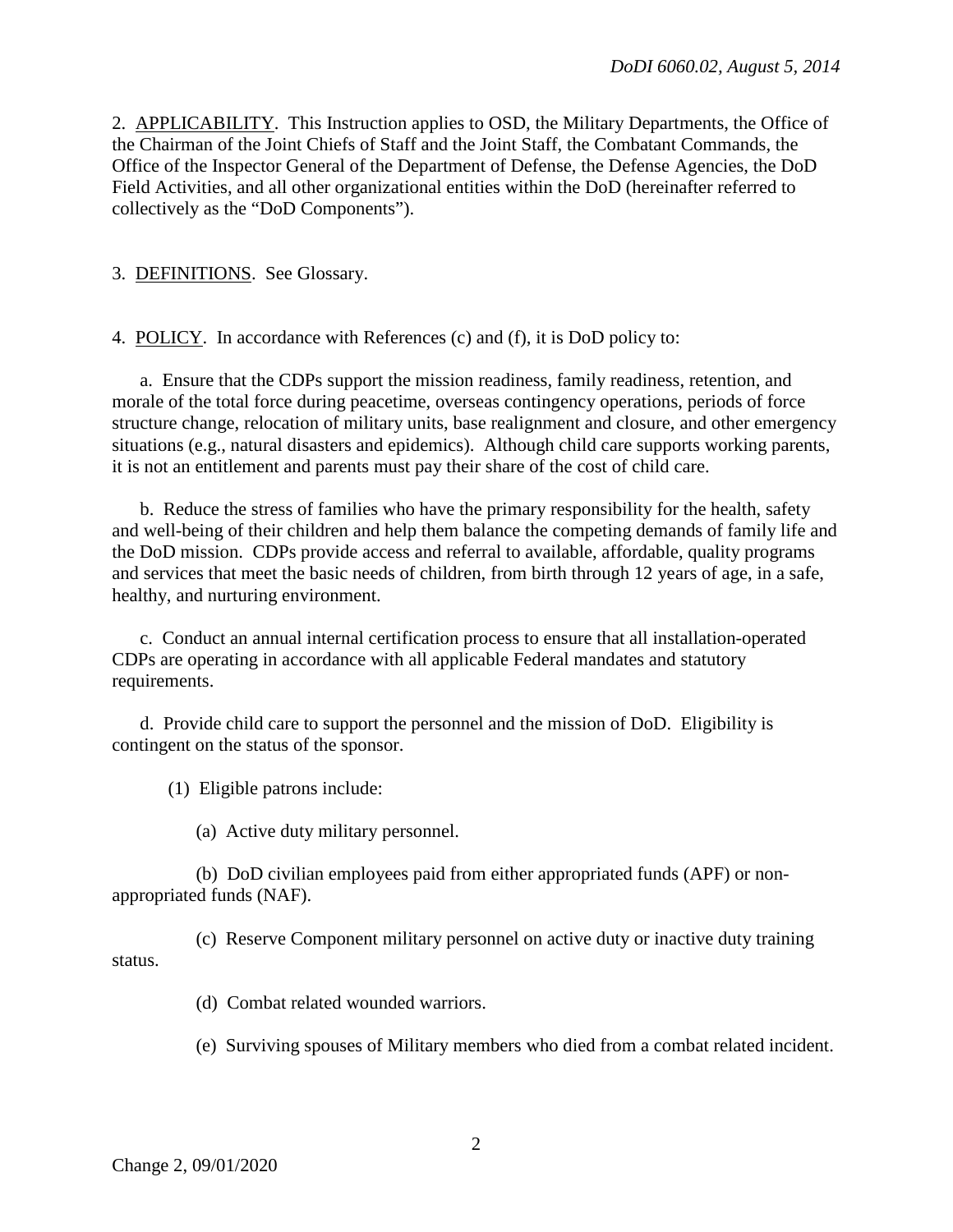(f) Those acting in loco parentis for the dependent child of an otherwise eligible patron.

(g) Eligible employees of DoD contractors

(h) Others authorized on a space available basis

 (2) In the case of unmarried, legally separated parents with joint custody, or divorced parents with joint custody, children are eligible for child care only when they reside with the Military Service member or eligible civilian sponsor at least 25 percent of the time in a month that the child receives child care through a DoD program. There may be exceptions, as addressed in Enclosure 3.

e. Promote the cognitive, social, emotional, cultural, language and physical development of children through programs and services that recognize differences in children and encourage self-confidence, curiosity, creativity, self-discipline, and resiliency.

 f. Employ qualified direct program staff whose progression from entry level to positions of greater responsibility is determined by training, education, experience, and competency. Ensure that civilian employees maintain their achieved position and salary as they move within the military child care system.

g. Certify qualified FCC providers who can support the mission requirements of the installation.

 h. Facilitate the availability and expansion of quality, affordable, child care off of military installations that meet the standards of this Instruction to ensure that geographically dispersed eligible families have access to legally operating military-approved community-based child care programs.

i. Promote the early identification and reporting of alleged child abuse and neglect in DoD CDPs in accordance with DoDI 6400.1 (Reference (g)).

 j. Ensure that funding is available to meet Military Child Care Act requirements pursuant to sections 1791 to 1800 of Reference (f) and protect the health, safety, and well-being of children in care.

5. RESPONSIBILITIES. See Enclosure 2.

6. PROCEDURES. Enclosure 3 provides guidance for military operated or approved child development centers (CDCs), FCC, and school-age programs.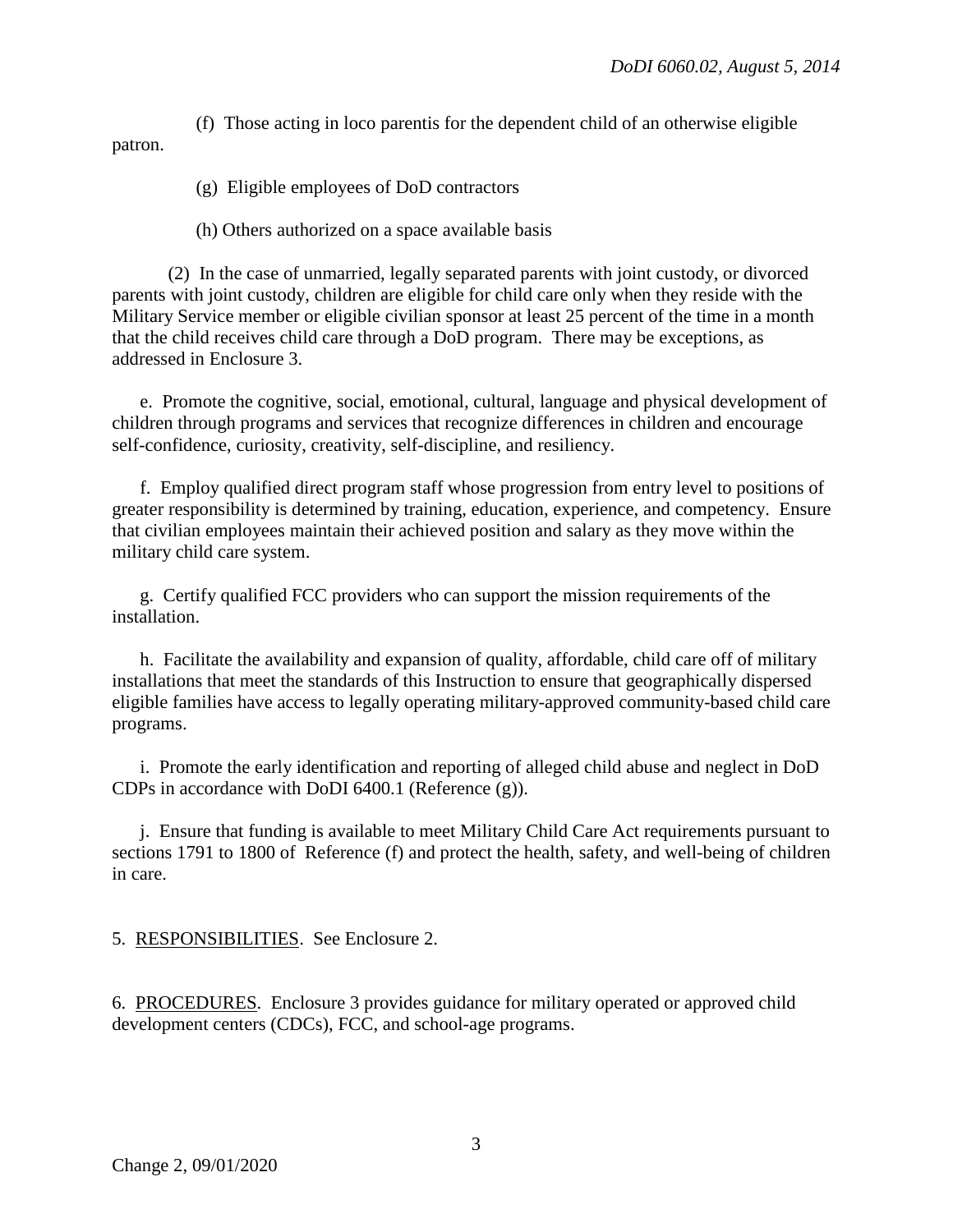#### 7. INFORMATION COLLECTIONS REQUIREMENTS

a. The DoD Child Development Program Annual Summary of Operations referred to in paragraph 2.f. of Enclosure 2 of this instruction has been assigned report control symbol DD-P&R(A)1884 in accordance with the procedures in Volume 1 of DoD Manual 8910.01 (Reference (h)).

b. DD Form 2652, "Application for Department of Defense Child Care Fees" referred to in paragraph 7.b.(1)(a) of Enclosure 3 of this instruction has been assigned Office of Management and Budget control number 0704-0515 in accordance with the procedures in Volume 2 of DoD Manual 8910.01 (Reference (i)).

c. DD Form 2606, "Request for Care Record, Department of Defense Child Development Program" referred to in paragraph 7.f. of Enclosure 3 of this instruction has been assigned Office of Management and Budget control number 0704-0515 in accordance with the procedures in Reference (i).

8. RELEASABILITY. **Cleared for public release**. This instruction is available on the Directives Division Website at https://www.esd.whs.mil/DD.

9. SUMMARY OF CHANGES 1 AND 2. The changes to this issuance:

a. Change 1 updates references, definitions, and Section 1 of Enclosure 3 in accordance with the February 21, 2020 Secretary of Defense Memorandum (Reference (j)).

b. Change 2 grants Coast Guard families the same access priority as their DoD counterparts and postpones the June 1, 2020 effective date to September 1, 2020 in accordance with the April 23, 2020 Secretary of Defense Memorandum (Reference (ab)).

10. EFFECTIVE DATE. This Instruction is effective August 5, 2014.

**Under Secretary of Defense** for Personnel and Readiness

**Enclosures** 

- 1. References
- 2. Responsibilities
- 3. Procedures

Glossary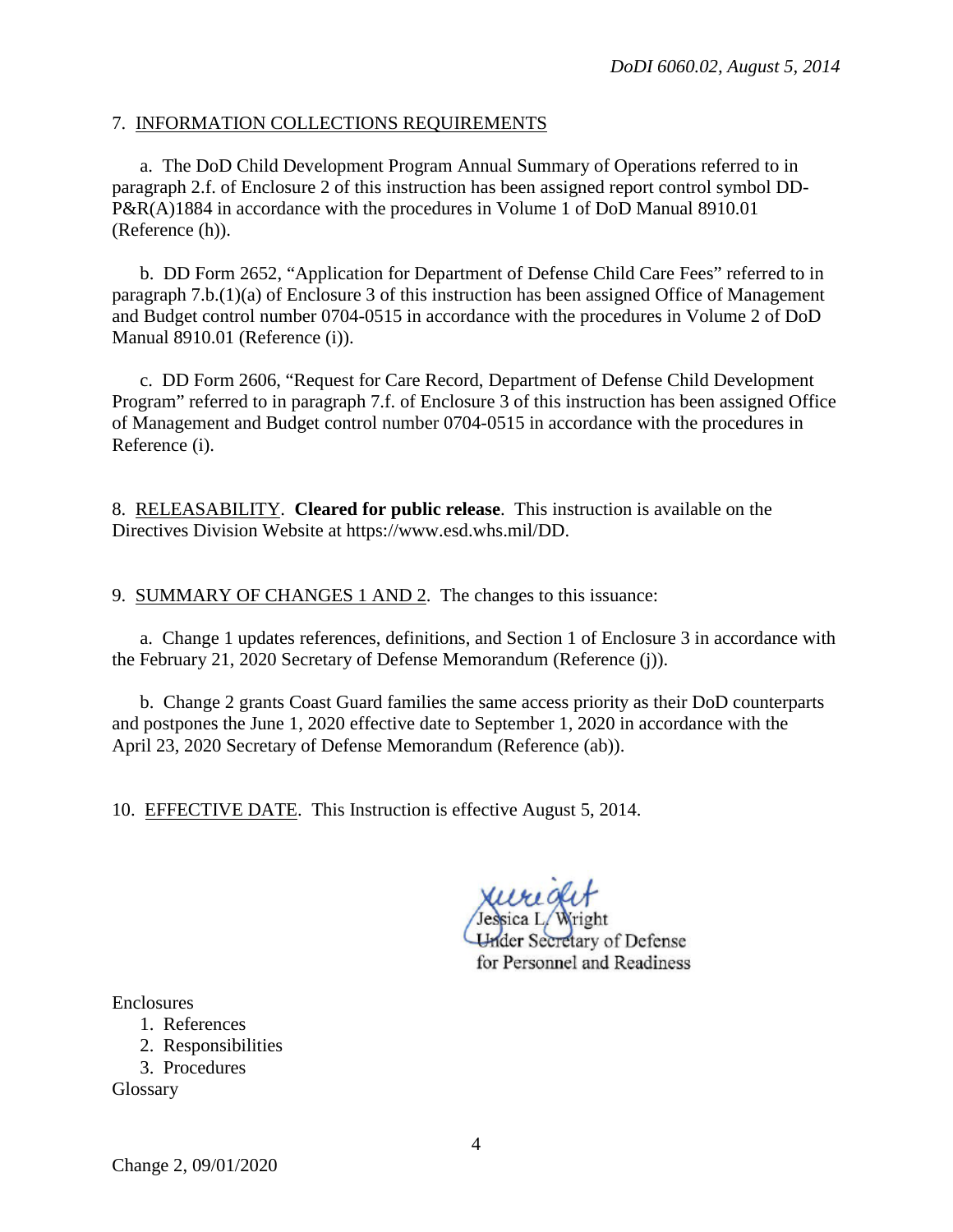# **TABLE OF CONTENTS**

| ASSISTANT SECRETARY OF DEFENSE FOR READINESS AND FORCE                            |  |
|-----------------------------------------------------------------------------------|--|
|                                                                                   |  |
| DEPUTY ASSISTANT SECRETARY OF DEFENSE FOR MILITARY COMMUNITY                      |  |
|                                                                                   |  |
|                                                                                   |  |
|                                                                                   |  |
|                                                                                   |  |
| DIRECTORS OF THE DEFENSE AGENCIES AND DoD FIELD ACTIVITIES 13                     |  |
|                                                                                   |  |
|                                                                                   |  |
|                                                                                   |  |
|                                                                                   |  |
|                                                                                   |  |
|                                                                                   |  |
|                                                                                   |  |
|                                                                                   |  |
|                                                                                   |  |
|                                                                                   |  |
|                                                                                   |  |
|                                                                                   |  |
|                                                                                   |  |
|                                                                                   |  |
|                                                                                   |  |
|                                                                                   |  |
|                                                                                   |  |
|                                                                                   |  |
| Military Department, Defense Agency, and DoD Field Activity-Approved Supplemental |  |
|                                                                                   |  |
| ADMINISTRATION, FUNDING, AND OVERSIGHT OF MILITARY-OPERATED                       |  |
|                                                                                   |  |
|                                                                                   |  |
|                                                                                   |  |
|                                                                                   |  |
|                                                                                   |  |
|                                                                                   |  |
|                                                                                   |  |
|                                                                                   |  |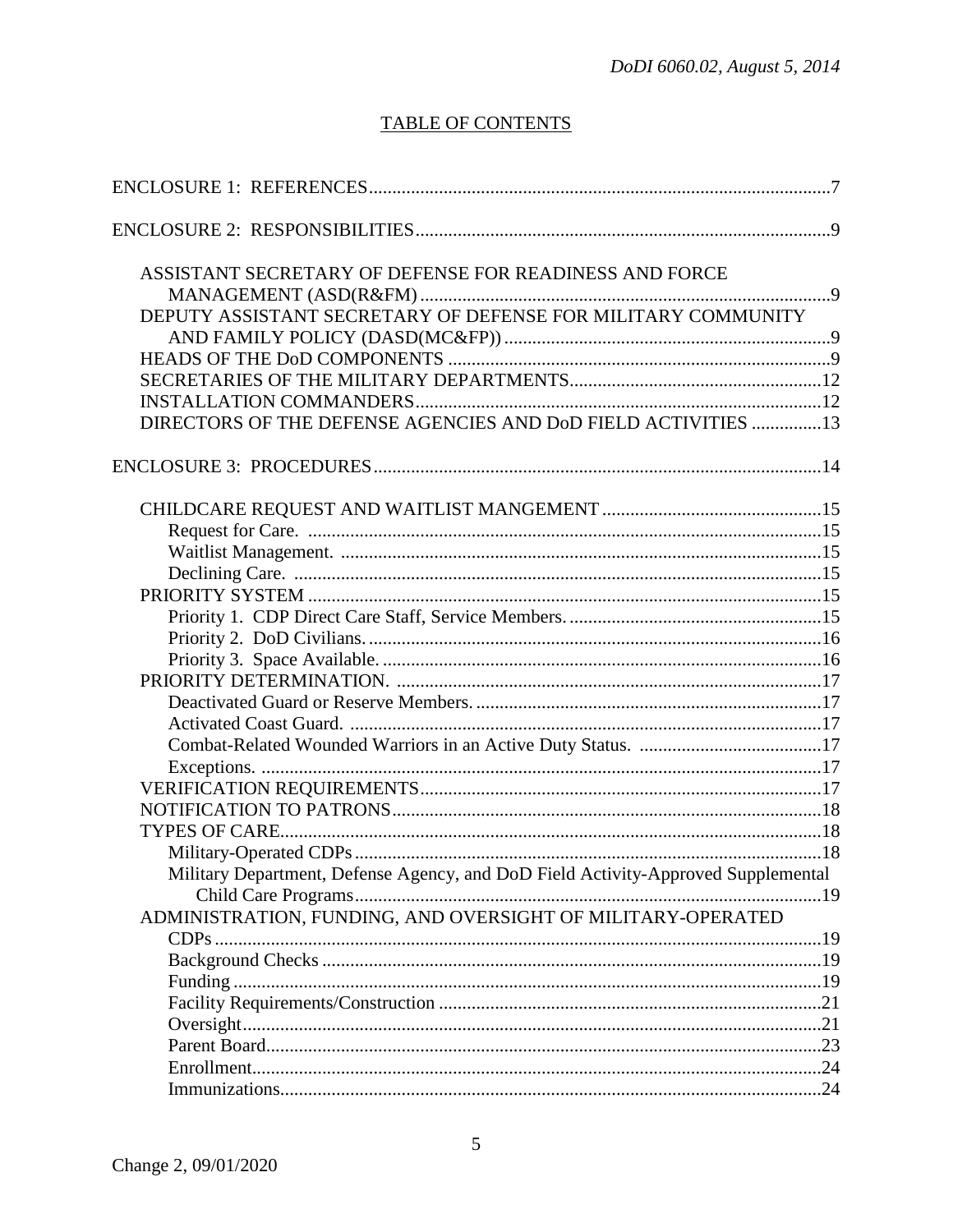| ADMINISTRATION AND OVERSIGHT OF COMMUNITY-BASED CARE |  |
|------------------------------------------------------|--|
|                                                      |  |
|                                                      |  |
|                                                      |  |
|                                                      |  |
| CDC AND SAC STANDARDS OF OPERATION, FCC STANDARDS OF |  |
|                                                      |  |
|                                                      |  |
|                                                      |  |
|                                                      |  |
|                                                      |  |
|                                                      |  |
|                                                      |  |
| <b>TABLES</b>                                        |  |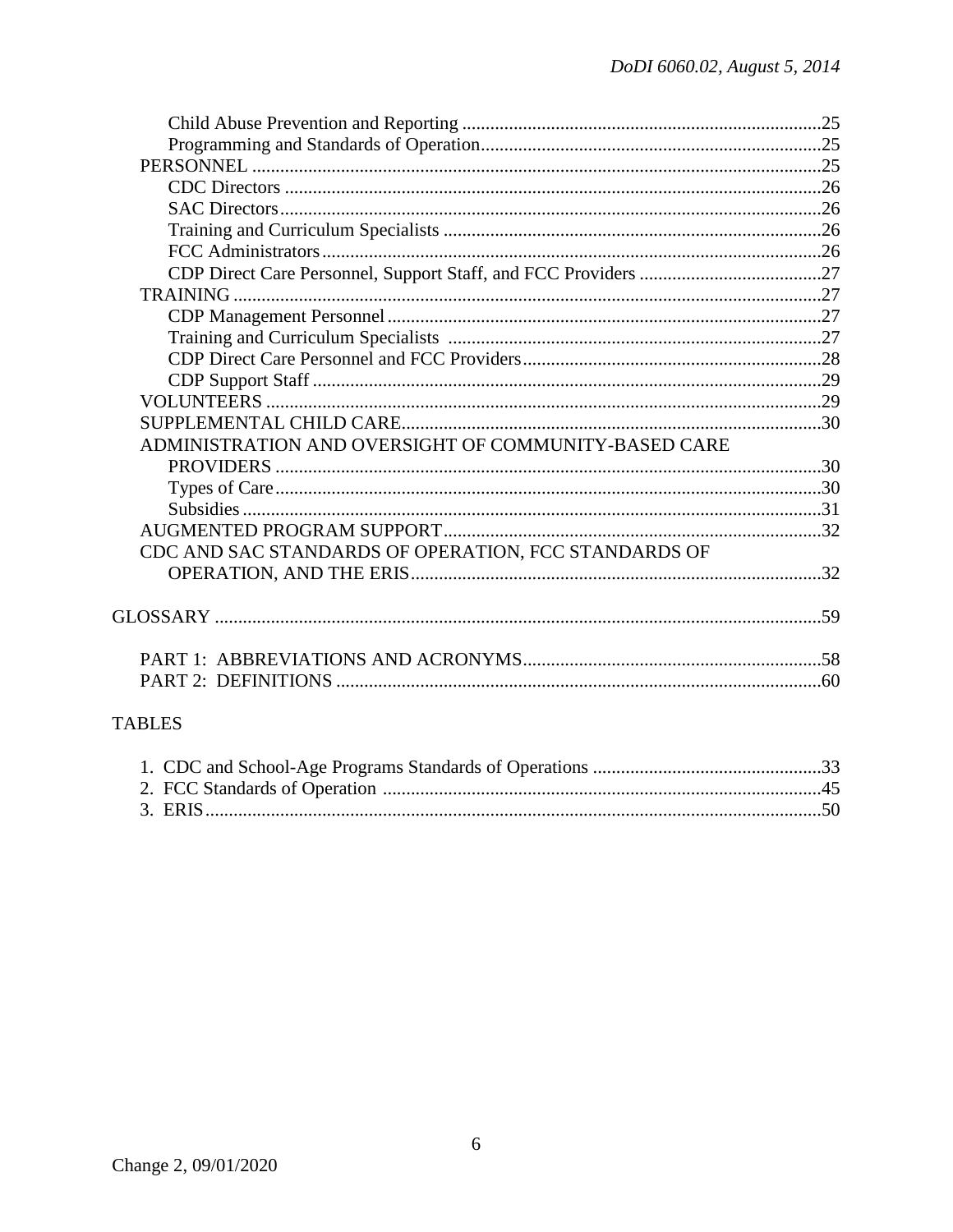# ENCLOSURE 1

#### REFERENCES

- (a) DoD Instruction 6060.2, "Child Development Programs (CDPs)," January 19, 1993, as amended (hereby cancelled)
- (b) DoD Directive 5124.02, "Under Secretary of Defense for Personnel and Readiness (USD (P&R))," June 23, 2008
- (c) DoD Instruction 1342.22, "Military Family Readiness," July 3, 2012*,* as amended
- (d) DoD Directive 1020.1, "Nondiscrimination on the Basis of Handicap in Programs and Activities Assisted or Conducted by the Department of Defense," March 31, 1982, as amended
- (e) DoD Instruction 6060.3, "School-Age Care (SAC) Program," December 19, 1996 (hereby cancelled)
- (f) Sections 1783, 1791 through 1800, 2809, and 2812 of title 10, United States Code
- (g) DoD Instruction 6400.1, "Family Advocacy Program (FAP)," May 1, 2019
- (h) DoD Manual 8910.01, Volume 1, "DoD Information Collections: Procedures for DoD Internal Information Collections," June 30, 2014, as amended
- (i) DoD Manual 8910.01, Volume 2, "DoD Information Collections: Procedures for DoD Public Information Collections," June 30, 2014
- (j) Secretary of Defense Memorandum, "Policy Change Concerning Priorities for Department of Defense Child Care Programs," February 21, 2020
- (k) DoD Instruction 1402.05, "Background Checks on Individuals in DoD Child Care Services Programs," September 11, 2015, as amended
- (l) DoD Instruction 5305.5, "Space Management Procedures for the National Capital Region (NCR)," November 4, 2015
- (m) Section 590 of title 40, United States Code
- (n) Section 30125 of title 49, United States Code
- (o) Sections 21 (a), 21 (b), 61,129 and 134 of title 26, United States Code (also known as "The Internal Revenue Code," as amended)
- (p) DoD Instruction 1400.25, Volume 1405, "DoD Civilian Personnel Management System: Nonappropriated Fund (NAF) Pay, Awards, and Allowances," June 26, 2014
- (q) Unified Facilities Criteria 4-740-14, "Design: Child Development Centers," August 1, 2002
- (r) Department of the Army, Assistant Chief of Staff for Installation Management, Memorandum, "Army Standard for Child Development Center," October, 2004
- (s) Unified Facilities Criteria 4-740-06, "Youth Centers," January 12, 2006
- (t) National Fire Protection Association 101, "Life Safety Code," 2012
- (u) AR 40–562/BUMEDINST 6230.15A/AFJI 48–110/CG COMDTINST M6230.4F, "Immunizations and Chemoprophylaxis," September 29, 2006
- (v) DoD Instruction 1100.21, "Voluntary Services in the Department of Defense," March 11, 2002, as amended
- (w) Part 226 of title 7, Code of Federal Regulations
- (x) DoD Instruction 1015.15, "Establishment, Management and Control of Nonappropriated Fund Instrumentalities and Financial Management of Supporting Resources," October 31, 2007, as amended
- (y) Parts 56 and 238.3 of title 32, Code of Federal Regulations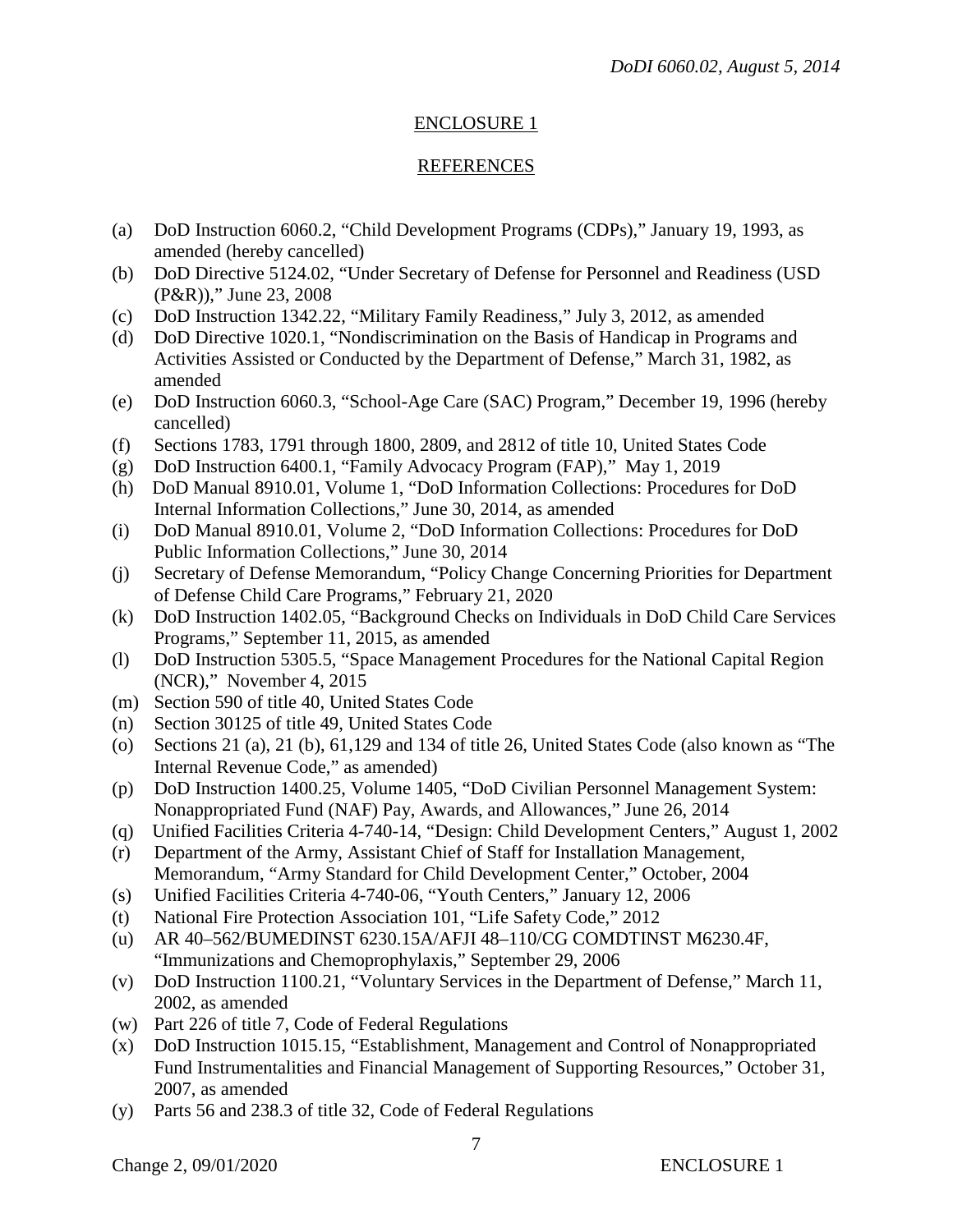- (z) Section 705 of title 29, United States Code (also known as "Section 7 of The Rehabilitation Act of 1973," as amended)
- (aa) Section 12102 of title 42, United States Code (also known as "The Americans with Disabilities Act of 1990," as amended)
- (ab) Secretary of Defense Memorandum, "Update to Child Care Policy Change Dated February 21, 2020," April 23, 2020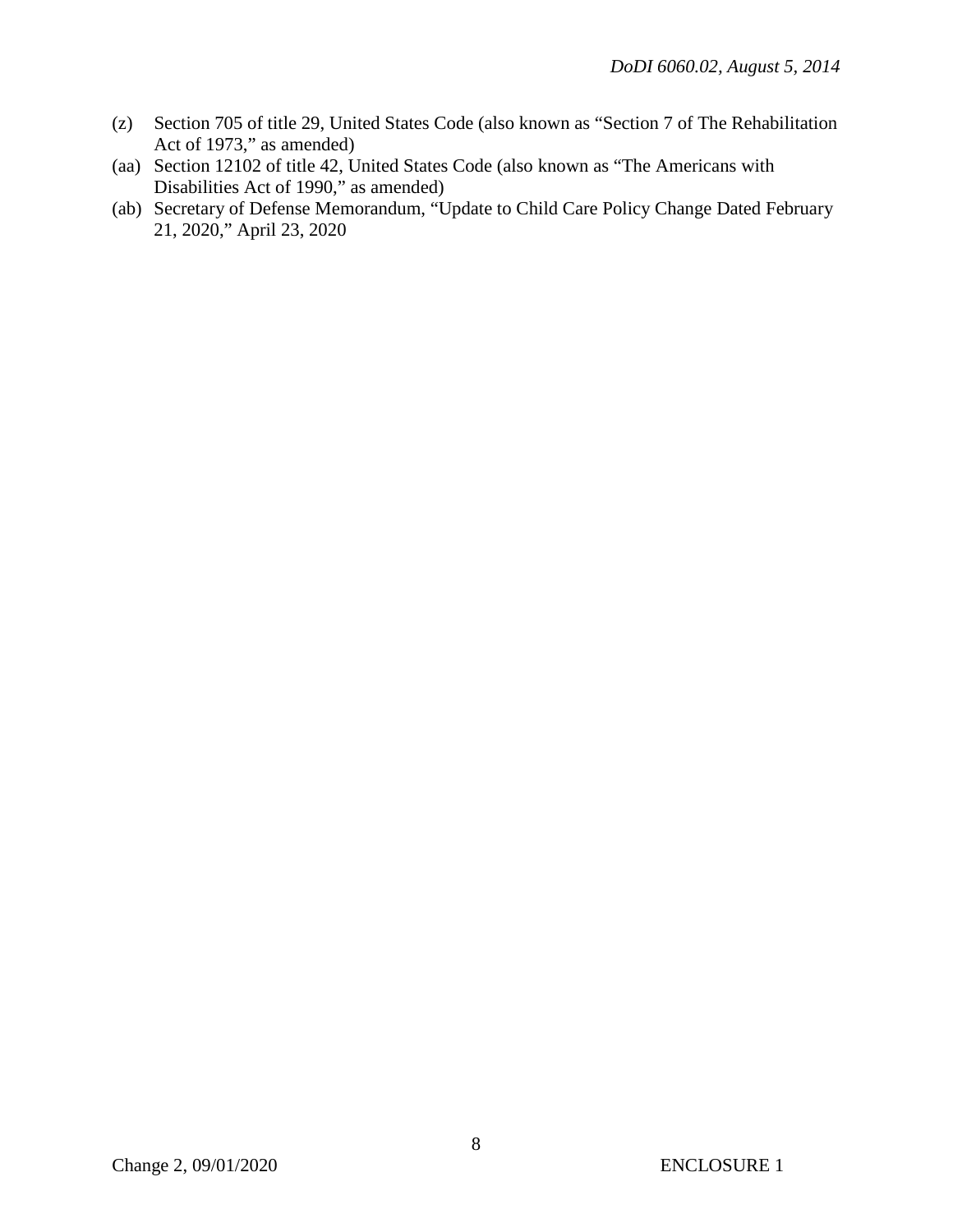#### ENCLOSURE 2

#### RESPONSIBILITIES

#### 1. ASSISTANT SECRETARY OF DEFENSE FOR READINESS AND FORCE MANAGEMENT (ASD(R&FM)). The ASD(R&FM), under the authority, direction, and control of the USD(P&R), shall:

a. Monitor compliance with this Instruction by personnel under his or her authority, direction, and control.

 b. Annually review and issue a child care fee policy based upon total family income (TFI) for use by programs in the DoD child development system of care.

#### 2. DEPUTY ASSISTANT SECRETARY OF DEFENSE FOR MILITARY COMMUNITY AND FAMILY POLICY (DASD(MC&FP)). The DASD(MC&FP), under the authority, direction, and control of the ASD(R&FM), shall:

 a. Work across functional areas of responsibility and collaborate with other Federal and nongovernmental organizations to ensure access to a continuum of quality, affordable CDPs.

 b. Program, budget, and allocate funds and other resources to meet the objectives of this Instruction.

 c. Issue DD Form 2636, "Child Development Program, Department of Defense Certificate to Operate," to the Military Departments for each CDP found to be in compliance with this **Instruction** 

d. Require that the policies and related documents are updated and relevant to the program.

 e. Report DoD Component program data to support legislative, research, and other requirements.

3. HEADS OF THE DoD COMPONENTS. The Heads of the DoD Components shall:

a. Establish implementing guidance and ensure full implementation within 12 months of the publication date, consistent with this Instruction, monitor compliance through regular inspection of CDPs and follow-up oversight actions as needed.

 b. Program, budget, and allocate funds and other resources to meet the requirements of this Instruction.

c. Establish a priority system for all patrons seeking to enroll children in CDPs in accordance with section 1 of Enclosure 3.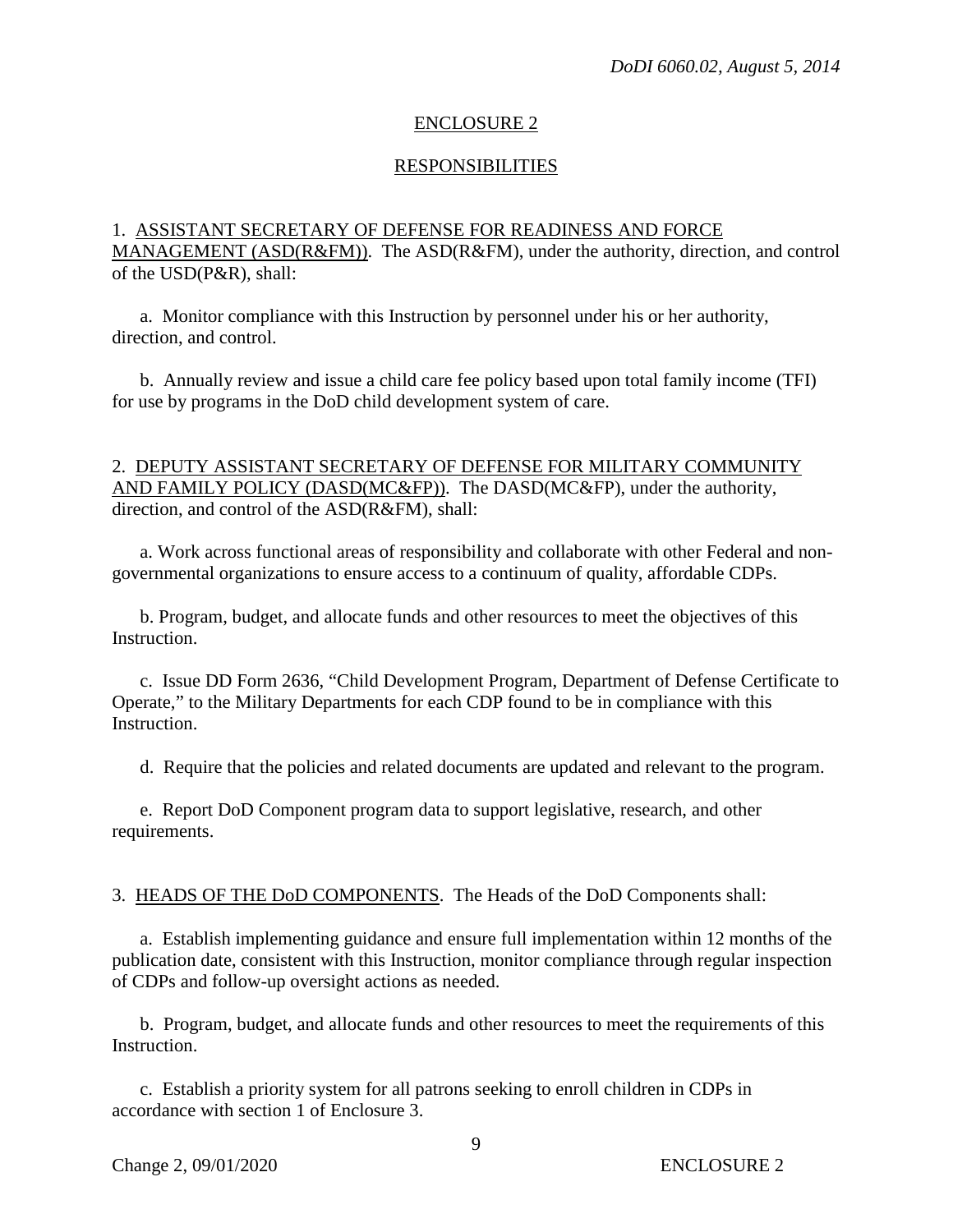d. Assess DoD Component demand and take appropriate action to address the child care capability needed on and off the installation in accordance with sections 11 and 12 of Enclosure 3.

e. Establish a hardship waiver policy to address financial and operational situations.

 f. Submit fiscal year annual summary of operations reports to the DASD(MC&FP) by December 30 of each year using report control symbol DD-P&R(A)1884, "Department of Defense Child Development Program (CDP) Annual Summary of Operations."

g. Require that background checks are conducted for individuals who have contact with children in DoD CDPs in accordance with DoDI 1402.05 (Reference (k)) and section 7.a of Enclosure 3.

 h. Require that all individuals who have contact with children in a DoD CDP complete a DD Form 2981 "Basic Criminal History and Statement of Admission".

 i. Require that each CDP establishes a Parent Board in accordance with section 1783 and 1795 of Reference (f).

j. Forward the results of DoD Component inspections to the DASD (MC&FP).

 k. Ensure that all incidents that occur within a DoD CDP and involve allegations of child abuse or neglect, revocation of accreditation, or hospitalization of a child, are reported to DASD (MC&FP) through the Office of Family Policy (OFP/CY) within 72 hours of the incident.

 l. Notify the DASD (MC&FP) through OFP/CY if, at any time, a facility in the CDP is closed due to a violation (see section 7.d (2) of Enclosure 3, for more information on violations).

 m. Provide the DASD (MC&FP) though OFP/CY with a copy of applications made in accordance with DoDI 5305.5 (Reference (l)) and section 590 of title 40, U.S.C. (Reference (m)) to the U.S. General Services Administration (GSA) for building space for use in providing child care for DoD personnel, and comply with GSA standards for funding and operation of child care programs in GSA-controlled space.

 (1) Where the DoD is the sole sponsoring agency and the space has been delegated to the DoD by the GSA, the space must comply with the requirements prescribed in this Instruction.

 (2) For the National Capital Region, space acquisition procedures in Reference (l) shall be used to gain the assignment of space in Government-owned or Government-leased facilities from the GSA.

 n. Require that CDPs follow the recommendations of the Advisory Committee on Immunization Practices (ACIP) and comply with generally accepted practices endorsed by the American Academy of Pediatrics (AAP) and Centers for Disease Control or the latest guidance provided by OFP/OCY.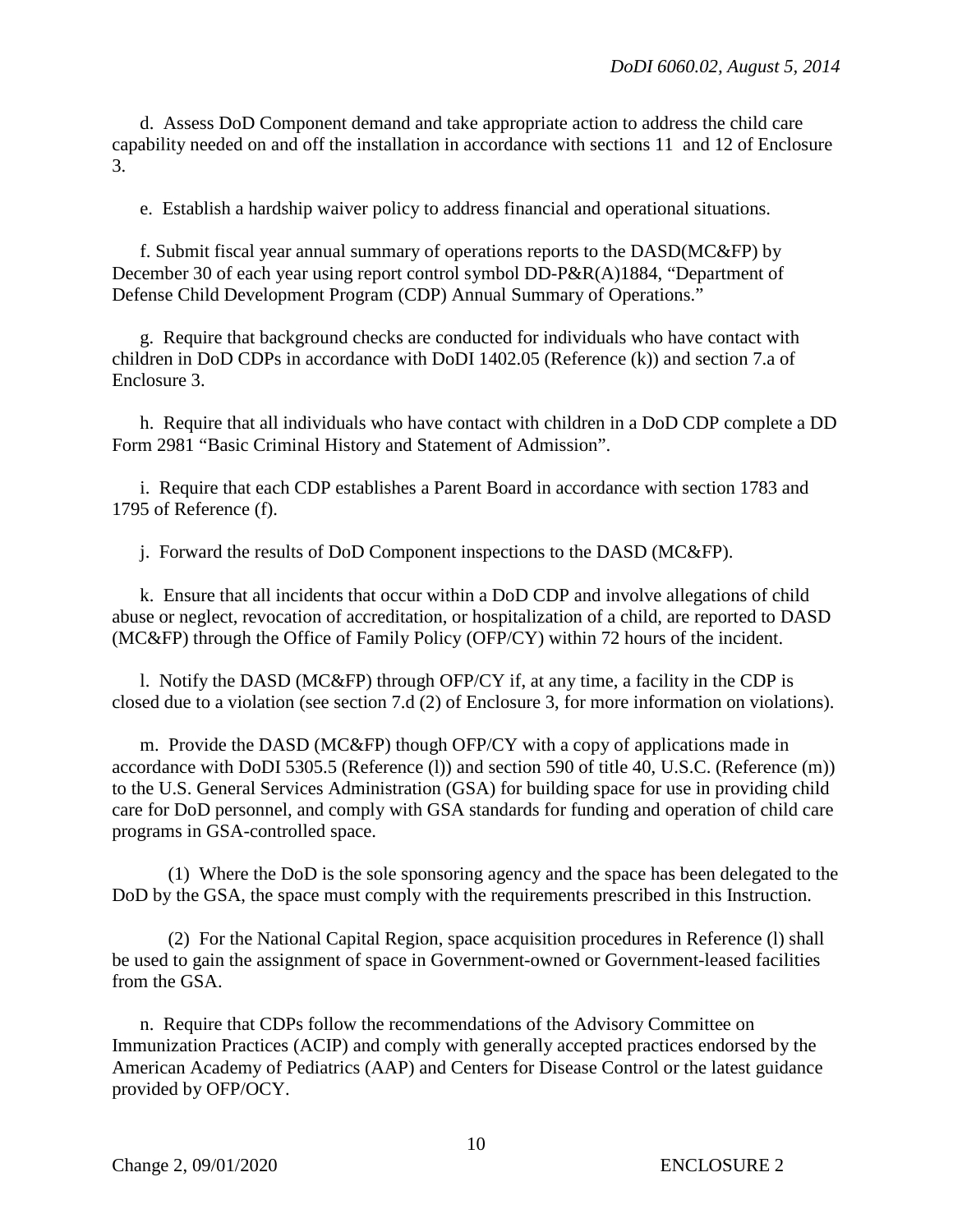o. Establish and implement DoD Component-specific child care fees based on the DoDissued fee policy on an annual basis, and issue supplemental guidance on fees for school-age programs, hourly care, preschool programs, DoD Component approved community-based programs, and FCC subsidies. Submit DoD Component specific requests for waiver for any deviation from DoD policy, including selection of the high or low cost fee option, to the Office of the DASD(MC&FP) through OFP/CY for approval.

 p. Establish guidelines for communication between command, installation, and educational and behavioral support systems.

 q. Require that all military installations under their authority follow guidance that addresses the ages and circumstances under which a child under 13 years of age can be left at home alone without adult supervision, also known as a "home alone policy," or "self-care policy." The installation commander should approve this policy in consultation with the installation director of the Family Advocacy Program. Guidance is consistent with or more stringent than applicable laws and ordinances of the State and country in which the installations are located.

 r. Establish guidance and operating procedures to provide services for children with special needs in accordance with References (d) and part 56 of title 32, Code of Federal Regulations (Reference (y)) as they apply to children and youth with special needs.

 (1) Require procedures for reviewing and making reasonable accommodation for children with special needs that do not fundamentally alter the nature of the program.

 (2) Consider the needs of the child, the disability, and the environment of group care in child development facilities or home-based care, staffing needs and training requirements, and the resources of the program.

 (3) Include CDPs as part of the Multidisciplinary Inclusion Action Team that supports families of children with special needs.

 s. Establish guidance and operating procedures to provide services for children of the deployed.

 t. Establish standard risk management procedures for responding to emergency or contingency situations. This includes, but is not limited to, natural disasters, pandemic disease outbreaks, allegations of child abuse or neglect, active shooter, or an installation or facility lockdown.

 u. Require that vehicles used to transport children comply with Federal motor vehicle safety standards in accordance with section 30125 of title 49, U.S.C. (Reference (n)) and applicable State or host nation requirements.

 v. Notify applicable civilian patrons annually of their potential tax liability associated with child care subsidies, and ensure that information required by the third party administrator (TPA) is provided in accordance with section 129 of title 26, U.S.C. (Reference (o)).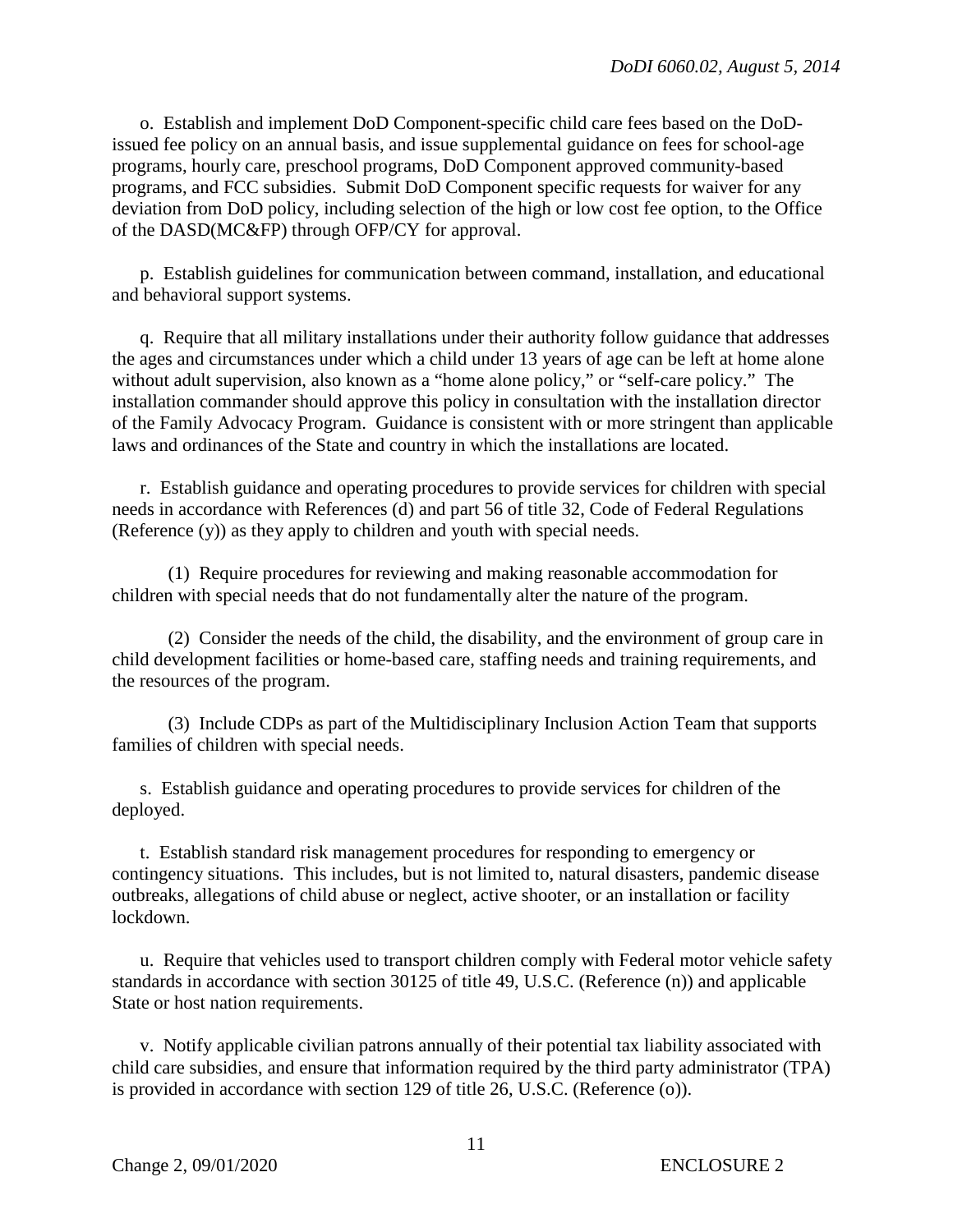w. Require that a current plan to implement direct cash subsidies to military-approved child care providers to expand the availability of child care spaces and meet specialized child care needs, such as weekend and evening care, special needs, deployment support, and respite child care support, is in place.

4. SECRETARIES OF THE MILITARY DEPARTMENTS. The Secretaries of the Military Departments, in addition to the responsibilities in section 3 of this enclosure, shall:

a. Work with the Heads of the DoD Components to implement CDPs in accordance with this Instruction.

 b. Notify the OFP/CY of any Service-wide specific requirements that will require a waiver to deviate from existing policy.

5. INSTALLATION COMMANDERS. The installation commanders (under the authority, direction, and control of the Secretary of the Military Department concerned) shall:

a. Require that CDPs within his or her jurisdiction are in compliance with this Instruction.

 b. Require that child care fees are used in accordance with Reference (l) and 7.b of Enclosure 3.

c. Require that CDP direct program staff are paid in accordance with Volume 1405 of DoDI 1400.25 (Reference (p)). Ensure 75 percent of the program's direct program staff total labor hours are paid to direct program staff who are in benefit status.

 d. Require that there are adequate numbers of qualified professional staff to manage the CDPs according to the Service manpower and child space staffing requirements and referenced in sections 7 and 8 of Enclosure 3 of this Instruction.

e. Manage child care priority policy, as directed by their respective DoD Component.

f. Manage hardship waiver policy (financial and operational), as directed by their respective DoD Component.

g. Review and validate the demand for installation child care capacity and take appropriate action to expand the availability of care as needed. See section 12 of Enclosure 3 of this Instruction.

 h. Convene a Parent Board, and require that a viable Parent Participation Program is in accordance with sections 1783 and 1795 of Reference (f).

i. Implement mandated annual and periodic inspections and complete required corrective and follow-up actions within timeframes specified by their respective DoD Component.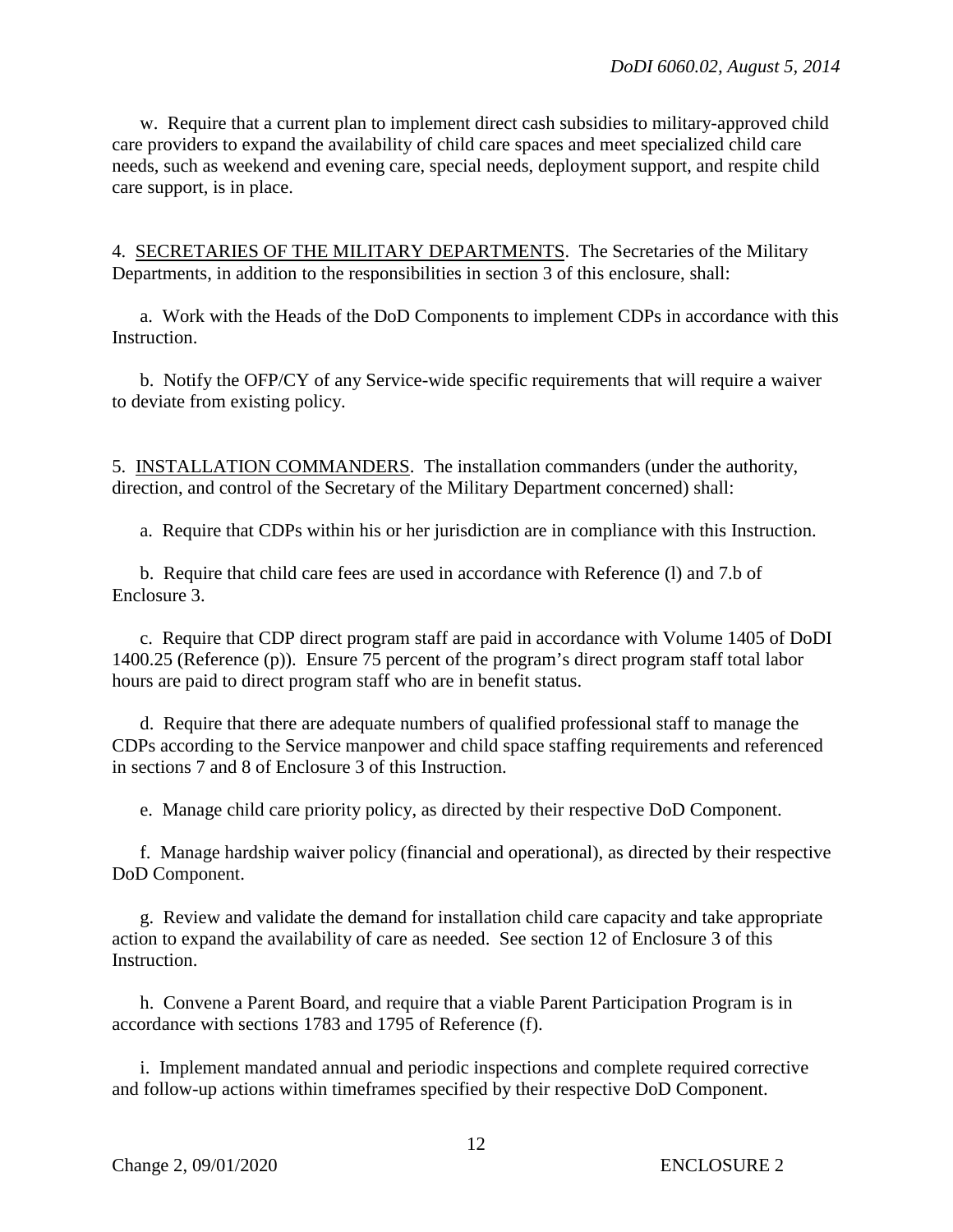6. DIRECTORS OF THE DEFENSE AGENCIES AND DoD FIELD ACTIVITIES. In addition to the responsibilities in Section 3 of this enclosure, the Directors of the Defense Agencies and DoD Field Activities shall:

a. Require that CDPs within his or her jurisdiction are in compliance with this Instruction.

 b. Require that child care fees are used in accordance with Reference (l) and 7.b of Enclosure 3.

c. Require that CDP direct program staff are paid in accordance with Reference (p). Ensure 75 percent of the program's direct program staff total labor hours are paid to direct program staff who are in benefit status.

 d. Require that there are adequate numbers of qualified professional staff to manage the CDPs according to the Service manpower and child space staffing requirements and referenced in sections 7 and 8 of Enclosure 3 of this Instruction.

e. Manage child care priority policy, as directed by their respective DoD Component.

f. Manage hardship waiver policy (financial and operational), as directed by their respective DoD Component.

g. Review and validate the demand for installation child care capacity and take appropriate action to expand the availability of care, as needed. See section 12 of Enclosure 3 of this **Instruction** 

 h. Convene a Parent Board, and require that a viable Parent Participation Program is in accordance with sections 1783 and 1795 of Reference (f).

 i. Implement mandated annual and periodic inspections and complete required corrective and follow-up actions within timeframes specified by their respective DoD Component.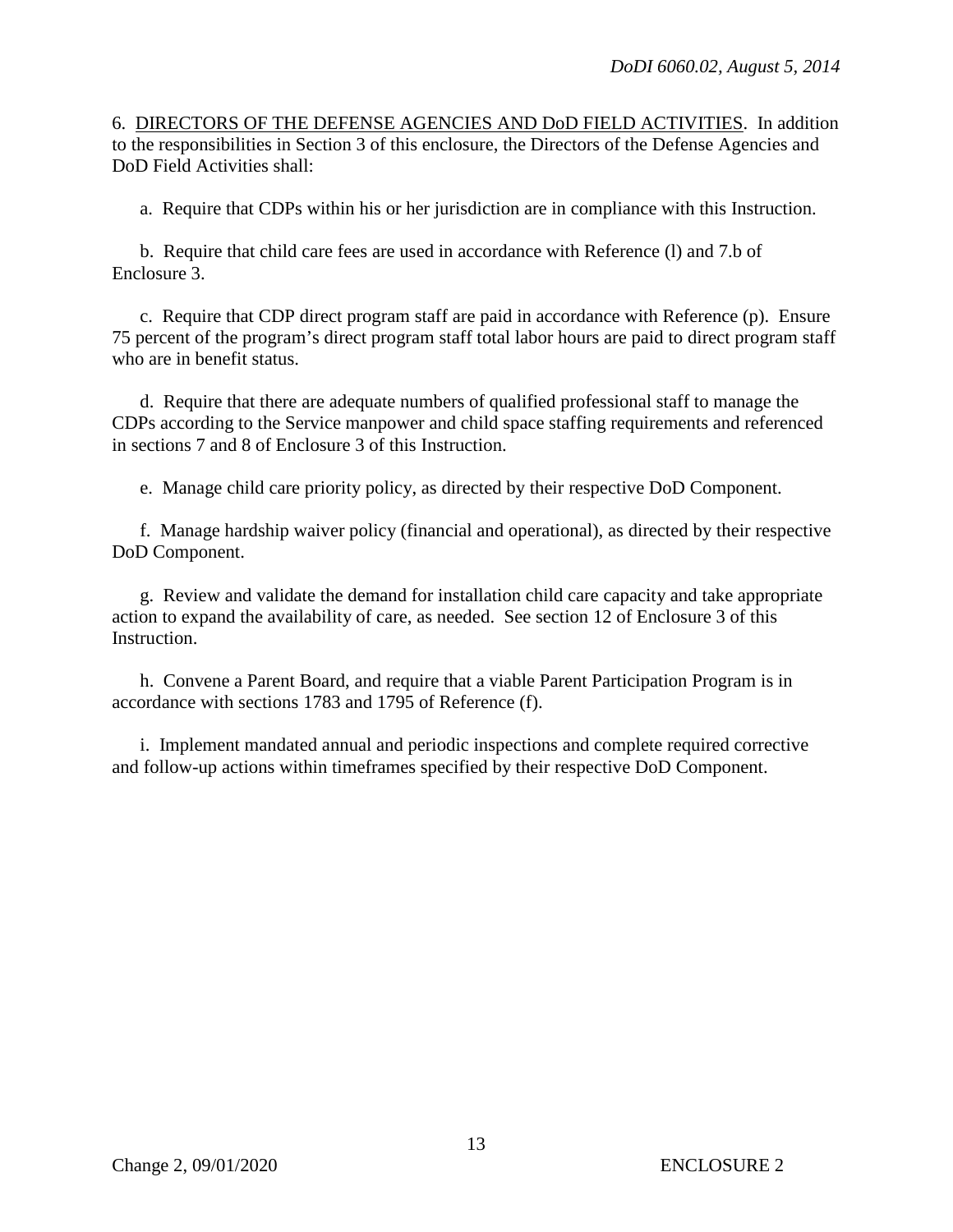#### ENCLOSURE 3

#### PROCEDURES

#### 1. CHILD CARE REQUEST AND WAITLIST MANAGEMENT

a. Request for Care. Families will apply for and request child care through MilitaryChildCare.com (MCC) for all military-operated child care.

 b. Waitlist Management. Installation CDPs will utilize MCC as the method to manage child care spaces, active care options, and offerings.

c. Declining Care. In the event that a family declines care at an installation where they have requested care through MCC, they will be removed from all current waitlists and must re-request care through MCC.

2. PRIORITY SYSTEM. Priority for care is administered by MCC based on the eligibility requirements defined in paragraph 4.d. of the front matter of this instruction. Individual priority is verified at the time of enrollment and annually thereafter.

a. Priority 1. CDP Direct Care Staff, Service Members. The children of CDP Direct Care Staff and Service members will be placed into care utilizing the following guidance:

 (1) Priority 1A. CDP Direct Care Staff. The children of Direct Care CDP staff will be placed into care ahead of all other eligible patrons. At no time will the child of a Direct Care CDP staff member be removed from the program to accommodate another eligible patron.

 (2) Priority 1B. Single or Dual Active Duty Members; Single or Dual Guard or Reserve Members on Active Duty or Inactive Duty Training Status; and Service Members With a Fulltime Working Spouse. The children of patrons that fall under Priority 1B will be placed into care ahead of all other eligible patrons except Priority 1A. At no time will a Priority 1B patron be removed from the program to accommodate any other patron, including 1A patrons. The following order of precedence will be utilized:

(a) Single or Dual Active Duty members.

 (b) Single or Dual Guard or Reserve Members on Active Duty or Inactive Duty training status.

(c) Active Duty with a full-time working spouse.

 (d) Guard or Reserve Members on Active Duty or Inactive Duty training status with a full-time working spouse.

14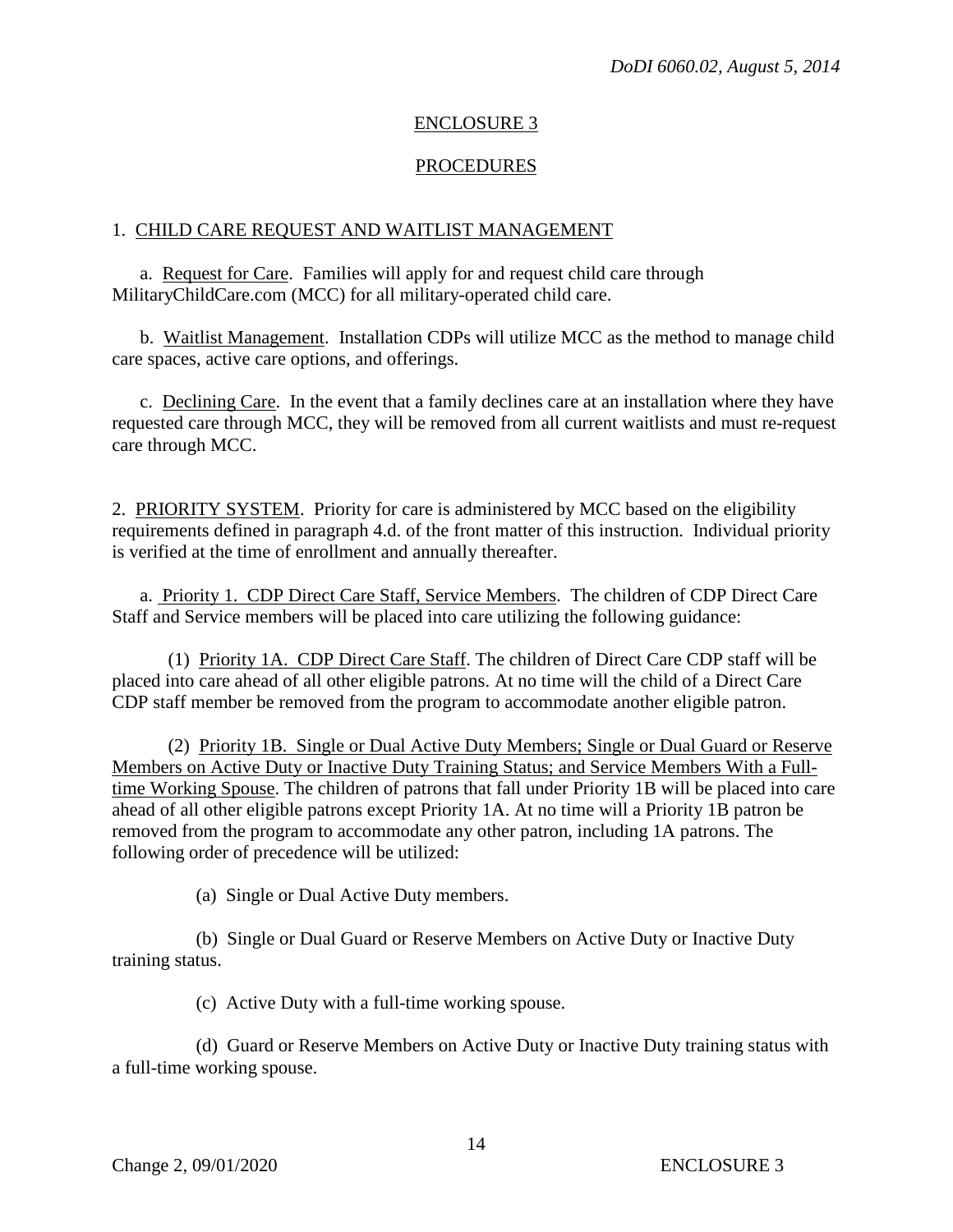(3) Priority 1C. Active Duty Members or Guard or Reserve Members on Active Duty or Inactive Duty Training Status with Part-Time Working Spouse or a Spouse Seeking Employment. The children of patrons that fall under Priority 1C will be placed into care ahead of all other eligible patrons except for Priority 1A and 1B patrons. Priority 1C patrons may only be supplanted by an eligible patron in Priority 1A or 1B when the Anticipated Placement Time of the Priority 1A and 1B patron exceeds 45 days beyond their Date Care Needed (as indicated in MCC). The following order of precedence will be utilized:

 (a) Active Duty members with a part-time working spouse or a spouse seeking employment.

 (b) Guard or Reserve Members on Active Duty or Inactive Duty training status with a par-time working spouse or a spouse seeking employment.

 (4) Priority 1D. Active Duty Members or Guard or Reserve Members on Active Duty or Inactive Duty Training Status with a Spouse Enrolled in a Post-Secondary Institution on a Full-Time Basis. The children of patrons that fall under Priority 1D will be placed into care ahead of all other eligible patrons except for Priority 1A, 1B, and 1C patrons. Priority 1D patrons will be supplanted by an eligible patron in Priority 1A, 1B, or 1C when the Anticipated Placement Time of the Priority 1A, 1B, and 1C patron exceeds 45 days beyond their Date Care Needed (as indicated in MCC). The following order of precedence will be utilized:

 (a) Active Duty members with a spouse enrolled in a post-secondary institution on a full-time basis.

 (b) Guard or Reserve Members on Active Duty or Inactive Duty training status with a spouse enrolled in a post-secondary institution on a full-time basis.

 b. Priority 2. DoD Civilians. The children of DoD civilians will be placed into care utilizing the following guidance:

(1) Patrons in Priority 2 will utilize the following order of precedence for placement:

(a) Single or dual DoD Civilian Employees.

(b) DoD Civilian Employees with a full-time working spouse.

 (2) DoD civilian patrons may only be supplanted from care by an eligible Priority 1A or 1B patron when the Anticipated Placement Time of the Priority 1A or 1B patron exceeds 45 days beyond their Date Care Needed (as indicated in MCC).

c. Priority 3. Space Available. When all Priority 1 and 2 patrons have been placed into care, CDPs may place additional eligible patrons not identified in Priority 1 and 2 into Space Available care.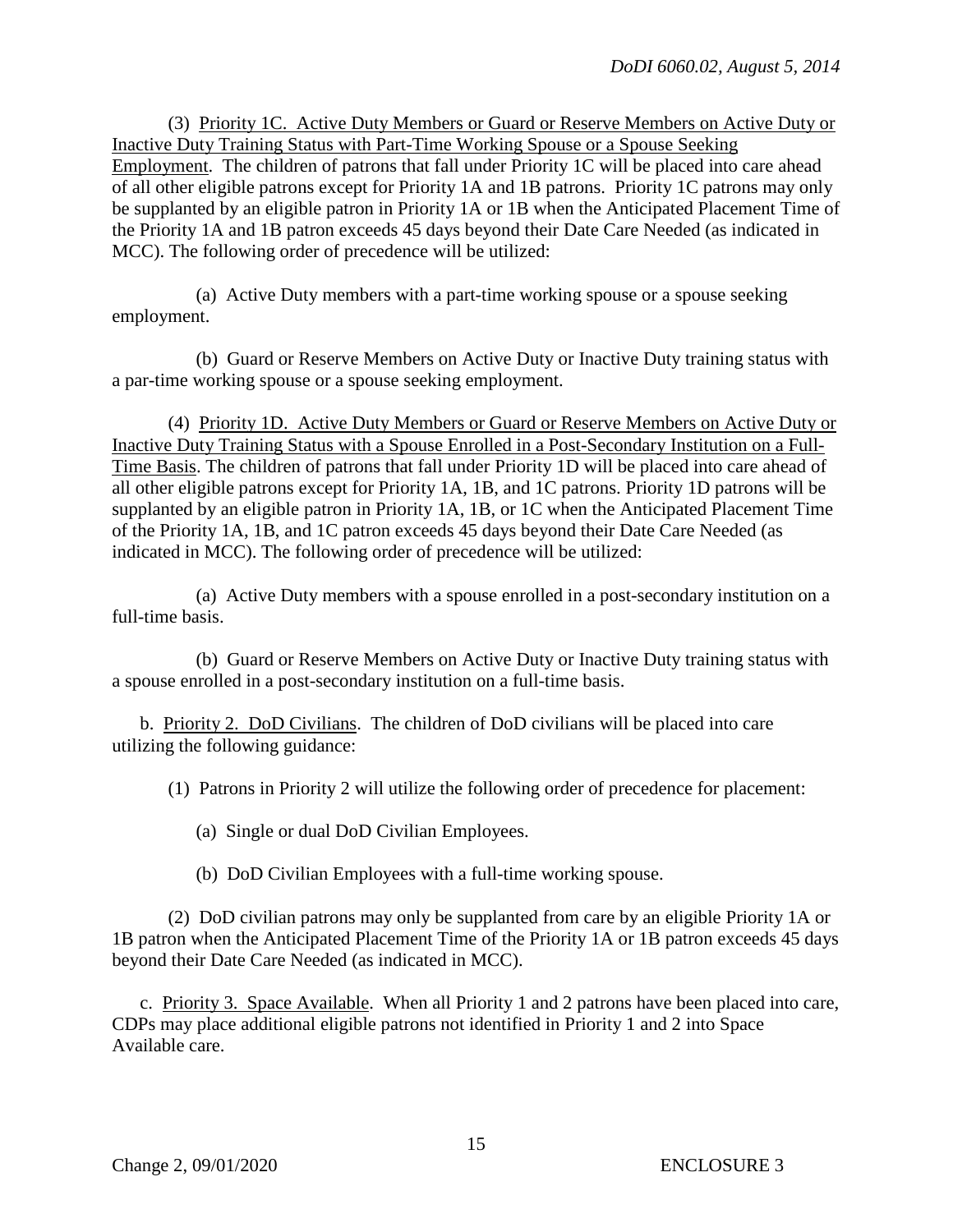(1) Space Available patrons will be supplanted, within 45 days' written notice, by an eligible Priority 1 or a Priority 2 patron when the Anticipated Placement Time of the Priority 1 or a Priority 2 patron exceeds 45 days beyond their Date Care Needed (as indicated in MCC).

 (2) The following order of precedence will be followed when placing eligible patrons into Space Available.

(a) Active Duty with non-working spouse.

(b) DoD Civilian Employees with spouse seeking employment.

 (c) DoD Civilian Employees with a spouse enrolled in a post-secondary educational program on a full time basis.

- (d) Gold Star spouses.
- (e) DoD contractors.
- (g) Other eligible patrons.

3. PRIORITY DETERMINATION. The following factors will be applied when making priority determinations for eligible patrons.

a. Deactivated Guard or Reserve Members. When a currently enrolled Guard or Reserve member is no longer in an Active Duty status, they must inform the appropriate CDP. The CDP will make a new priority determination for possible continued enrollment. If the member falls to a lower priority category and the child care space is needed for a higher priority patron, the Guard or Reserve member will be given 45 days' written notice regarding their removal from the program.

 b. U.S. Coast Guard. For the purpose of this instruction, Coast Guard Service members (Active Duty and Reserve Component) and civilian employees will hold the same priority as equivalent DoD Service members and civilian employees, as detailed above, regardless of the Department in which the Coast Guard is operating.

c. Combat-Related Wounded Warriors in an Active Duty Status. When Service members designated as combat-related wounded warrior in an Active Duty status requires hospitalization, extensive rehabilitation, or significant care from a spouse or care provider and requires full-time child care, they may be placed into Priority 1B. This designation requires installation commander approval (this authority cannot be delegated).

 d. Exceptions. Exceptions to the priority system described in this enclosure will only be authorized, in writing, for unique mission-related requirements. Authority for these exceptions lies with the installation commander responsible for the management of the CDP at the installation level.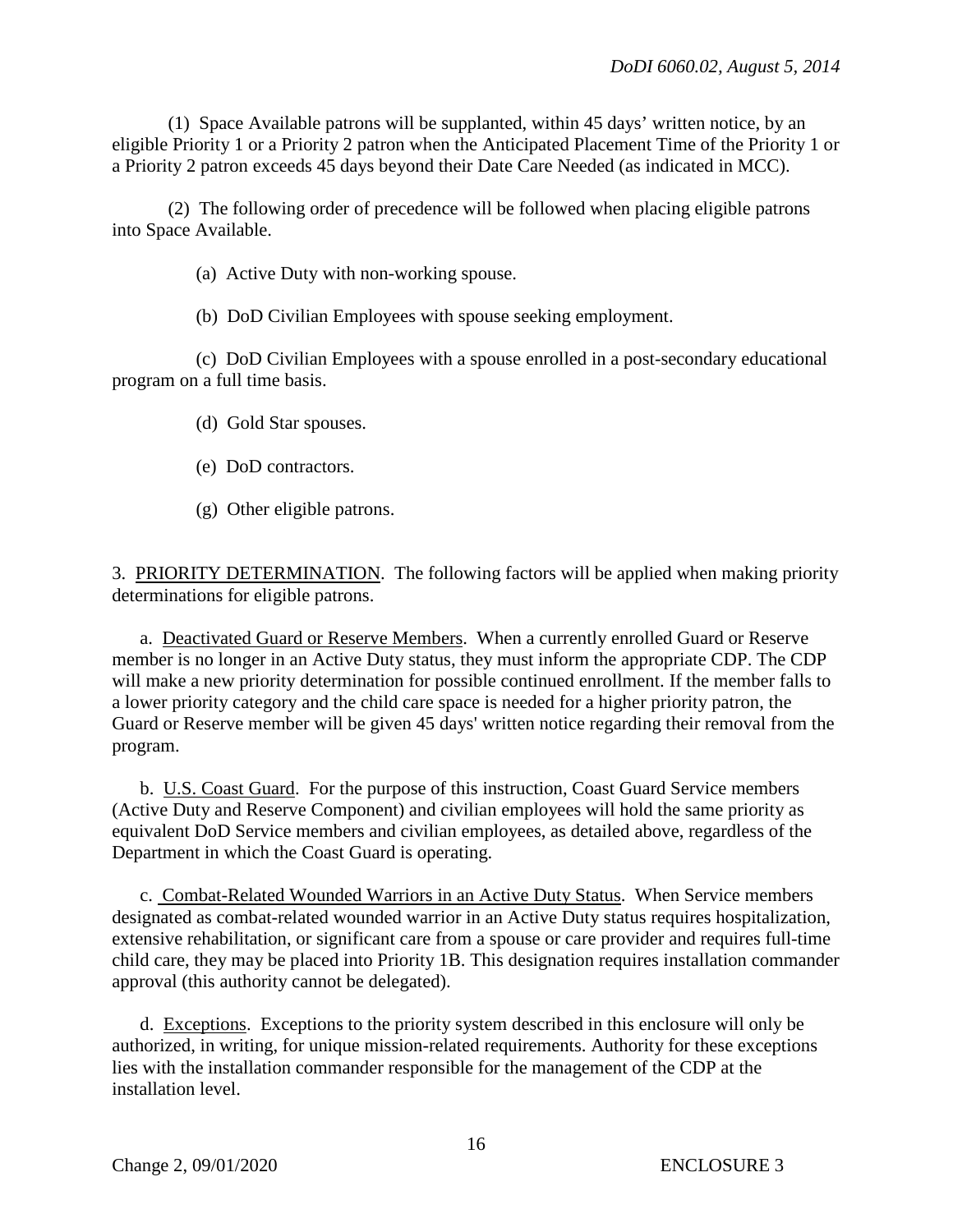4. VERIFICATION REQUIREMENTS. The following methods will be utilized to determine eligibility:

 a. A working spouse must provide verification of employment such as a Pay/Leave and Earning Statement, Form 1099-MISC, Schedule C (Form 1040 or 1040 SR), or a selfcertification statement with an estimated number of hours worked on a weekly or monthly basis. In the event that specific employment situations are not sufficiently documented by these forms, an exception to policy may be granted at the installation commander level.

 b. Spouses actively seeking employment must submit verification every 30 days once the child is enrolled in care. The child may be removed from care if the spouse has not gained employment after 90 days. The installation commander may authorize an extension of care beyond 90 days as long as higher priority patrons are not impacted.

 c. Spouses enrolled in a post-secondary educational program on a full time basis must verify educational admission or enrollment as a full time student every 90 days once the patron is enrolled in care. If, at the time of verification, the spouse is not currently enrolled, they must show proof of resumption of full time student status within 30 days or the child may be removed from care.

5. NOTIFICATION TO PATRONS. At the time of enrollment, CDPs must notify patrons in Priority 1C and lower, in writing, that they may be supplanted if a patron in a higher priority requires child care. The CDP must also provide notice of discontinued child care to patrons affected a minimum of 45 days before child care termination.

6. TYPES OF CARE. The types of care offered for children from birth through 12 years of age include 24/7 care and care provided on a full-day, part-day, short-term, or intermittent basis.

a. Military-Operated CDPs. Military-operated (on and off installation) CDPs generally include:

 (1) CDCs. Reference Table 1 of Enclosure 3 of this Instruction for standards of operation for CDCs. CDCs primarily offer care to children from birth to 5 years of age, but may also be used to provide SAC programs.

 (2) SAC Programs. Reference Table 1 of Enclosure 3 for SAC standards of operation. SAC programs primarily offer care to children from 6 to 12 years of age. Care may be offered in CDCs and other installation facilities, such as youth centers and schools.

 (3) FCC. Reference Table 2 of Enclosure 3 for FCC standards of operation. Child care services are available to children from infancy through 12 years of age and are provided in government housing or in state licensed/regulated homes in the community.

 (4) Supplemental Child Care. Services include short-term alternative child care options in approved settings on and off installation.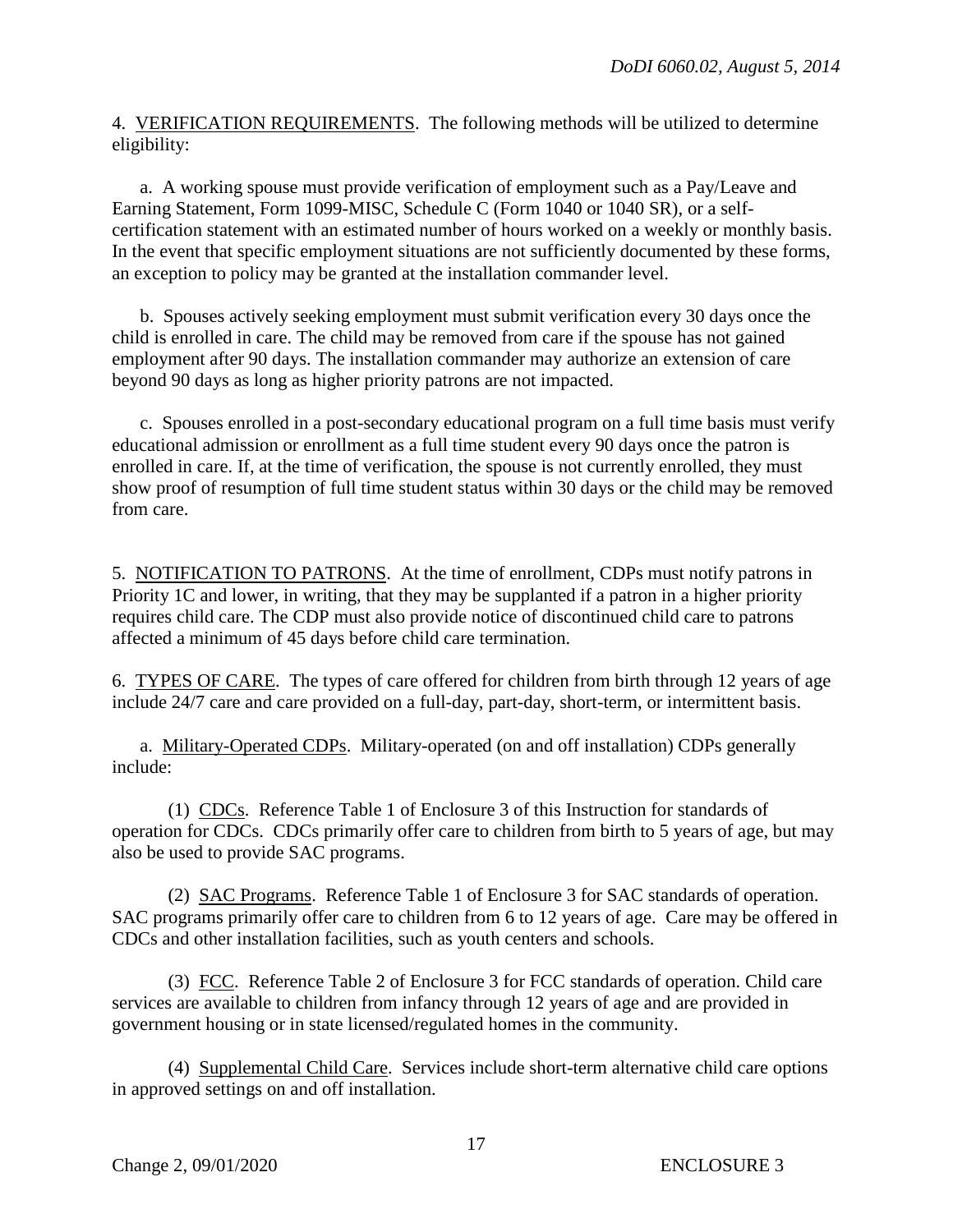(5) Part-Day and Hourly Programs. CDP space used for part-day and hourly programs, including programs to provide respite child care, shall not exceed 20 percent of the CDP program's capacity during duty hours.

 b. Military Department, Defense Agency, and DoD Field Activity-Approved Supplemental Child Care Programs. See section 11 of this enclosure.

7. ADMINISTRATION, FUNDING, AND OVERSIGHT OF MILITARY-OPERATED CDPs. Unless otherwise noted, the requirements in this section apply to all DoD-operated CDPs.

a. Background Checks. All background checks for individuals who have regular, recurring contact with children and youth in CDPs, including adult family members of FCC providers and any individual over the age of 18 living in a home where child care is provided, and persons who serve as substitute or backup providers, shall be conducted in accordance with Reference (k).

b. Funding. CDPs are funded by a combination of APF and NAF.

 (1) The amount of APF used to operate CDPs shall be no less than the amount collected through child care fees, except for CDCs that operate under a long-term facility's contract or lease-purchase agreement under sections 2809 and 2812 of Reference (f).

 (a) A family's child care fee category is determined based on an initial and subsequent annual verification of TFI. Families pay the child care fee assigned to that TFI category. A family's fees may only be adjusted once per year, with exceptions listed in paragraph 7.b.(1)(e) of this enclosure. TFI is determined utilizing DD Form 2652.

 (b) APF may be used to subsidize child care in military-approved civilian programs in accordance with Reference (f).

 (c) DoD Components establishing child care fee assistance programs for their employees must contribute the amounts required to pay subsidies out of agency APFs.

 (d) FCC providers are private contractors. Fees are established between the provider and parent, unless such providers receive direct monetary subsidies. When FCC providers receive direct monetary subsidies to reduce the cost of care for the families they service, the installation commander or DoD Component shall determine relevant fees charged by FCC providers.

(e) Fees may be adjusted:

 1. By the installation commander, Defense Agency Director, or DoD Field Activity Director: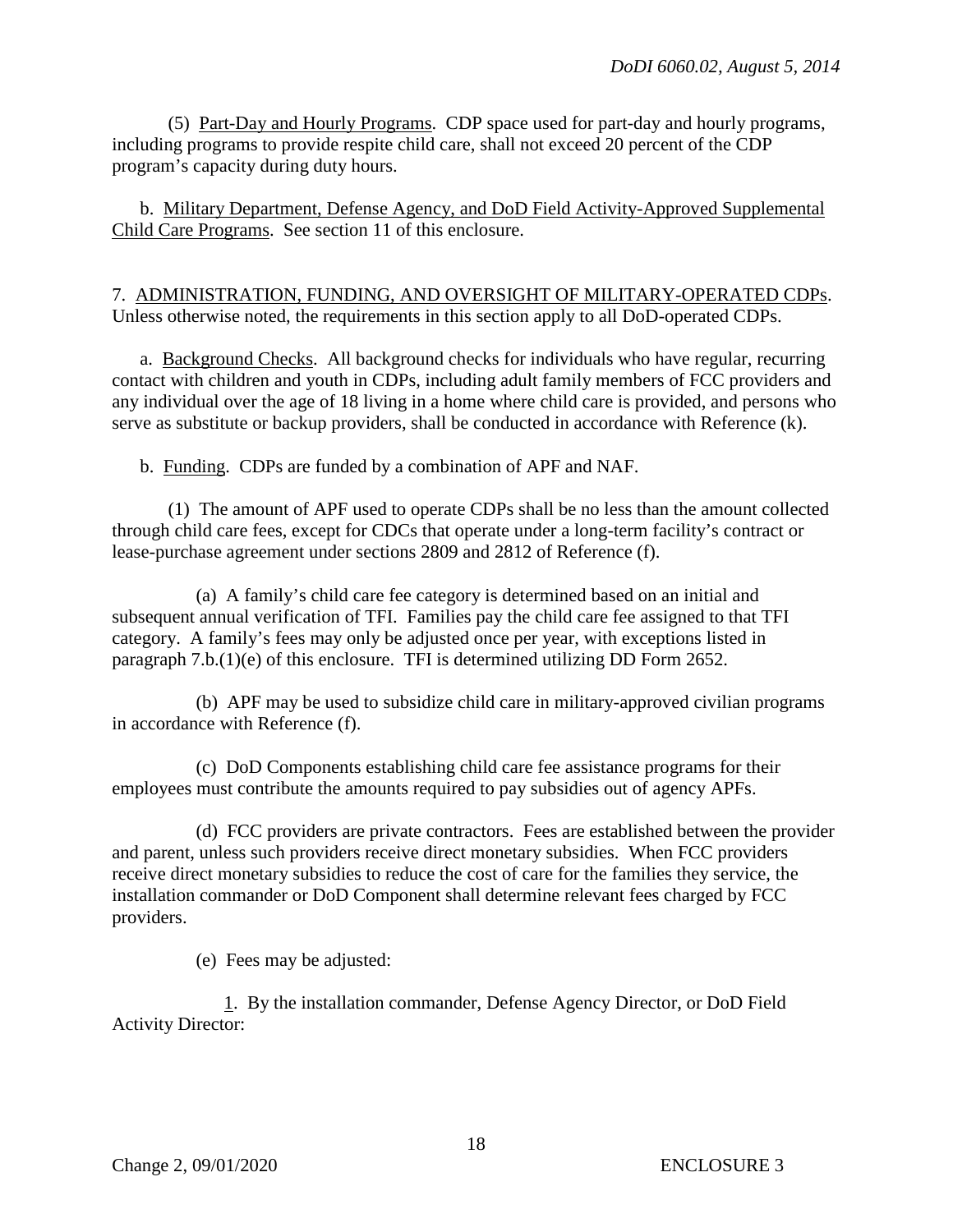a. On a case-by-case basis for families who are facing financial hardship or unusual circumstances that merit review, in accordance with established DoD Component guidance.

b. For parents participating in an approved parent participation program.

2. By the DoD Components, Defense Agency Director or DoD Field Activity

Director:

 a. To accommodate an optional high market rate when it is necessary to pay higher wages to compete with local labor or at those installations where wages are affected by non-foreign area cost of living allowance (COLA), post differential or locality pay. The optional low market rate may be used in areas where costs for comparable care within the installation catchment area are significantly lower. A request to utilize the high or low market rate options must be submitted to OFP/OCY for approval.

 b. To reflect changes in employment status, relocation, and in the case of annual internal reviews that find inaccurate determination or calculation of TFI.

c. For CDP employees when CDC programs are facing operational hardships.

(2) Child Development Program Element APF may be used for:

- (a) Salaries of CDP employees.
- (b) Food.
- (c) Training and education.
- (d) Program accreditation fees and support services.
- (e) Travel and transportation.
- (f) Marketing, to include recruitment, retention, and participation efforts.

 (g) Supplies and equipment, to include lending libraries and training materials for use by FCC providers.

 (h) Local travel expenses incurred by FCC program staff using their private vehicles to perform government functions.

(i) Direct monetary subsidies to FCC providers.

 (3) To the maximum extent possible, child care fees shall cover the NAF cost of care, and NAF costs not covered by child care fees are to be minimized. Child care fees shall only be used for: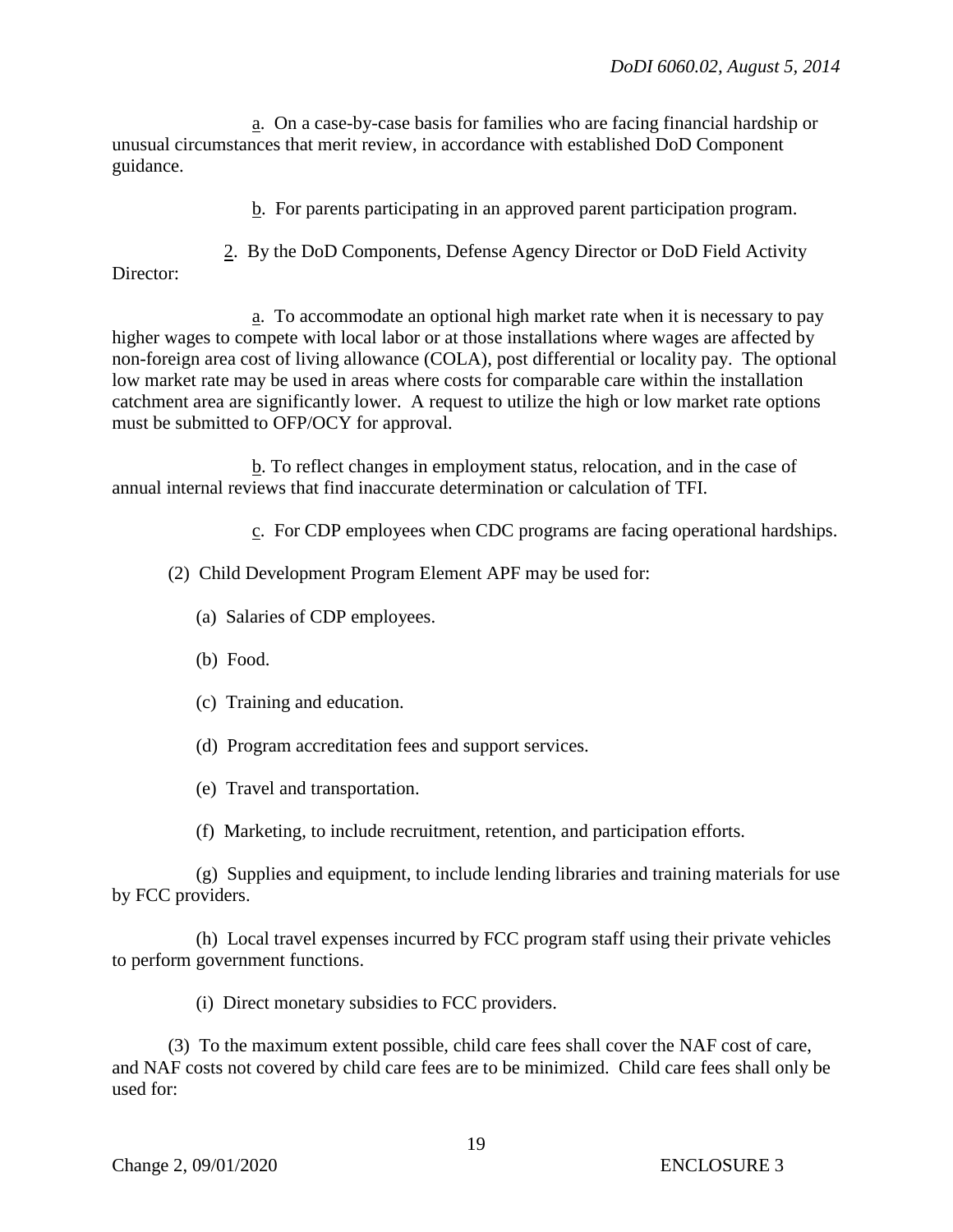(a) Compensation of direct care CDP employees who are classified as NAF employees, to include training and education, and recruitment and retention initiatives approved by the DoD Component.

(b) Food-related expenses not paid by the USDA or DoD APFs.

- (c) Consumable supplies.
- c. Facility Requirements and Construction
	- (1) Minimum prescribed construction standards:

 (a) For all Marine Corps, Navy, and Air Force CDC facility construction, the Unified Facilities Criteria (UFC) 4-740-14 (Reference (q)) apply.

 (b) For all Army CDC facility construction, the Army Standard for Child Development Centers (Reference (r)) apply.

 (c) When SAC is provided in youth facilities, UFC 4-740-06 (Reference (s)) and Service-specific exceptions to the UFC apply.

 (d) State and local construction standards may be used but are not required, except if the CDC facility is located on an area over which the United States has no legislative jurisdiction, and then only if State and local standards are more stringent than those in Reference (n).

 (2) All facilities shall comply with the structural requirements of the National Fire Protection Association 101, "Life Safety Code®" (Reference (t)).

d. Oversight

 (1) DoD Certification Inspection. Installation-operated CDPs in which care is provided for 10 or more child care hours per week on a regular basis shall be certified to operate through inspections occurring no fewer than four (4) times a year. Inspections must be unannounced, and parent and staff feedback shall be solicited as part of the inspection process.

 (a) Three local inspections and one higher headquarters inspection shall be conducted to verify compliance with this Instruction and DoD Component implementing guidance. Local inspection teams are led by a representative of the installation commander, Defense Agency Director, or Defense Field Activity Director, and a multidisciplinary team, to include human resource, fire, health, and safety proponents, with expertise and authority to verify compliance with this Instruction.

 1. Local inspections include an annual comprehensive health and sanitation inspections, annual comprehensive fire and safety inspections, and a multidisciplinary inspection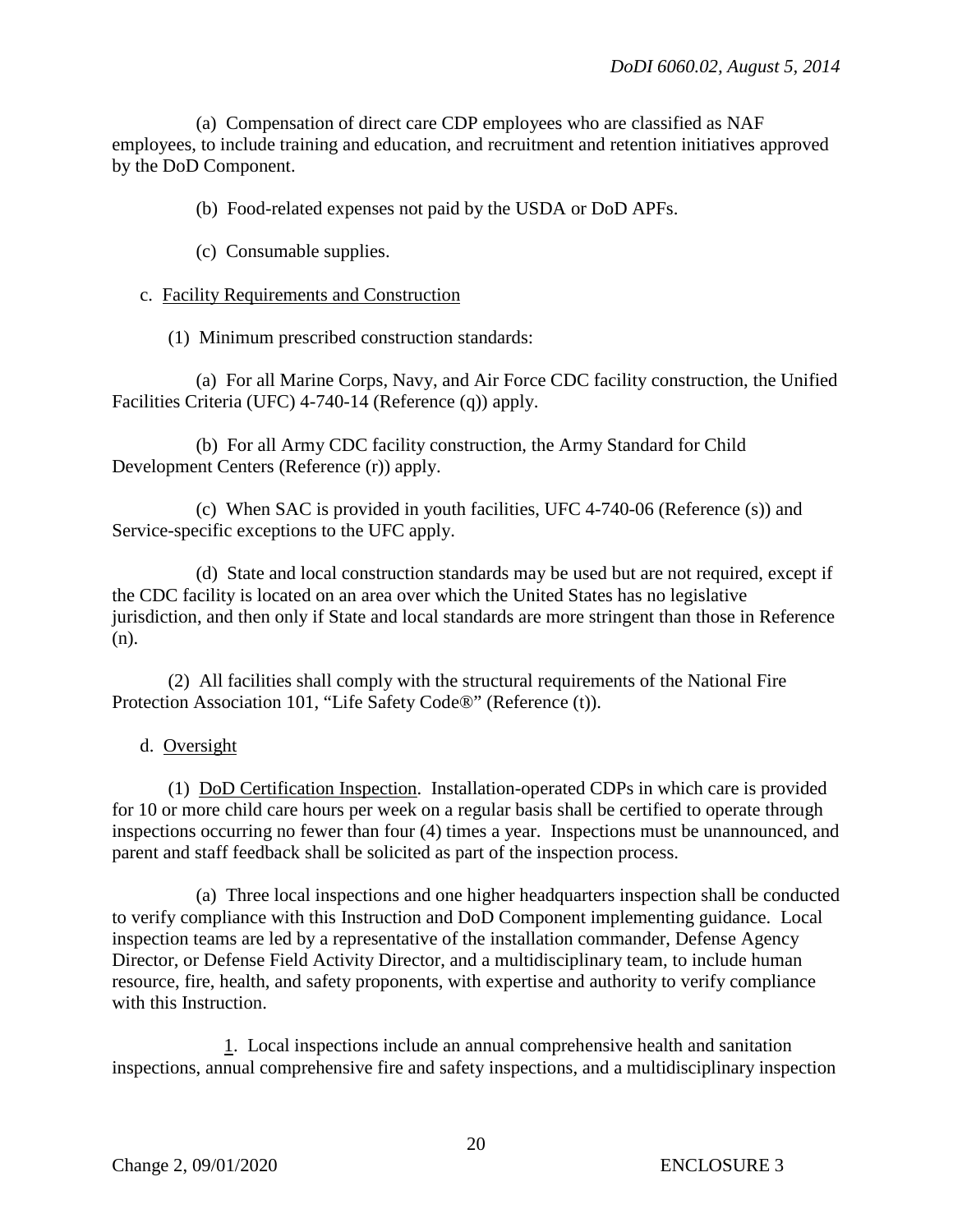whose team that includes parent representation. Community representation on the team by appropriate professionals is highly encouraged.

 2. DoD Component inspection teams inspecting CDPs serving children birth through 12 years of age shall include staff possessing:

 a. A baccalaureate degree in child development, early childhood education (ECE), home economics (early childhood emphasis), elementary education, special education, or other degree appropriate to the position filled from an accredited college;

b. Knowledge of child and youth development programs; or

 c. A combination of education and experience that provide knowledge comparable to that normally acquired through the successful completion of a 4-year degree (experience must include at least 3 years of full-time teaching or management experience with children of the appropriate age group).

 3. Parents shall be interviewed as part of the DoD Component inspection. Additional inspections shall be conducted in response to program complaints in accordance with section 2 of Enclosure 2.

 4. Results of DoD Component inspections shall be provided by the DoD Component to the ODASD(MC&FP) through OFP/CY. CDPs whose inspection results demonstrate compliance with this Instruction shall receive DD Form 2636. Certificates shall be displayed in a prominent location in the CDP.

 5. Inspection results shall be made available to parents. Results from inspections of CDC programs shall be available online.

 6. Periodic, unannounced inspections shall be made by the ODASD(MC&FP) to ensure compliance with the requirements in this Instruction.

 7. In response to each inspection, a corrective action plan with appropriate timelines shall be developed to address any deficiencies identified during inspection.

 (2) Violations. The installation commander, Defense Agency Director or DoD Field Activity Director shall ensure the immediate remedy of any life-threatening violation of this Instruction or other safety, health, and child welfare laws or regulations (discovered at an inspection or otherwise) at a DoD CDP, or he or she will close the facility (or affected parts of the facility).

 1. In the case of a violation that is not life-threatening, the commander of the major command under which the installation concerned operates, or the Director of the Defense Agency or DoD Field Activity concerned, may waive the requirement that the violation be remedied immediately for up to 90 days beginning on the date of discovery of the violation.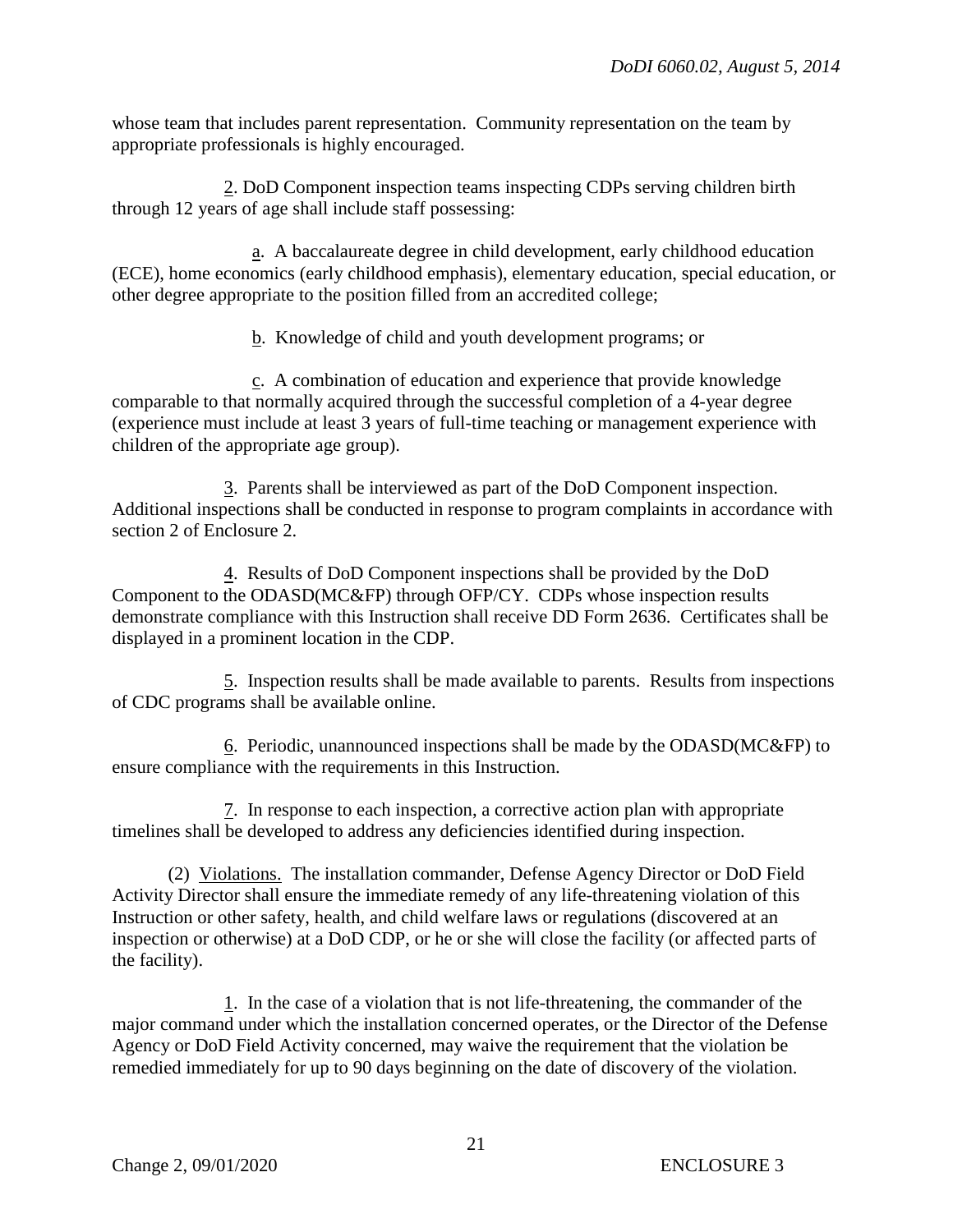2. If the violation that is not life-threatening is not remedied by the end of that 90-day period, the facility or parts involved will be closed until the violation is remedied.

 3. The Secretary of the Military Department or Director of the Defense Agency or DoD Field Activity concerned, may request a waiver of the requirements of the preceding sentence to authorize the program to remain open in a case where the violation cannot reasonably be remedied within the 90-day period or in which major facility reconstruction is required. A waiver request must be submitted to OFP/OCY for approval.

 (3) Accreditation. Eligible CDP facilities (excluding FCC) shall be accredited by a DoD-approved national accrediting body. CDP oversight is a statutory requirement involving an external nationally recognized accreditation process and internal DoD Certification process.

 (a) FCC providers shall be encouraged to seek accreditation from an appropriate national accrediting body.

 (b) The percentage of CDP facilities successfully achieving accreditation shall be reflected in the Annual Summary of Operations report referenced in Enclosure 2.

 (4) Monitoring. There shall be a system in place to monitor FCC homes on a regular basis during all hours of operation. The following information shall be maintained for FCC providers:

- (a) Results of family interview.
- (b) Background check with suitability determination.
- (c) Inspection results.
- (d) Insurance.
- (e) Training records.
- (f) Monitoring visit records.

e. Parent Board. In accordance with sections 1783 and 1795 of Reference (f), each CDP shall establish a Parent Board to discuss problems and concerns and to provide recommendations for improving CDPs. The Board, with the staff of the program, is responsible for coordinating a parent participation program.

 (1) The Board shall be composed only of parents of children enrolled in the installation CDP facilities that are Military Service members, retired Military Service members, or spouses of Military Service members or retired Military Service members, and chaired by such a parent.

 (2) The Board shall meet periodically with the staff of the program and the installation commander, Defense Agency Director, or DoD Field Activity Director to discuss problems and concerns. Board recommendations shall be forwarded to the installation commander Defense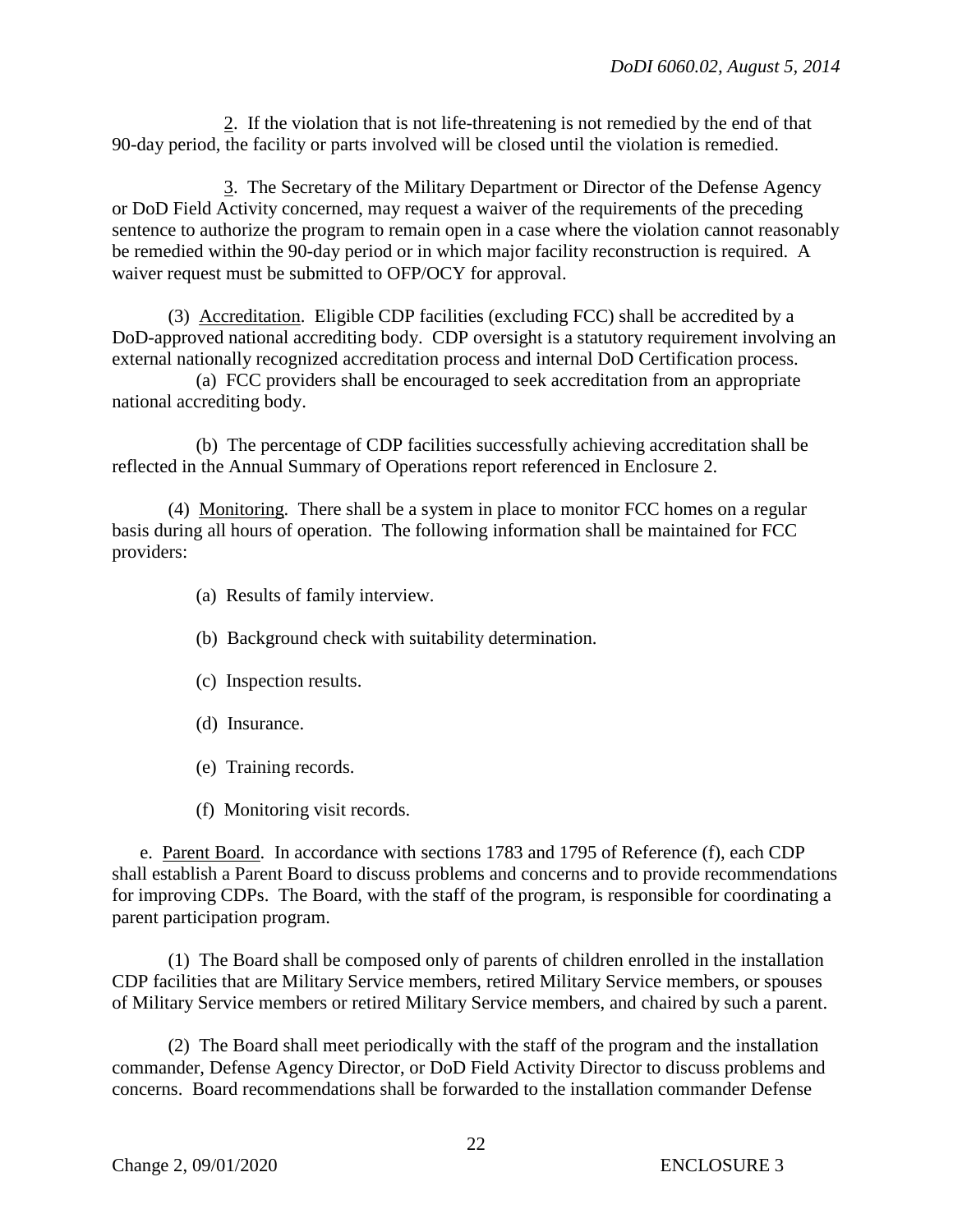Agency Director, or DoD Field Activity Director review and disposition. These recommendations are reviewed during the DoD certification inspection.

 (3) The Board shall coordinate a parent participation program with CDP staff to ensure parents are involved in CDP planning and evaluation. In accordance with Reference (f), parents participating in such program may be eligible for child care fees at a rate lower than the rate that otherwise applies.

f. Enrollment. To enroll in the CDP, parents shall complete DD Form 2606 or electronic equivalent, DoD Child Development Program Request for Care Record. At the time of enrollment in an installation-based CDP, parents shall provide:

(1) Child(ren)'s health and emergency contact information.

(2) Documentation that children have been fully immunized.

 (a) Children who have not received their age-appropriate immunizations prior to enrollment and do not have a documented religious or medical exemption from routine childhood immunizations shall show evidence of an appointment for immunizations; the immunization series must be initiated within 30 days.

 (b) Children in SAC are not required to provide documentation if they are enrolled in a local public school system where proof of currency of vaccination is required.

 (3) Children's records shall be updated annually or as needed for their health, safety, or well-being.

g. Immunizations. Children enrolling in or currently enrolled in DoD CDPs must provide written documentation of immunizations appropriate for the child's age. Per AR 40- 562/BUMEDINST 6230.15A/AFJI 48-110/CG COMDTINST M6230.4F (Reference (u)), immunizations recommended by the ACIP are required.

 (1) All records shall be updated at least annually and kept on file. Any child not enrolled in a school system where proof of currency of vaccination is required must provide proof of currency.

 (2) Children enrolled in a local public school system and volunteer sports coaches are excluded from this requirement.

 (3) A waiver for an immunization exemption may be granted for medical or religious reasons. Philosophical exemptions are not permitted. The DoD Component must provide guidance on the waiver process.

 (a) A statement from the child's health care provider is required if an immunization may not be administered because of a medical condition. The statement must document the reason why the child is exempt.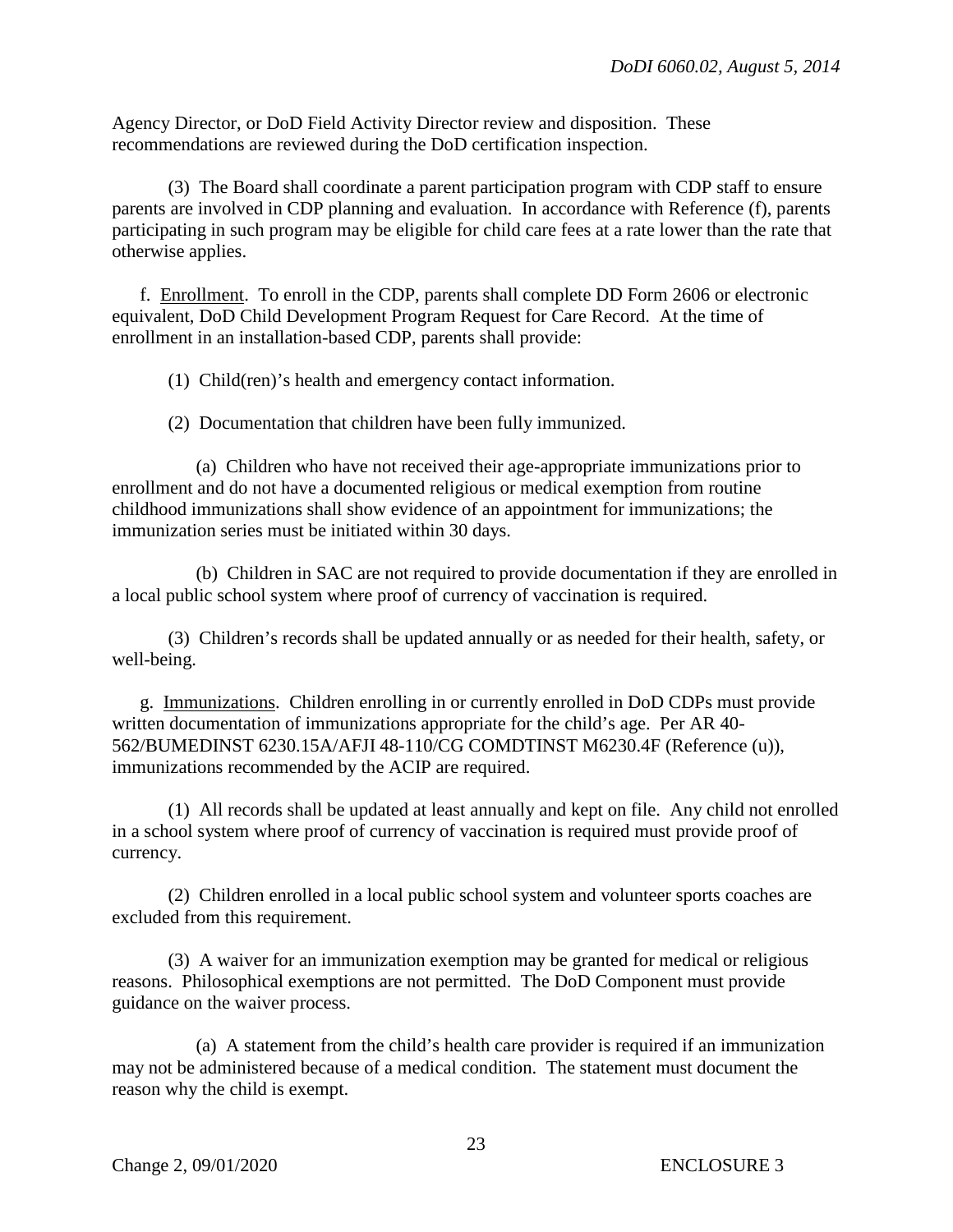(b) If an immunization is not administered because of a parent's religious beliefs, the parent must provide a written statement stating that he or she objects to the vaccination based upon religious beliefs.

 (c) During a documented outbreak of a contagious disease (as determined by local DoD Medical Authorities) that has a vaccine, the child who is attending the program under an immunization waiver for that vaccine, will be excluded from the program for his or her protection and the safety of the other children and staff until the contagious period is over.

 (4) Civilian employees (including specified regular volunteers) and FCC providers shall obtain appropriate immunization against communicable diseases in accordance with recommendations from the ACIP. The requirement for appropriate immunization is a condition of continued employment or active participation in the program or organization.

 (a) This requirement is waived if a current immunization, a protective titer, or a medical exemption is approved and documented. A waiver for an immunization exemption may also be granted for religious reasons. Philosophical exemptions are not permitted.

 (b) The DoD Component must provide guidance on the waiver process. The DoD Component must approve all waivers and documentation of the waiver kept on file.

 (c) During a documented outbreak of a contagious disease, staff with a waiver will be excluded from the program for their protection and the safety of the other children and staff until the contagious period is over.

 h. Child Abuse Prevention and Reporting. In accordance with Reference (f), CDPs shall minimize the risk for child abuse.

 (1) CDPs shall have standard operating procedures for reporting cases of suspected child abuse and neglect, and all employees, employees of DoD contractors, individuals working with CDPs, providers, volunteers and parents shall be informed of child abuse prevention, and identification and reporting requirements. Staff shall be knowledgeable of the child abuse reporting requirements.

 (2) In accordance with section 1794 of Reference (f), the DoD Child Abuse and Safety Hotline telephone number shall be posted in highly visible areas, including the facility lobby, where parents have easy access to the telephone number. The hotline number shall be published in parent handbooks and other media.

i. Programming and Standards of Operation. All CDPs shall establish a planned program of developmentally appropriate activities, and adhere to the standards of operation outlined in Tables 1 and 2 of Enclosure 3.

8. PERSONNEL. Installation-based CDP personnel and FCC providers shall meet the following requirements: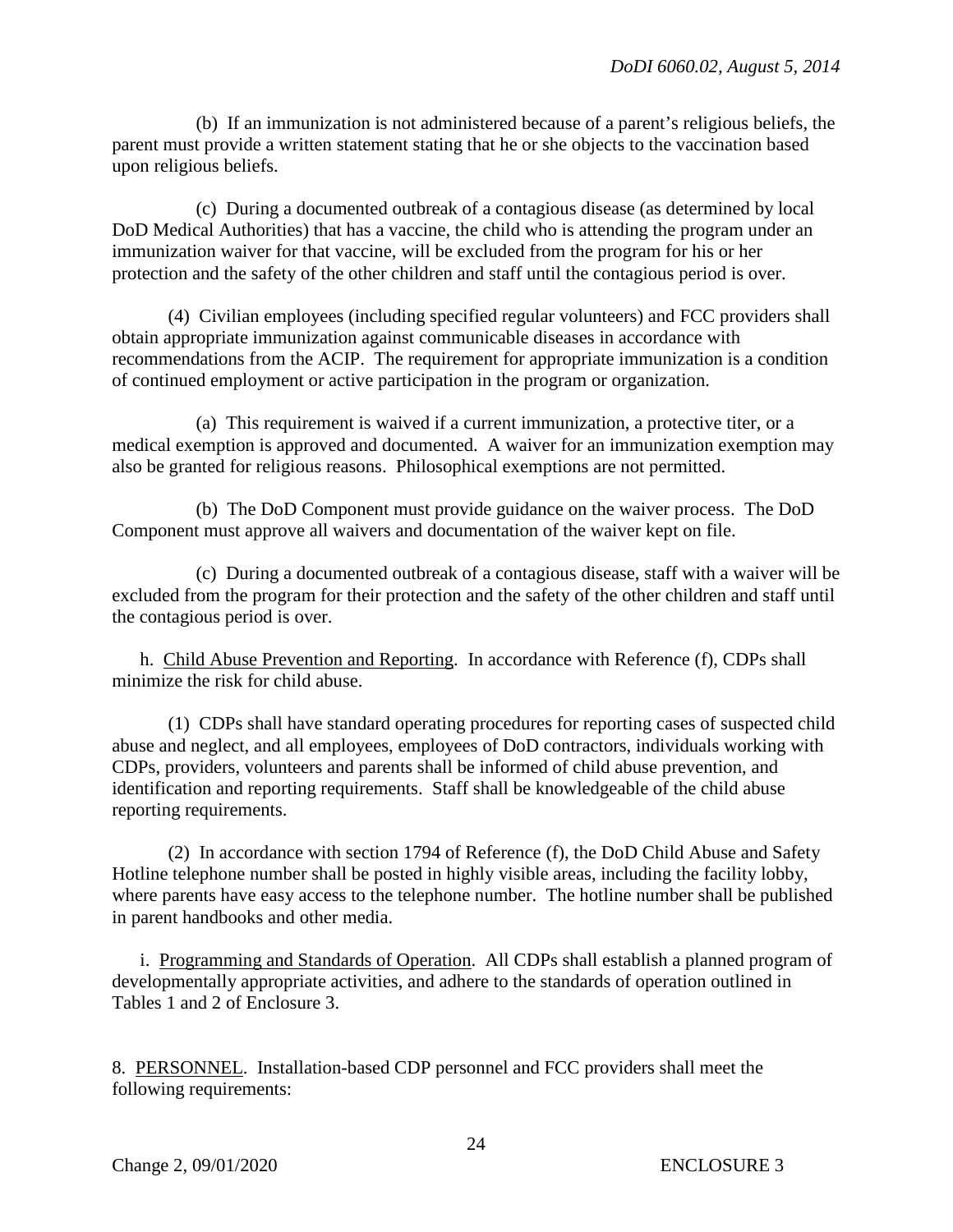a. CDC Directors. CDC directors shall have at a minimum:

 (1) A baccalaureate degree in child development, ECE, home economics (early childhood emphasis), elementary education, special education, or other degree appropriate to the position filled from an accredited college; or

 (2) A combination of education and experiences, which provide knowledge comparable to that normally acquired through the successful completion of the 4-year course of study in a child-related field.

b. SAC Directors. Directors shall have at a minimum:

 (1) A baccalaureate degree in a field of child or youth development, such as youth recreation, physical education, elementary education, secondary education, child development, psychology, social work, or other degree appropriate to the position filled from an accredited college; or

 (2) A combination of education and experiences, which provide knowledge comparable to that normally acquired through the successful completion of the 4-year course of study in a child development or youth-related field.

c. Training and Curriculum Specialists. Each program within the CDP shall employ at least one training and curriculum specialist. Training and curriculum specialists shall have at a minimum:

 (1) A baccalaureate degree with a major course of study directly related to child or youth development, ECE, or an equivalent field of study from an accredited college, or a combination of education and experiences, which provide knowledge comparable to that normally acquired through the successful completion of the 4-year course of study in the field of child or youth development or ECE.

 (2) Knowledge of early childhood or youth education principles, concepts, and techniques to develop, interpret, monitor, and evaluate the execution of curriculum and ageappropriate activities.

 (3) Knowledge of adult learning techniques and strategies and experience training adult learners.

 (4) Ability to support DoD certification, accreditation, and staff credentialing (Child Development Associate (CDA), Associate of Arts (AA) Degree) by ensuring that required training is administered and successfully accomplished to meet statutory and program requirements.

d. FCC Administrators. FCC administrators shall have at a minimum: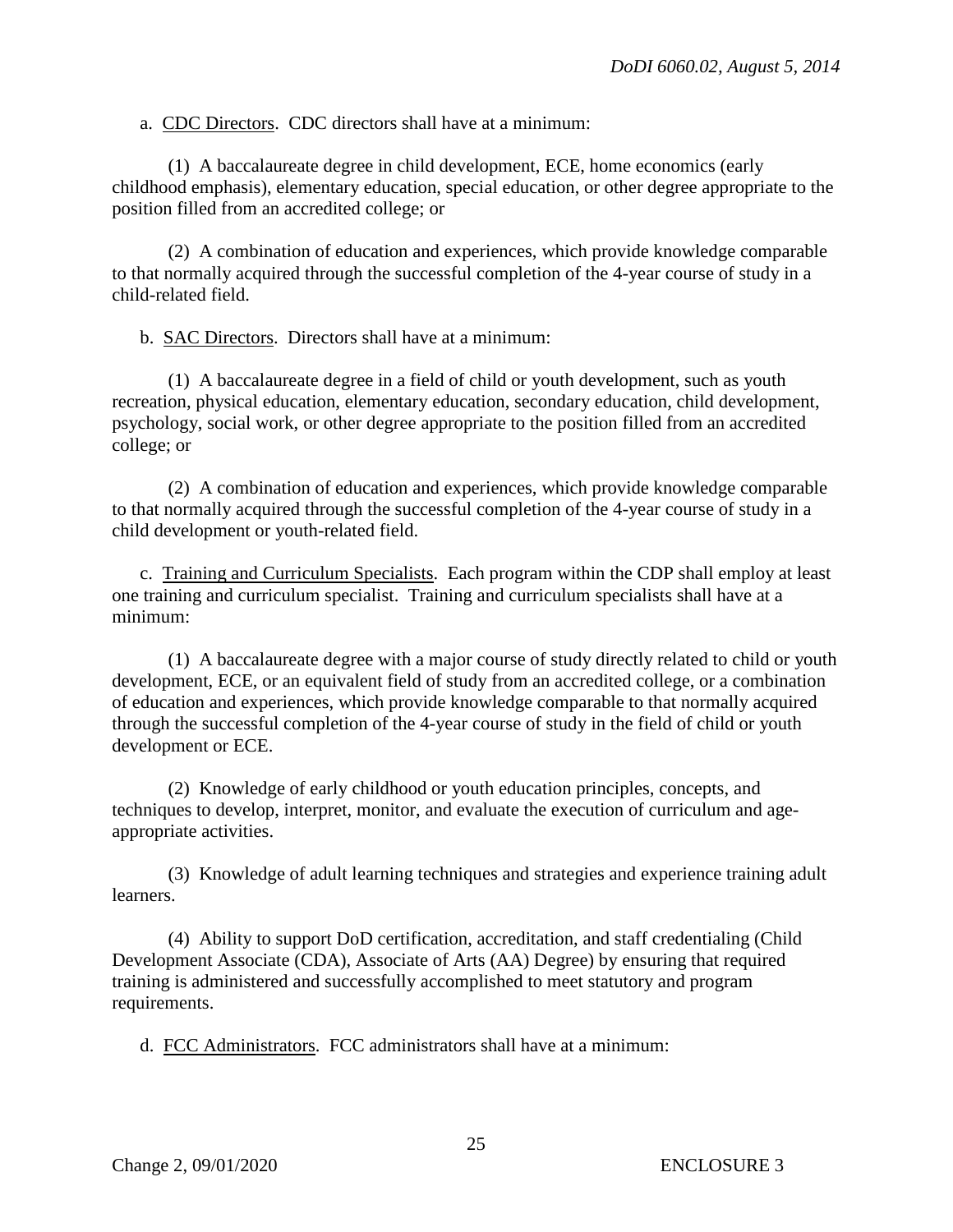(1) A baccalaureate degree with a major course of study directly related to child or youth development, family studies, or an equivalent field of study from an accredited university; or

 (2) A combination of education and experiences, which provide knowledge comparable to that normally acquired through the successful completion of the 4-year course of study in the field of child or youth development or family studies.

e. CDP Direct Care Personnel, Support Staff, and FCC Providers. CDP direct care personnel and support staff, as a condition of employment, and FCC providers shall, as a condition of participation:

(1) Be at least 18 years of age.

(2) Hold a high school diploma or equivalent.

(3) Read, speak, and write English.

 (4) Successfully pass a pre-employment physical, maintain current immunizations and be physically and behaviorally capable of performing the duties of the job.

9. TRAINING. Each CDP must have a DoD Component-approved training program. Satisfactory completion of training is a condition of employment for staff in a center-based program and for providers offering care in FCC homes.

a. CDP Management Personnel. CDP management personnel, including CDP directors (CDC directors, FCC administrators, and SAC directors), shall receive annual training, which includes the following topics:

(1) Child abuse prevention, identification, and reporting.

 (2) Program administration, including APF and NAF financial management, funding metrics, and fiscal accountability.

(3) Staff development and personnel management.

(4) Prevention of illness and injury and promotion of health.

- (5) Emergency procedures and preparedness.
- (6) Working with children with special needs.
- (7) Developmentally appropriate practices.

 b. Training and Curriculum Specialists. Training and curriculum specialists shall receive annual training, to include the following topics: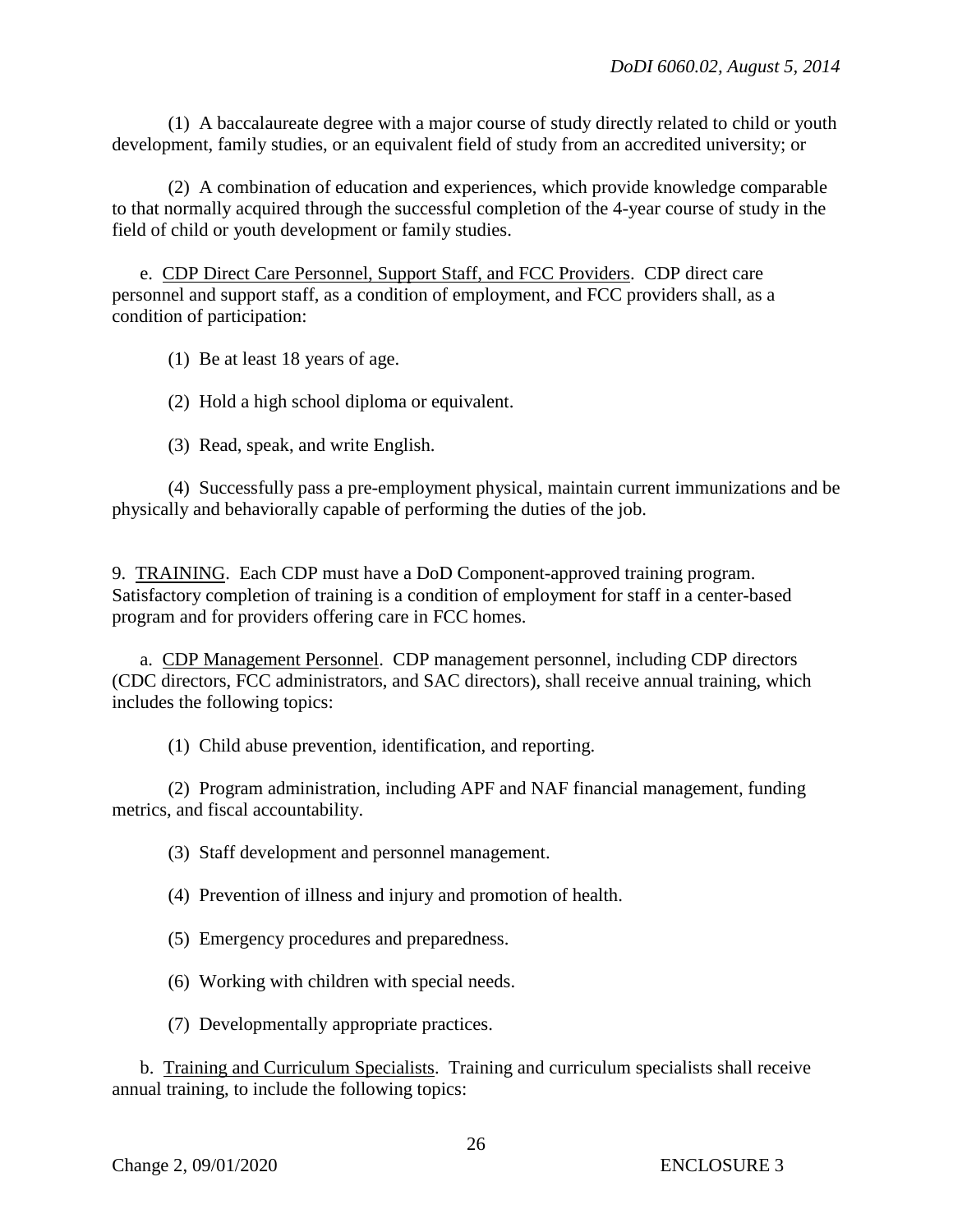- (1) Child abuse prevention, identification, and reporting.
- (2) Developmentally appropriate practices.
- (3) Principles of adult learning.
- (4) Prevention of illness and injury and promotion of health.
- (5) Emergency procedures.
- (6) Working with children with special needs.

#### c. CDP Direct Care Personnel and FCC Providers

 (1) Training requirements for direct care personnel (excluding FCC providers) shall be linked to the DoD CDP Employee Wage Plan implemented in response to Reference (f), to include completion of the DoD-approved competency based training modules within DoD Component specified time frames.

 (2) All newly hired CDP direct care personnel and FCC providers shall complete 40 hours of orientation. Orientation shall begin prior to working with children, with the full 40 hours completed within the first 90 days of employment. Orientation completion shall be documented for each direct care personnel or FCC provider. Orientation includes:

 (a) Working with children of different ages, including developmentally appropriate activities and environmental observations.

- (b) Age-appropriate guidance and discipline techniques.
- (c) Applicable regulations, policies, and procedures.
- (d) Child safety and fire prevention.
- (e) Child abuse prevention, identification, and reporting.
- (f) Parent and family relations.

 (g) Health and sanitation procedures, including blood-borne pathogens, occupational health hazards for direct care personnel, and recognizing symptoms of illness.

 (h) Emergency health and safety procedures, including pediatric cardiopulmonary resuscitation (CPR) and first aid.

(i) Safe infant sleep practices and Sudden Infant Death Syndrome (SIDS) prevention.

(j) Nutrition, obesity prevention, and meal service.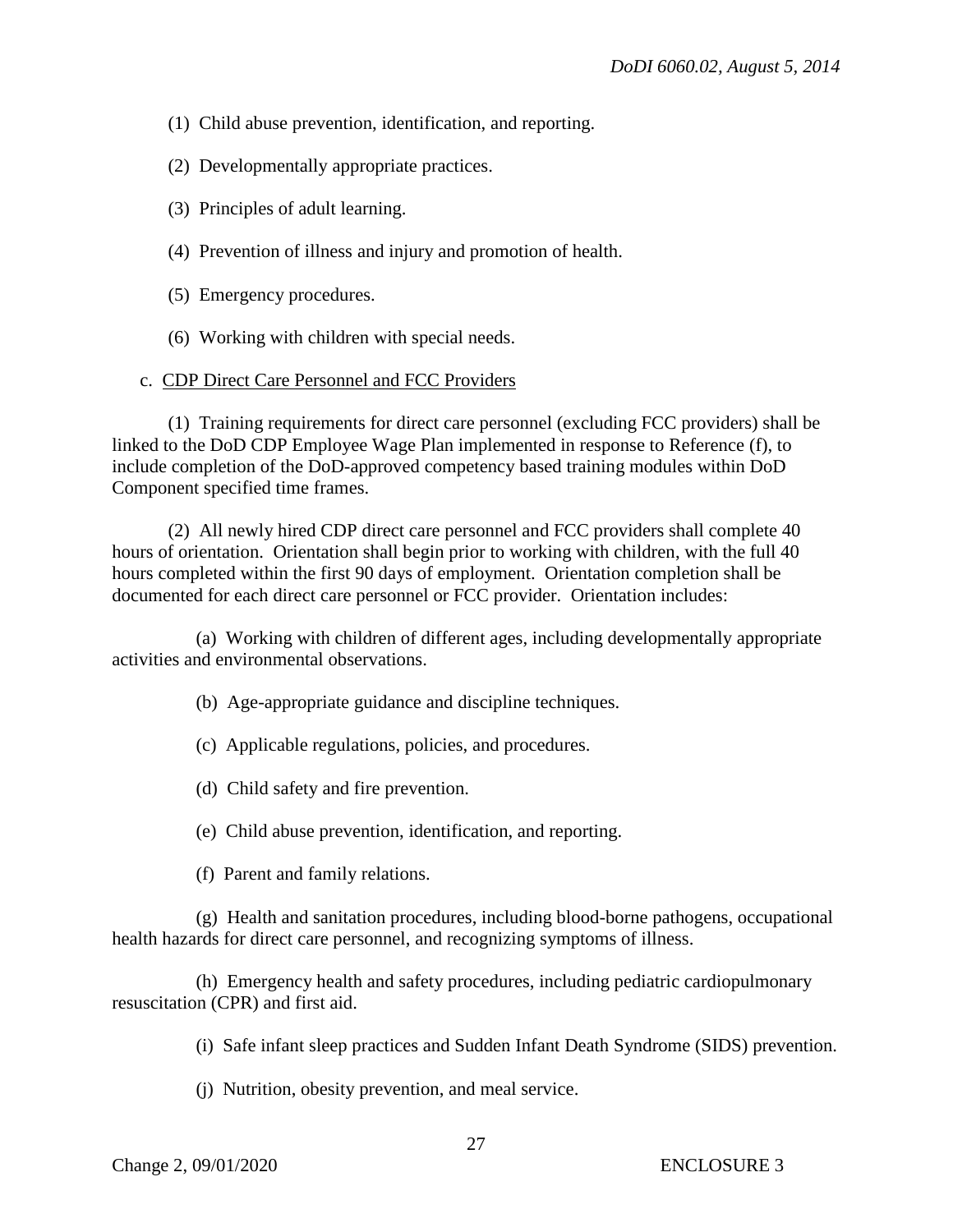- (k) Working with children with special needs.
- (l) Accountability and child supervision training.

 (m) For FCC providers only, infant and child (pediatric) CPR and first aid must be completed prior to accepting children for care. Training shall be updated as necessary to maintain current certifications.

(n) For FCC providers only, training in business operations.

 (3) CDP direct care personnel and FCC providers shall complete additional training specified by the DoD Component within 90 days of beginning work. The training shall include, at a minimum, in-depth training on the subjects covered in the orientation as well as infant and child (pediatric) CPR and first aid, which shall be updated as necessary to maintain current certifications.

 (4) CDP direct care personnel and FCC providers shall complete a minimum of 24 hours per year of ongoing training by the DoD Component approved training program. Training shall include child abuse prevention, identification and reporting, safe infant sleep practices and SIDS prevention, working with children with special needs, and if required, administering medication.

 (5) Substitute FCC providers must complete a basic orientation and background checks prior to providing care. Such orientation includes child abuse prevention, identification and reporting, working with children with special needs, safety procedures and pediatric CPR and first aid, and SIDS prevention. The FCC provider's spouse may serve as a backup provider on a limited basis, as designated by the DoD Component and must complete the required substitute FCC provider training.

 d. CDP Support Staff. CDP support staff shall participate in annual training related to the latest techniques and procedures in child care, including topics on child abuse prevention, identification and reporting, and other training related to their position.

10. VOLUNTEERS. All volunteers shall be screened, trained, and supervised in accordance with Reference (f), DoDI 1100.21 (Reference (v)), and DoD Component implementing guidance, as appropriate to their role. Volunteers may not be alone with children and are not counted in the staff ratio. All regularly scheduled volunteers shall be trained in:

- a. Program orientation.
- b. Age-appropriate learning activities.
- c. Child abuse identification, reporting and prevention.
- d. Age-appropriate guidance and discipline.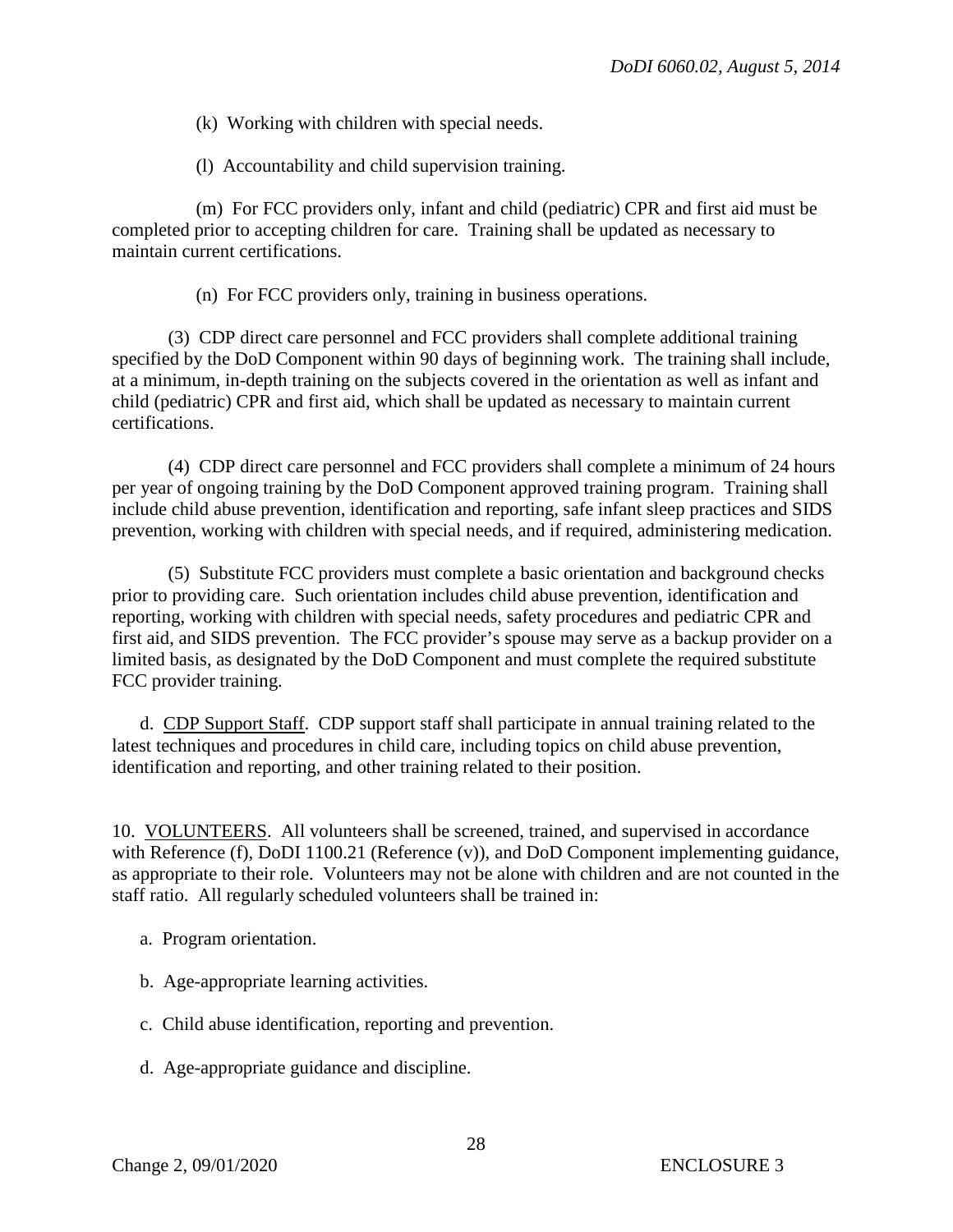e. Working with children with special needs.

f. Child health and safety.

g. Safe infant sleep practices and SIDS prevention.

h. Emergency procedures.

i. Applicable regulations and installation policy.

j. Role of the volunteer in the CDP.

11. SUPPLEMENTAL CHILD CARE. On-site group care services are designed to provide occasional, intermittent care to children on an hourly basis, including respite child care.

a. When on-site group care is provided in an installation CDP facility by CDP staff members, the requirements of this Instruction apply.

 b. When on-site group care is provided in a non-CDP facility by CDP personnel and parents are not on site, the requirements of this Instruction apply.

 c. When on-site group care is provided in a non-CDP facility by CDP personnel and parents remain on site, the facility is not required to meet the requirements of this Instruction.

 d. When on-site group care is provided in an alternative facility by volunteers or parents, and the parent or guardian remain on site, the requirements of this Instruction do not apply.

#### 12. ADMINISTRATION AND OVERSIGHT OF COMMUNITY-BASED CARE **PROVIDERS**

 a. Types of Care. Efforts shall be made to expand the availability of these programs through referrals to comparable programs off of the installation through participation in consortiums with other Federal and non-governmental entities.

 (1) Efforts shall be made to ensure quality, affordable child care options exist for all eligible patrons, including those who are geographically dispersed active duty military and their families. Community-based child care options are designed to supplement, not replace, child care programs on the installation.

 (2) Care may be delivered through military-approved community-based CDPs, utilizing a myriad of delivery systems, including existing child care facilities, schools, recreation and after-school and summer programs, and home-based care programs.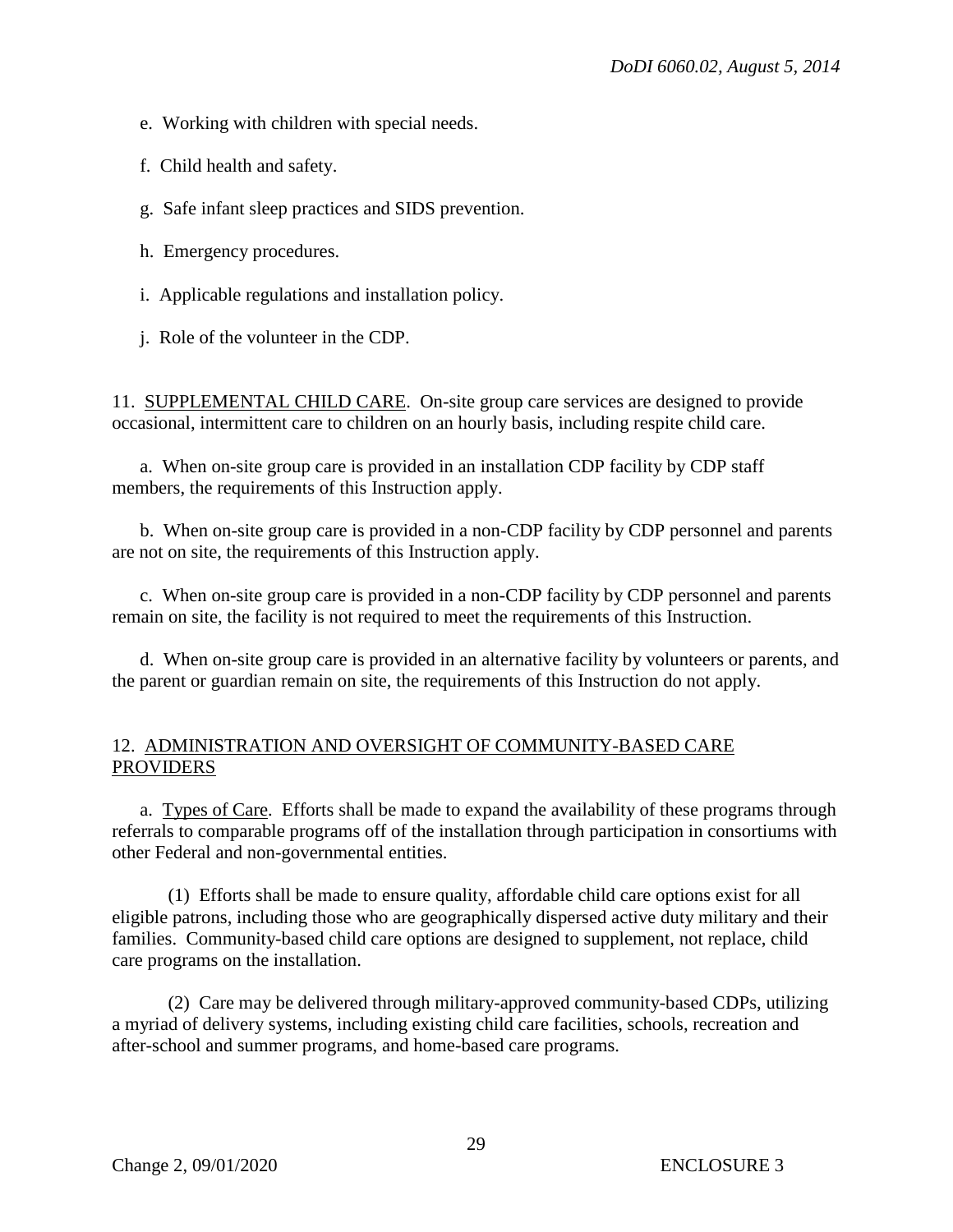(3) Programs that support the needs of eligible deployed families in military-approved community-based child care programs where care is needed for a short-term basis during the deployment phase must meet the State licensing regulations and requirements and be inspected by an outside agency once a year. All other types of care must meet the intent of this Instruction.

(4) Programs shall meet State licensing standards for background checks.

 (5) Military approved community-based child care programs will be encouraged to participate in an evaluation process utilizing the ERIS in this section, a detailed assessment tool developed by the DoD to evaluate facility-based child care providers.

#### b. Subsidies

 (1) The DoD Components may subsidize a portion of the cost of child care incurred by eligible active duty and DoD civilian employees.

 (2) Subsidies resulting from the child care provided to children of active duty military members are excluded from gross income pursuant to section 134 of Reference (o).

 (3) Subsidies provided to DoD civilian employees may qualify for exclusion from gross income, provided the specific program used qualifies under section 129(d) of Reference (o) and the employee receives the subsidy for an eligible purpose on behalf of an eligible child, as described in sections 21 (a) and (b) of Reference (o). Subsidies in excess of the excludable amounts will be treated as gross income under section 61 of Reference (o). Employees are advised to consult with a qualified tax expert with questions or concerns related to taxability of child care subsidies.

 (4) Child care programs and providers who offer their services under this provision must comply with the standards outlined in this Instruction and must be approved by the plan administrator or designee prior to issuance of subsidy payments by a DoD Component.

 (5) The DoD Components are responsible for budgeting for child care subsidies and are not to establish a special fund out of which child care subsidies are paid, nor will eligible users of Military Child Development Programs be required to make a contribution as a condition of receiving a child care subsidy.

 (6) The DoD Components have the discretion to amend or terminate their participation in a child care subsidy program under this plan at any time. The benefits in this section are not guaranteed and may be reduced by plan amendment.

 (7) The OFP/CY will designate a TPA to administer the Military Department, Defense Agency and DoD Field Activity civilian child care subsidy program for all DoD Components. Each civilian sponsor must register with the TPA contracted by the Defense Department.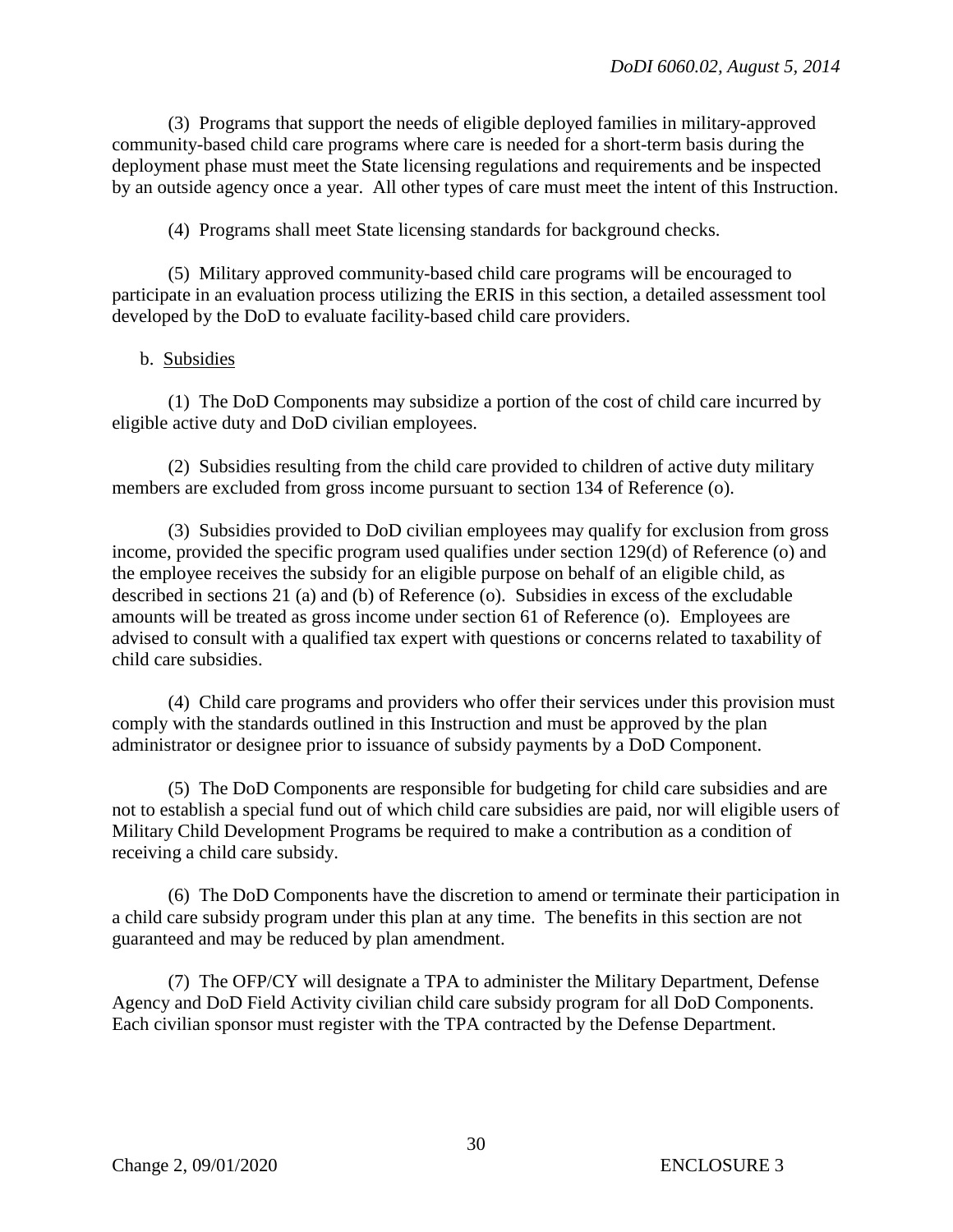(a) The TPA shall annually document family and provider eligibility, TFI, child data, and other information required to comply with reporting requirements, in accordance with Reference (o).

 (b) The TPA shall provide authorization and payment of child care subsidies to the provider. All subsidy payments shall be made to the child care provider.

 (c) The TPA shall comply with fee assistance guidelines established by the individual DoD Components.

13. AUGMENTED PROGRAM SUPPORT. When possible, CDPs should utilize personnel, such as behavioral health consultants and school liaison officers to assist the program staff and parents with children's social-emotional development and behavior. These personnel shall assist staff, parents, and children in developing skills to respond to challenging behaviors and reduce stress for staff and participating children.

#### 14. CDC AND SAC STANDARDS OF OPERATION, FCC STANDARDS OF OPERATION, AND THE ERIS

a. Table 1 outlines the minimum operational standards required for installation-based CDCs and SACs to receive the DoD Certificate to Operate. These standards implement the policy requirements of sections 1, 7 through 10, and 13 of this Enclosure. When a SAC program operates within a CDC, SAC standards of operation shall be used for the SAC portion of the program.

 b. Table 2 outlines the minimum operational standards required for installation-based and affiliated FCC providers to receive the DoD Certificate to Operate. These standards implement the policy requirements outlined in the body of this Instruction.

c. Table 3 outlines the operational standards for community-based child care facilities. These standards, in addition to the State licensing requirements, may be used to determine eligibility of child care subsidies under conditions designated by the DoD Components. Programs eligible to receive child care subsidies when the Service member is deployed must meet the state licensing requirements and be annually inspected.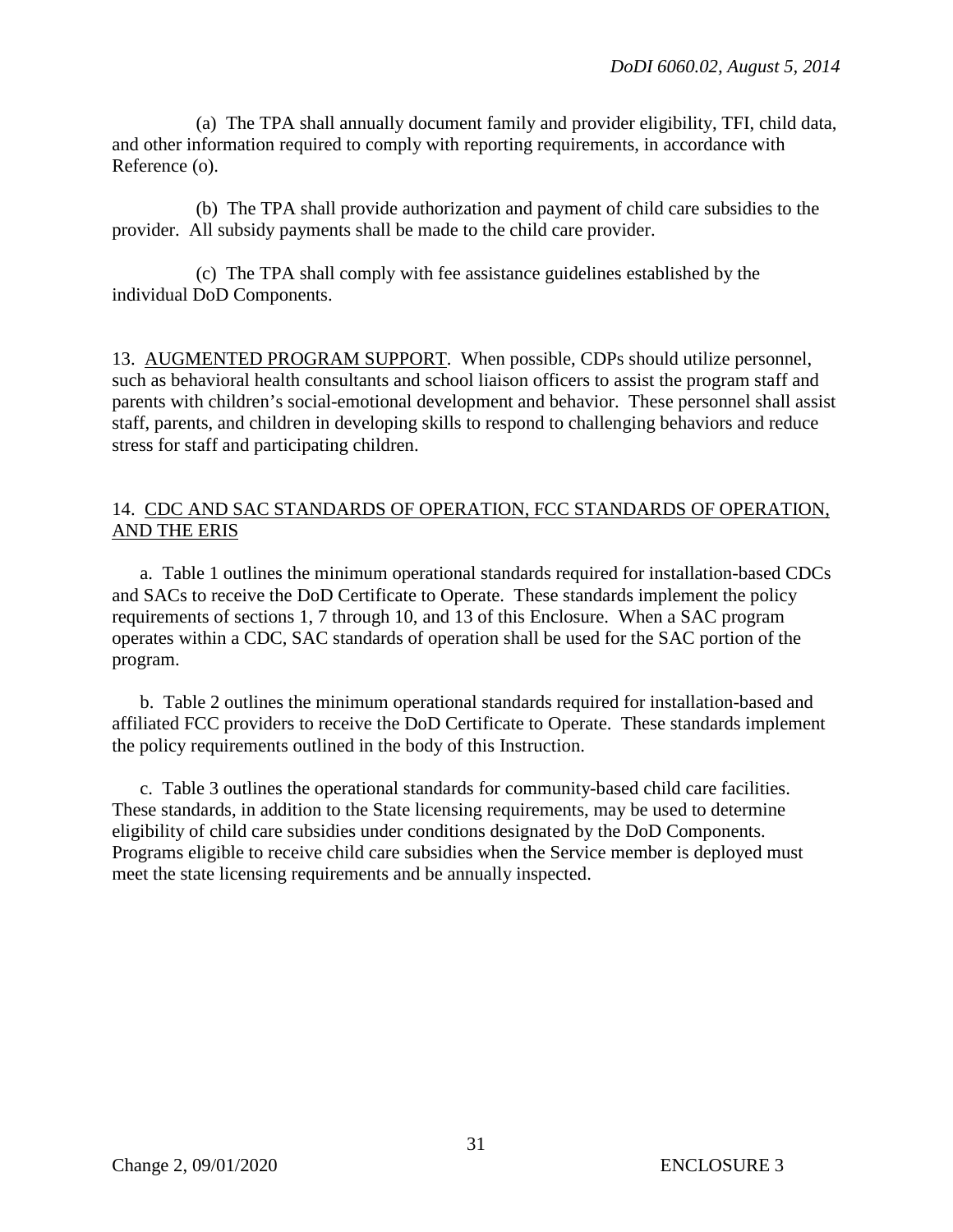# **A. Administrative**

# **Both CDC and SAC**

The program has implemented the fee policy in accordance with current DoD and DoD Component guidance. If appropriate, the program has an approved waiver to utilize the high cost fee option.

75 percent of the program's total labor hours are paid to direct program staff who are in benefit status.

Unannounced inspections are conducted by program staff following complaints.

#### **B. Facility**

#### **Facility: Both CDC and SAC**

The DoD Certificate to Operate is displayed in a prominent location.

Newly constructed CDP facilities follow the UFC or Service guidance for program capacity and capability.

The facility food service area supports the sanitary preparation and service of healthy foods.

All playgrounds, playground surfaces, and equipment meet American Society for Testing and Materials and Consumer Product Safety Commission (CPSC) guidelines.

There is a balance of sun and shade on the playground and a variety of surfaces, such as resilient surfaces, and natural elements. CDC playgrounds include equipment for riding, climbing, balancing, and swinging.

The program provides opportunities for active play every day, indoors and outdoors. Children have ample opportunity to do vigorous activities such as running, climbing, dancing, skipping, and jumping.

Programs use gardens to educate children about healthy eating.

The square footage of useable space for each child in each activity room meets the requirements of the UFC or Service-specific guidelines.

Sound absorbing materials, such as ceiling tiles and rugs are used to minimize noise levels.

Areas used by children have adequate lighting for safety, evacuation, and security measures, are ventilated and kept at a comfortable temperature.

There is adequate and convenient storage space for equipment and materials.

Individual space is provided for each child's belongings.

Supervised private areas where children can play or work alone or with a friend are available indoors and outdoors.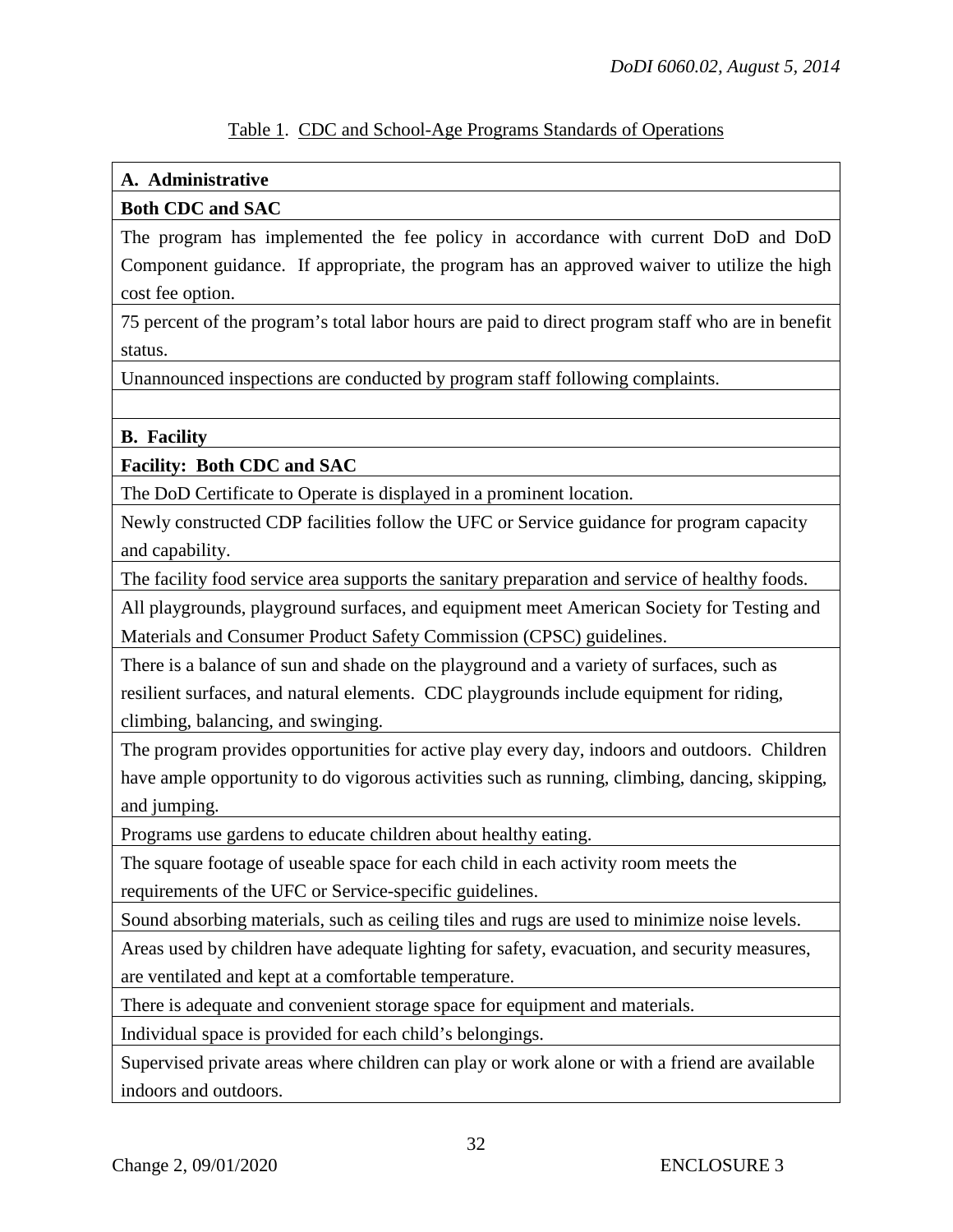Bathrooms, drinking water, and hand-washing facilities are easily accessible to children.

Clean, sanitary drinking water is readily available at all times.

The facility includes a place for adults to take a break away from children, an adult bathroom, a secure place for staff to store their personal belongings, and an administrative area for planning or preparing materials that is separated from the children's areas.

The facility includes soft elements that help create a home-like environment.

# **Facility: CDC ONLY**

The square footage of activity space per child meets the requirements of the UFC or Service specifications for facilities built after 2002. A minimum of 50 square feet per child of activity space is provided for infants in facilities built prior to 2002.

If more than one care group occupies a single room, each group has its own defined physical space and primary interest centers.

Outdoor play areas directly adjoin CDCs. Playgrounds for alternative program options must be accessible via a route free from hazards and are located within 1/8 mile from the facility.

Playgrounds are enclosed by a fence and meet the requirements of the UFC.

The square footage of playground space per child meets the requirements of the UFC or Service specific guidelines. The playground area is capable of supporting 30 percent of the total capacity of the CDC in a center of 100 or more children, and all the children in centers with a capacity of fewer than 100 children.

The facility has a designated place set aside for breastfeeding mothers who want to come during work to breastfeed, as well as a private area with an outlet (not a bathroom) for mothers to pump their breast milk.

#### **Facility: SAC ONLY**

There are separate male and female bathrooms for children as well as separate multi-unit restrooms for staff and visitors or a system to ensure that adults and teens do not use the bathrooms at the same time as children in SAC.

#### **C. Health and Sanitation**

# **Health and Sanitation: Both CDC and SAC**

A comprehensive health and sanitation inspection has been conducted within the last 12 months, corrective actions have been completed per specified timelines, and the inspection report is available for review.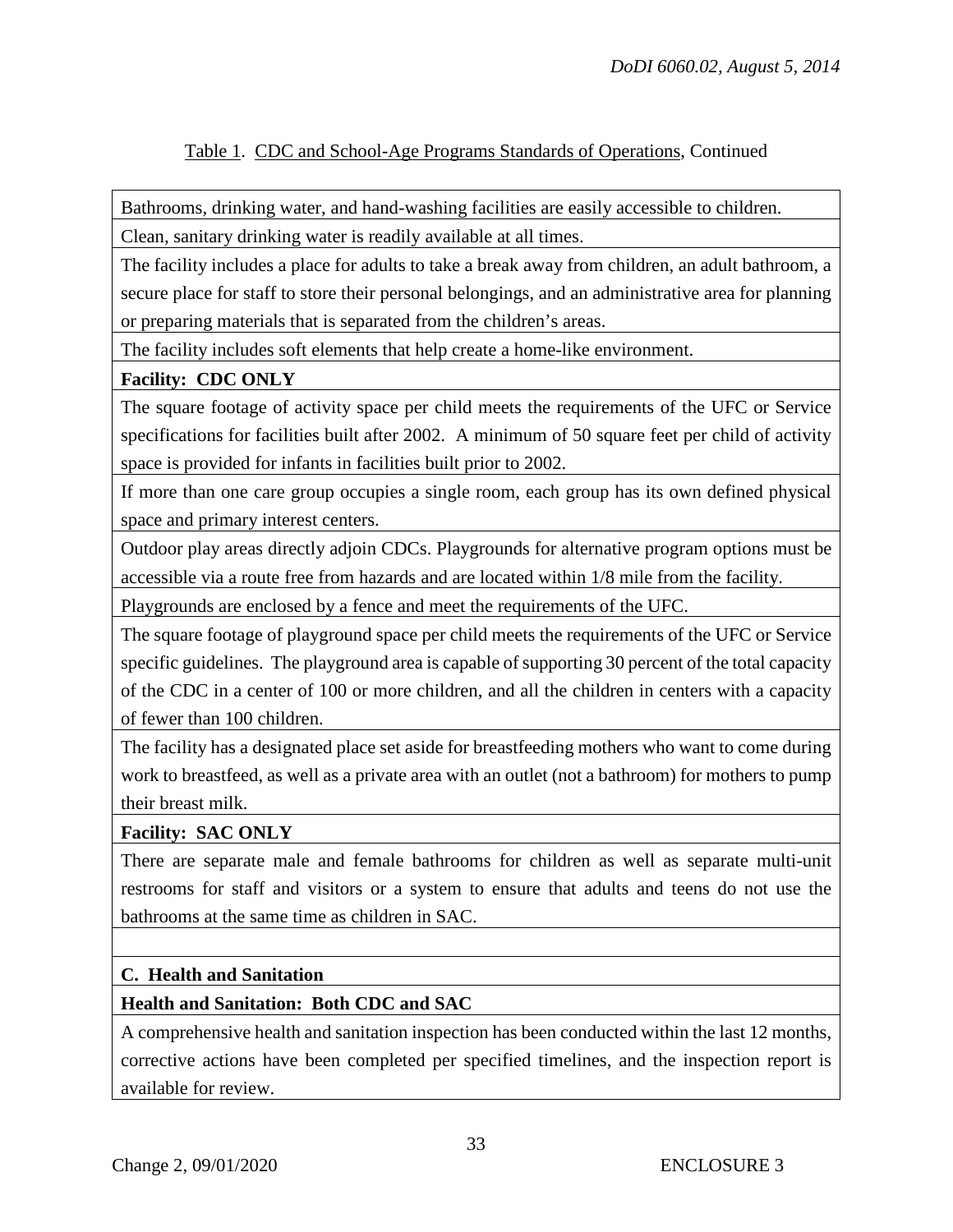The program shall require that all children enrolling in CDPs provide written documentation of immunizations appropriate for the child's age in accordance with Reference (r). Children enrolled in the SAC program are not required to provide documentation if they are enrolled in a local public school system.

Staff employed by the CDP and regular volunteers shall be current for all immunizations recommended for adults by the ACIP of the Centers for Disease Control and Prevention. All must provide written documentation of immunization.

There is a policy in place that addresses the daily informal screening for illness based on criteria established by the DoD Component. This policy also addresses admission back into the CDP after an illness.

There is a policy in place that addresses food or other allergies, special accommodations, or potentially life-threatening conditions.

Individual medical problems and accidents are recorded and reported to management staff and families, and a written record is kept of such incidents.

Only physician-prescribed medications are administered; medications are only given with the written approval of the child's parents; and medications given are documented.

Providers have documented parental permission to apply basic topical care items such as sunscreen, insect repellant, and lotion.

A plan exists for dealing with medical emergencies that include written parental consent forms, and transportations arrangements approved by the DoD Component.

Policies and procedures are followed for administering and storing medication. Designated staff are trained to administer medications, and the training is updated annually or as required by state laws.

The facility is cleaned daily, and as needed throughout the day. Food preparation areas, bathrooms, diapering areas, hand-washing facilities, and drinking fountains are sanitary.

A sink with running water at a comfortable temperature of no more than 110 degrees temperature is very close to bathrooms and diapering areas.

Staff and children wash hands before and after eating, after toileting and diapering, after handling animals, after entering the facility from outdoors, before water play, after wiping their nose, and after any other activity when the hands become contaminated. Signs are posted reminding staff and children of proper hand-washing procedures.

Staff and volunteers follow universal precautions to prevent transmission of blood-borne diseases and the program has a blood-borne pathogen procedure, as required by the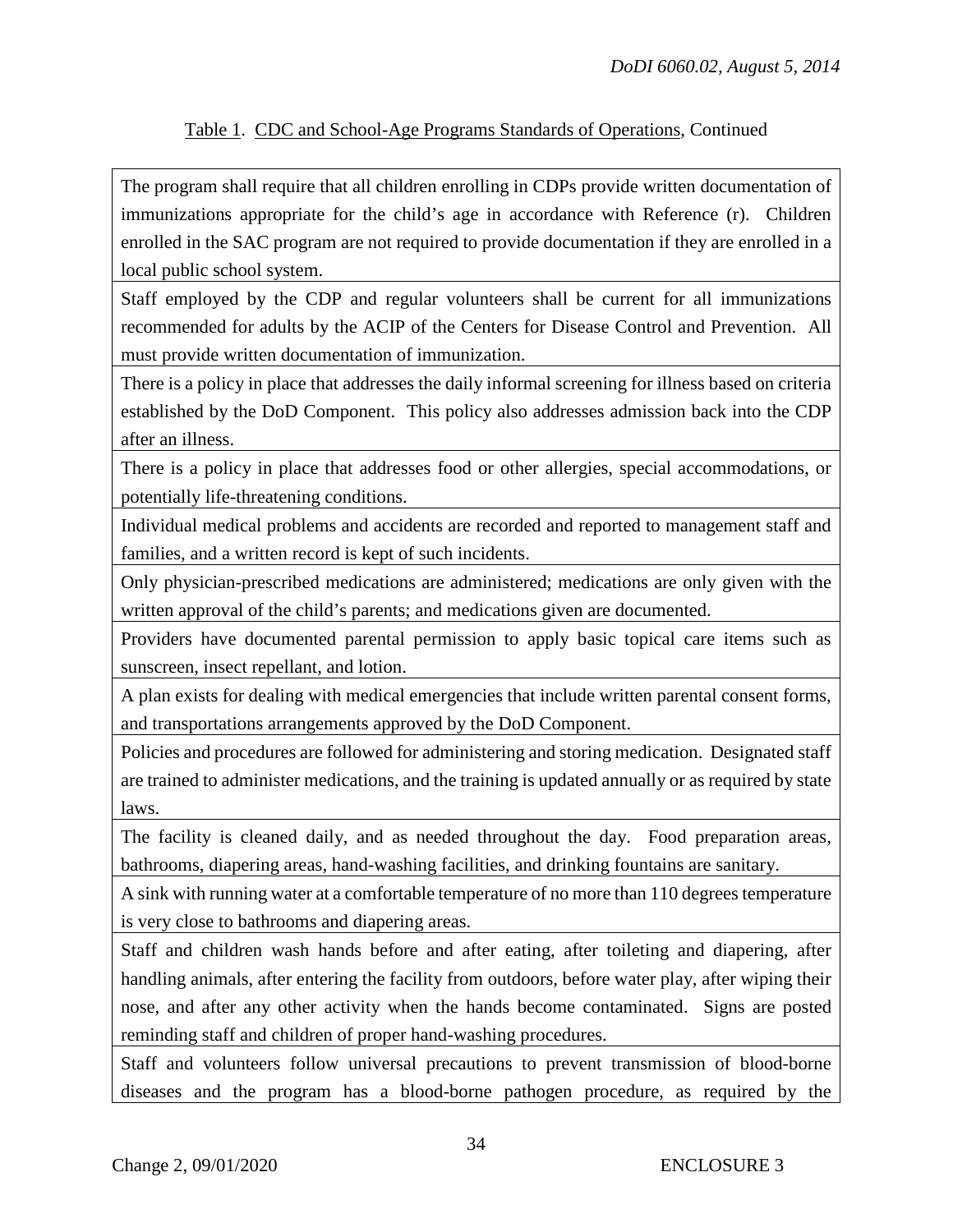Occupational Safety and Health Administration (OSHA).

The program requires parents to provide proper attire for active play indoors and outdoors.

At least one staff member, who has certification in first aid treatment, including CPR for infants and children and emergency management of choking, is always present. Current certificates are kept on file.

#### **Health and Sanitation: CDC ONLY**

Infant equipment is washed and disinfected at least daily. Toys that are mouthed are removed immediately after mouthing and are washed and sanitized prior to being used by another child. Individual bedding is washed at least once a week and used by only one child between washings. Individual cribs, cots, and mats are washed if soiled.

Diapering procedures are in accordance with national recommendations and are posted in diapering areas.

Sinks used for diapering are not co-located with food service areas or the sink used for dishwashing.

#### **D. Fire and Safety**

**Fire and Safety: Both CDC and SAC**

Comprehensive fire and safety inspections have been completed within the last 12 months, corrective actions have been completed per specified timelines, and the inspection reports are available for review.

A safety walk-through of all play areas is conducted daily. Safety concerns are identified, documented, and corrected immediately or put off limits to children until they can be corrected. The building, playground, and all equipment are maintained in safe, clean condition, are in good repair, and there are no observable safety hazards in the indoor and outdoor program space.

Stairways and ramps are well lighted and equipped with handrails, where appropriate.

Fire extinguishers, smoke detectors, and carbon monoxide detectors, where required, are in working order, and documentation shows status is checked monthly.

Adequate first aid supplies are readily available and maintained. First aid supplies are available during field trips and outings.

Toys and materials do not present a choking hazard for children under age 3.

Chemicals and potentially dangerous products, such as medicine or cleaning supplies, are stored in original, labeled containers in locked cabinets inaccessible to children. Diluted bleach solution must be accessible to staff in an unlocked location, but inaccessible to children.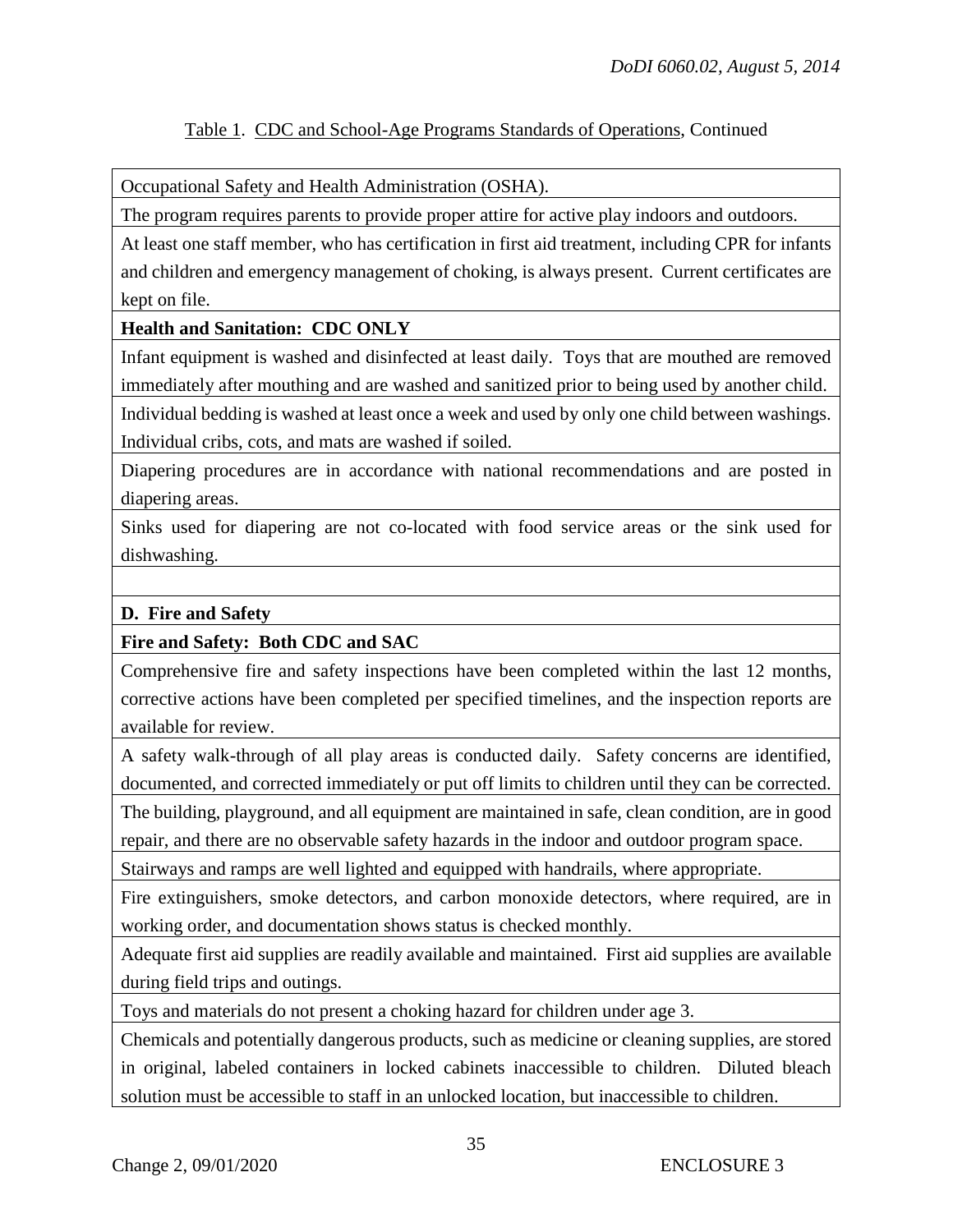There is a written plan for reporting and managing emergencies, including terrorist attacks, severe storm warnings, medical and pandemic emergencies, or a lost or missing child, which includes shelter in place and evacuation procedures. Staff and volunteers understand the plan.

Evacuation drills are conducted monthly at different times of the day or evening when children are in care. The drills are documented.

Emergency telephone numbers including police, fire, rescue, and poison control services are posted by telephones and are available at all times.

Staff and regular volunteers are familiar with primary and secondary evacuation routes and practice evacuation procedures monthly with children.

A system is in place to keep unauthorized people from taking children from the program.

Smoking and use of tobacco is not permitted in the facility or in the sight or presence of children.

#### **Fire and Safety: CDC ONLY**

Cribs meet the current CPSC guidelines.

CPSC crib safety guidelines are followed: infants are placed on their backs for sleeping; soft cushions, such as pillows, comforters, thick blankets, quilts, or bumper pads are not used in cribs.

#### **E. Parent Involvement/Participation**

**Parent Involvement/Participation: Both CDC and SAC**

Parents have access to their children at all times, are helped to feel welcome and comfortable, and are treated with respect.

Written information is available to families, including operating policies and procedures, program philosophy, and a parent participation plan.

Programs are encouraged to include the culture and language of the families they serve. Families are encouraged to share their heritage and culture.

Parents are offered a program orientation as a part of the child enrollment process.

Parents are informed about the program and curriculum and about policy or regulatory changes and other critical issues that could potentially affect the program, through newsletters, bulletin boards, technology, and other appropriate means.

Families are encouraged to participate in the planning and evaluation of the CDC and SAC programs with regards to their child's care and development. They are encouraged to be involved in the program in various ways, taking into consideration working parents and those with little spare time.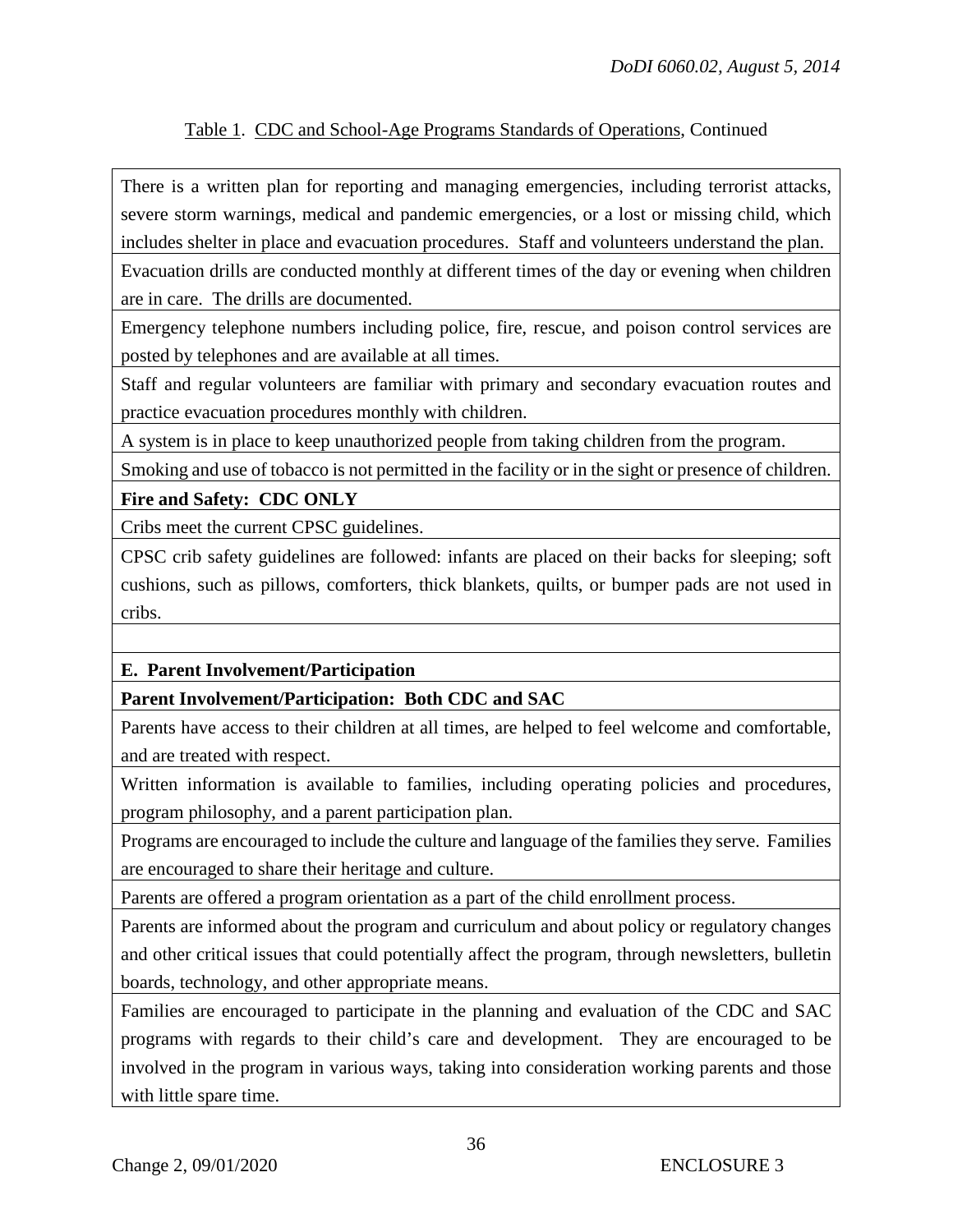There is a parent board that meets on a scheduled basis through in-person or virtual meetings. The board meets periodically to provide opportunities for families to have input regarding policies, procedures, and plans for meeting children's needs.

Staff work in collaborative partnerships with families, establishing and maintaining daily or ongoing two-way communication with children's parents to build trust, share changes in a child's physical or emotional state regularly, facilitate smooth transitions for children, and ensure that children's learning and developmental needs are met.

Policies ensure that staff and parents have an effective way of negotiating difficulties and differences that arise in their interactions.

Programs inform families on how to increase physical activity, improve nutrition, and reduce screen time (TV, video games, computers, etc.).

The program provides information to parents to ensure that each child has routine health assessment by the child's primary care provider, according to standards of the AAP, to include evaluation for nutrition-related medical problems.

**Parent Involvement/Participation: CDC ONLY** 

Conferences are held at least once per year and at other times, as needed, to discuss children's progress, accomplishments, and difficulties at home and at the program.

# **F. Learning Activities and Interaction with Children**

#### **Both CDC and SAC**

Learning activities reflect the program's written statement of its philosophy and goals for children. This statement is available to all staff and families.

The program is designed to reasonably accommodate and be inclusive of all children, including those with identified disabilities as well as special learning, medical, and developmental needs.

Programs have established a planned program of developmentally appropriate activities that recognizes the individual differences of children and provides an environment that encourages children's self-confidence, self-help, life skills, curiosity, creativity, and self-discipline.

Staff include age-appropriate nutrition education activities in the curriculum.

The daily schedule provides a balance of activities in consideration of the child's daily routine and experience.

Staff are engaged and interact frequently with children, speaking in a friendly, positive, and courteous manner, respectful of gender, race, religion, family background, special needs, and culture. The physical environment supports these interactions.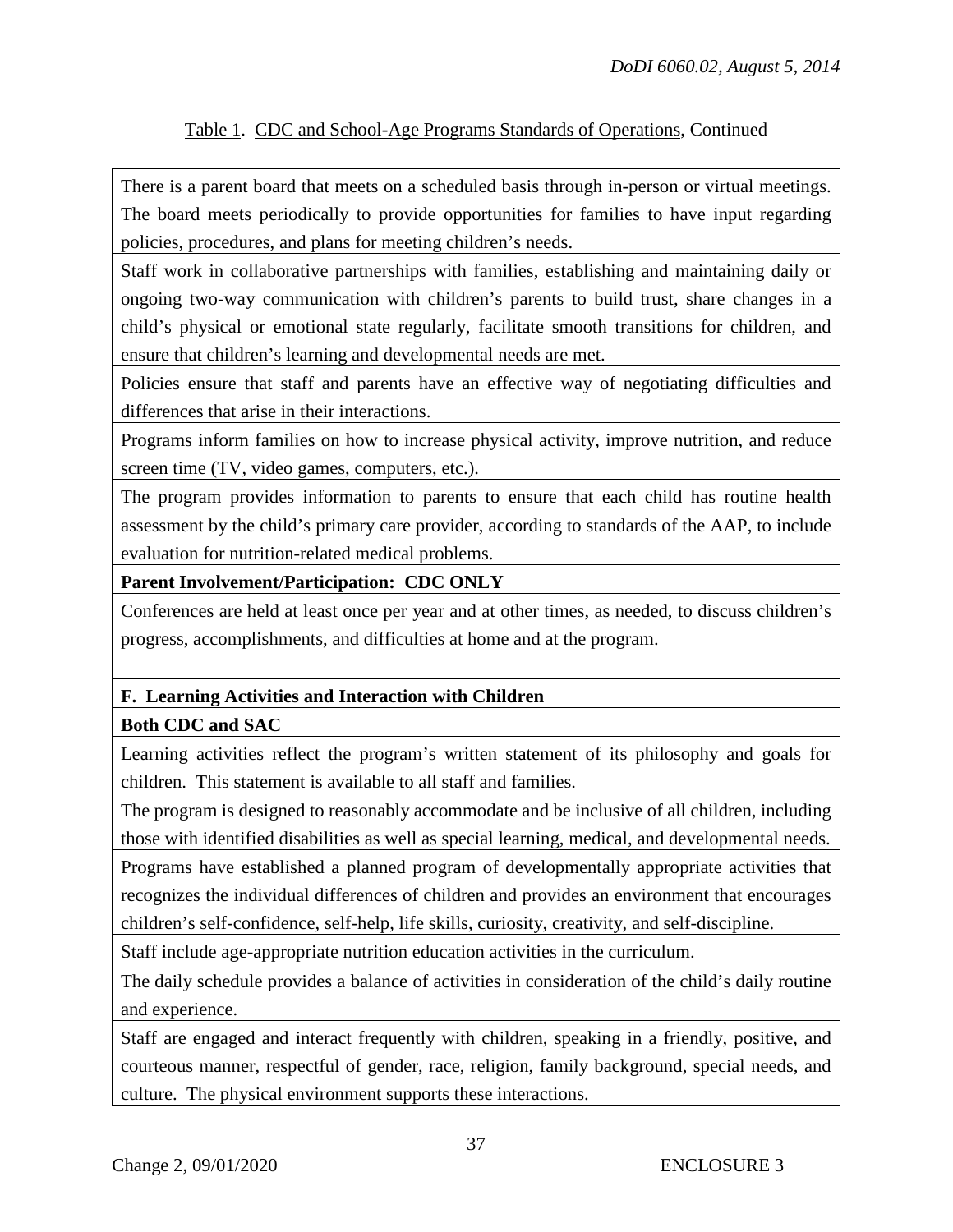Staff conduct smooth and unregimented transitions between activities and are flexible in changing planned or routine activities, as appropriate. Infants and toddlers are not expected to function in large group activities.

Staff use a variety of teaching strategies to enhance children's learning and development throughout the day.

Staff addresses bullying and supports positive behavior by modeling appropriate behavior, responding consistently to issues, and encouraging children to resolve their own conflicts, when possible and appropriate.

The outdoor environment meets the needs of children, allows them to be independent and creative, and have access to a variety of age-appropriate outdoor equipment and games. Staff plan and participate in children's active play.

Program materials are in good condition, sufficient for the number of children in the program, developmentally appropriate for the age of the children, and appropriate to the activities offered. Screen time and the use of passive media is limited and developmentally appropriate. Media viewing and computer use is not permitted for children younger than 2 years.

#### **CDC Only**

There is a DoD Component-approved curriculum that supports school readiness. It is based on knowledge of child and youth development and learning, and assessment of individual needs and interests.

Developmentally appropriate activities emphasize concrete experiential learning and promote development in six developmental domains: social, physical, language and literacy, cognitive and intellectual, emotional, and cultural.

Individual observations of children's development and learning are written, compiled, assessed, and are used as a basis for planning appropriate learning activities.

Staff plan with families to make toileting, feeding, and the development of other self-regulation skills a positive experience for children**.** 

**SAC Only**

Developmentally appropriate activities encourage physical fitness; positive self-esteem; intellectual, social, and physical achievement; leaderships skills and initiative; lifelong recreation skill; positive use of leisure time; moral development and community leadership; selfreliance and independence; and respect for diversity.

SAC daily schedules are flexible, provide stability without being rigid, allow youth to meet their physical needs (e.g., water, food, restrooms) in a relaxed way, allow children to move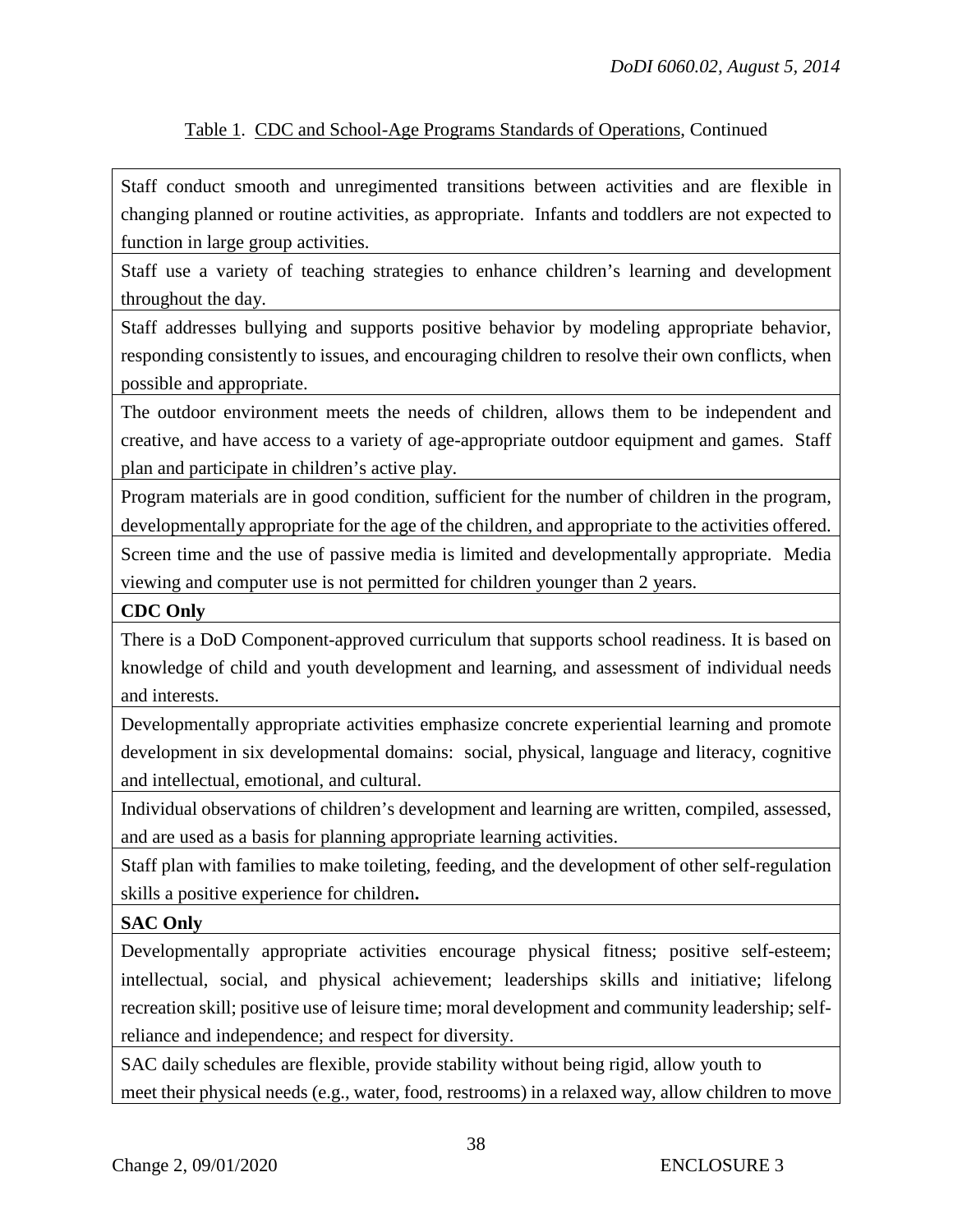smoothly from one activity to another (usually at their own pace), and facilitate smooth transitions when it is necessary for children to move as a group.

Appropriate protected internet access and programs that teach technology are available.

# **G. Nutrition and Food Service**

#### **Both CDC and SAC**

Meals and snacks are a pleasant, social learning experience for children.

The DoD Components will establish policies that are consistent with USDA guidelines for meals provided by parents. Under limited circumstances when meals are provided by parents, food storage and handling procedures are approved by local health and sanitation authorities.

Unless documented circumstances approved by the DoD Component prevent enrollment, all programs must enroll in the USDA CACFP (United States Department of Agriculture Child and Adult Care Food Program).

Dietary modifications are made on the basis of recommendations by the child's primary medical care provider and are documented. Documentation is available for religious and medical dietary substitutions. Menus contain some vegetarian meals.

The program provides or posts menus showing all foods to be served during that month. Core and cyclical menus are approved by a nutritionist or registered dietician. Foods typical of the child's culture and religious preferences, as well as a variety of healthful foods that may not be familiar to the child, are included.

The program provides healthy meals and snacks that include restrictions on the provision of juice and beverages with added sweeteners and no fried, high-fat, or highly salted foods.

Meals and snacks are conducted using family-style dining. In SAC programs, snacks may be served buffet style.

#### **CDC Only**

The program encourages, provides arrangements for, and supports breastfeeding.

There is an accountability system in place for bottles, including bottles for breast milk. Bottlefeeding is done in such a way as to minimize disease and promote interaction. Infants are held for bottle-feeding, bottles are never propped, never heated in a crock pot or microwave, and infants are never put to sleep with a bottle.

One adult should not feed more than one infant for bottle feeding, two children in high chairs, or three children who need assistance with feeding at the same time.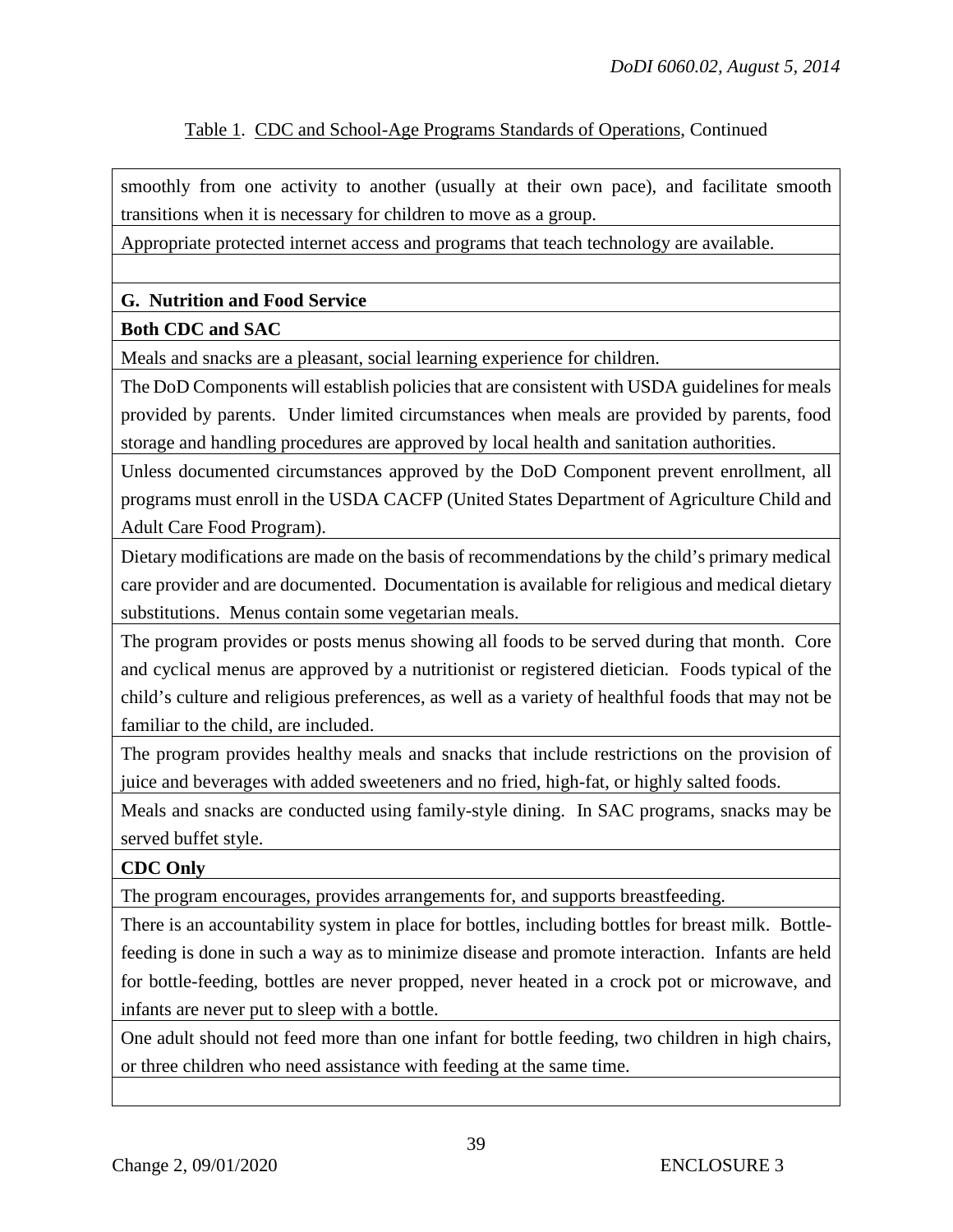#### **H. Supervision of Children**

#### **Both CDC and SAC**

The following staffing requirements are met at all times, except during nap time (for CDC):

- a. For infants from birth to 12 months, there are never more than four children per staff member.
- b. For pre-toddlers 13 months to 24 months, there are never more than five children per staff member.
- c. For toddlers, 25 months to 36 months, there are never more than seven children per staff member.
- d. For children 37 months through 5 years, there are never more than twelve children per staff member.
- e. For children 6 years through 12 years, there are never more than fifteen children per staff member.

During rest time, the staff-to-child ratios for children over 24 months of age may increase to twice the non-napping staff-to-child ratio. Sufficient staff are required to remain in the building during rest time to meet the non-napping ratios and be available to assist with emergencies.

The following maximum group sizes are followed at all times:

- a. For infants birth to 12 months, there are never more than eight children per group.
- b. For pre-toddlers 13 months to 24 months, there are never more than ten children per group.
- c. For toddlers, 25 to 36 months, there are never more than fourteen children per group.
- d. For children thirty seven months through five years, there are never more than twentyfour children per group.
- e. For SAC, there are never more than thirty children per group.

In multi-age groupings, the Service may follow the ratio per age group. For example, four infants and five pre-toddlers equal a group of nine with two direct care personnel, or seven toddlers and twelve preschoolers equal a group of nineteen with two direct care personnel.

Volunteers or persons under 18 years of age may not be counted in determining compliance with staff-to-child ratios and are not allowed to work alone with children.

The program has an accountability system in place. Each staff member has primary responsibility and accountability for a group of children. There is specific accountability for each child by one staff member. Systems are in place for accounting for children's whereabouts, especially during periods of transition and emergencies.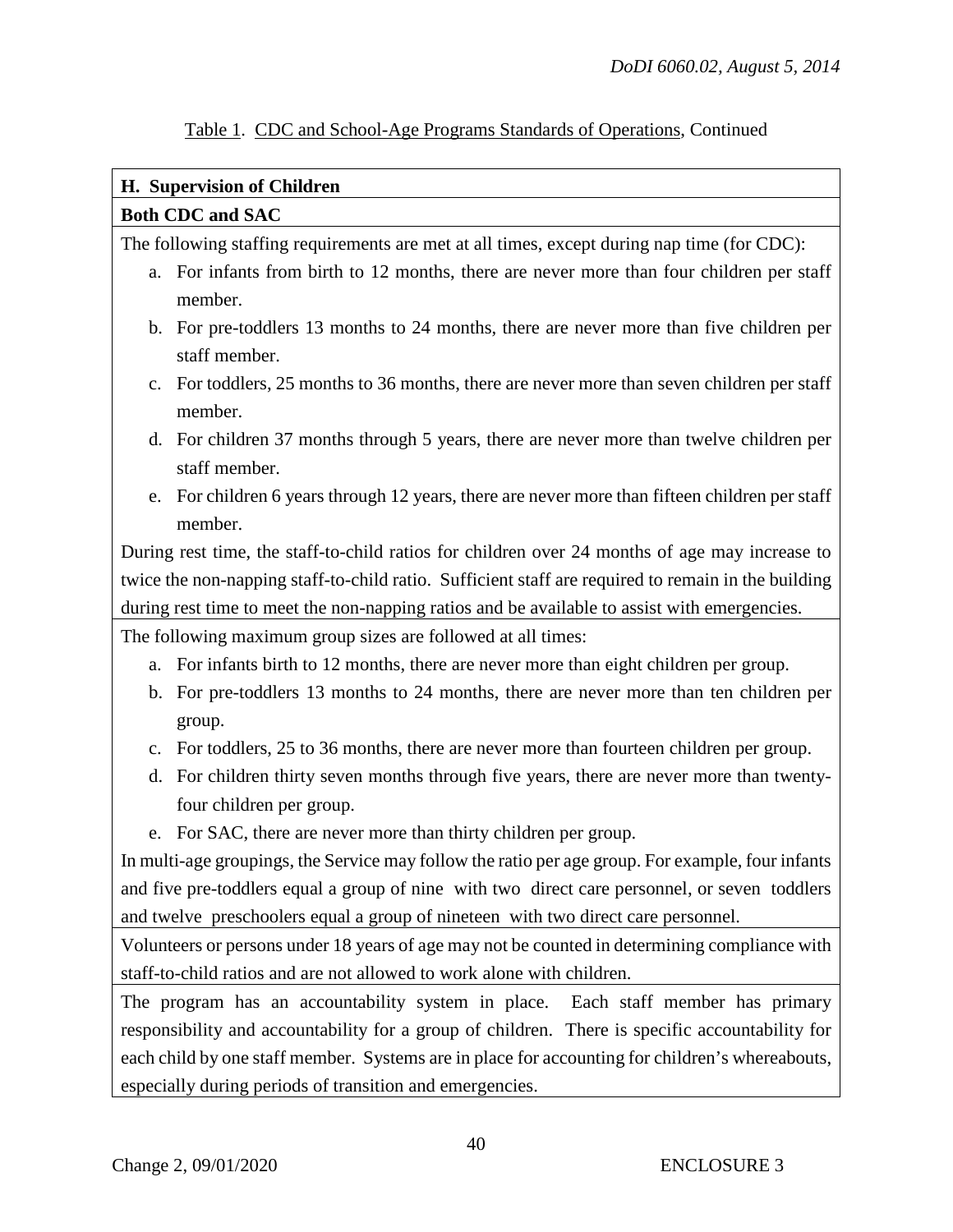Children are released only to their parents or guardian. Children may be released to a designee when signed permission is given by the parent or guardian.

Families are notified about procedures and policies for field trips. Families are notified of all activities outside the center.

Children are under adult supervision at all times. Staff are not permitted to use personal electronic devices (including, but not limited to cell phones, iPods, smart phones, etc.) when supervising children.

#### **CDC Only**

At least two staff members must be present with each group of children at all times. When one staff person is alone with a single ratio of children, the program director or designee frequently monitors the room through closed circuit television or visual access panels to ensure oversight by more than one adult. In this case, the staff member must have an initiated National Agency Check Investigation (NACI) and the program director or designee must have a completed NACI. Infants and toddlers spend the majority of the time interacting with staff who have primary responsibility for them each day.

#### **SAC Only**

At least two paid staff members shall be present whenever children are in the facility.

Adult volunteers may supplement paid staff during field trips and other activities away from the facility. Only paid staff are counted in the ratio.

Signed permission is given by the parent allowing the child to self-release for a specific organized activity. Self-release procedures are consistent with the installation home alone policy or self-care policy.

#### **I. Child Abuse Prevention and Reporting**

**Both CDC and SAC**

A NACI to include a name-based criminal history record check (State and Federal) and fingerprint check has been initiated on all staff. Background checks are tracked to ensure completion in a timely manner.

All individuals in a CDP who have contact with children have completed a DD Form X656 "Basic Criminal History and Statement of Admission"

Updates to the background checks are completed every five years.

Newly hired staff without a completed background check are readily identifiable and work within line of sight of a staff member with a completed check.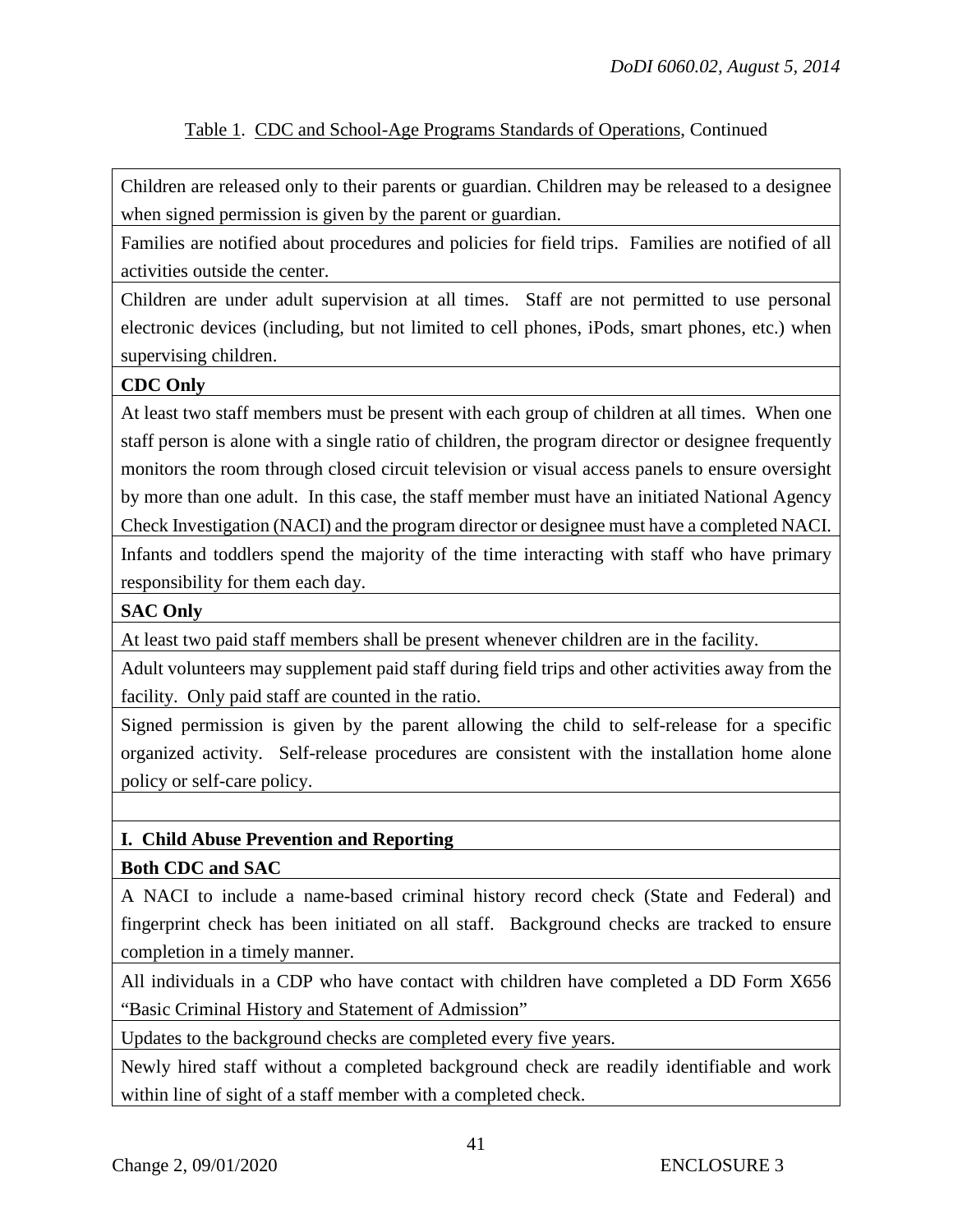Hiring practices include careful checking of references of all potential employees and volunteers.

The program has a written guidance, discipline, and touch policy that is available to staff and families. Staff do not use corporal punishment or other negative discipline methods that hurt, humiliate, or frighten children.

The program has a child abuse and neglect policy that includes reporting requirements for staff as well as procedures to be followed should a staff member be accused of abuse or neglect. This information is included in employee handbooks. All staff are knowledgeable of the policy.

The DoD Child Abuse and Safety Hotline telephone number is displayed in a highly visible area where parents can see it. The telephone number is published in parent handbooks and other brochures.

The facility is designed in accordance with Reference (q) to help minimize the risk of child abuse:

- a. Access to children by those not employed by the program is restricted.
- b. Areas to which a child or children can be taken out of view of others are limited.
- c. All exit doors that do not open onto a fenced area have operating alarms, except the main entrance to the facility and the kitchen entrance.
- d. Evening or weekend care is provided in rooms located near the front entryway to facilitate additional supervision by the front desk staff and parents.
- e. In the CDC:
	- 1) Children can be observed at all times by parents and supervisors.
	- 2) There is visual access into and throughout activity rooms used for care, including nap time. Closed-circuit television, vision panels, and convex mirrors are used as necessary to facilitate visual access.

3) Diapering areas are visible.

All persons other than employees and family members bringing in or picking up children sign in and out at the front desk or with appropriate personnel. Visitors to the CDP shall sign in and out of the facility and wear a visitors badge at all times while they are in the facility or on playgrounds.

If transportation is provided for children by the program, vehicles are equipped with ageappropriate restraint devices in accordance with State and Federal requirements. The program maintains documentation that vehicles used in transporting children are appropriately licensed, inspected, and maintained. A current copy of the appropriate driver's license and Department

42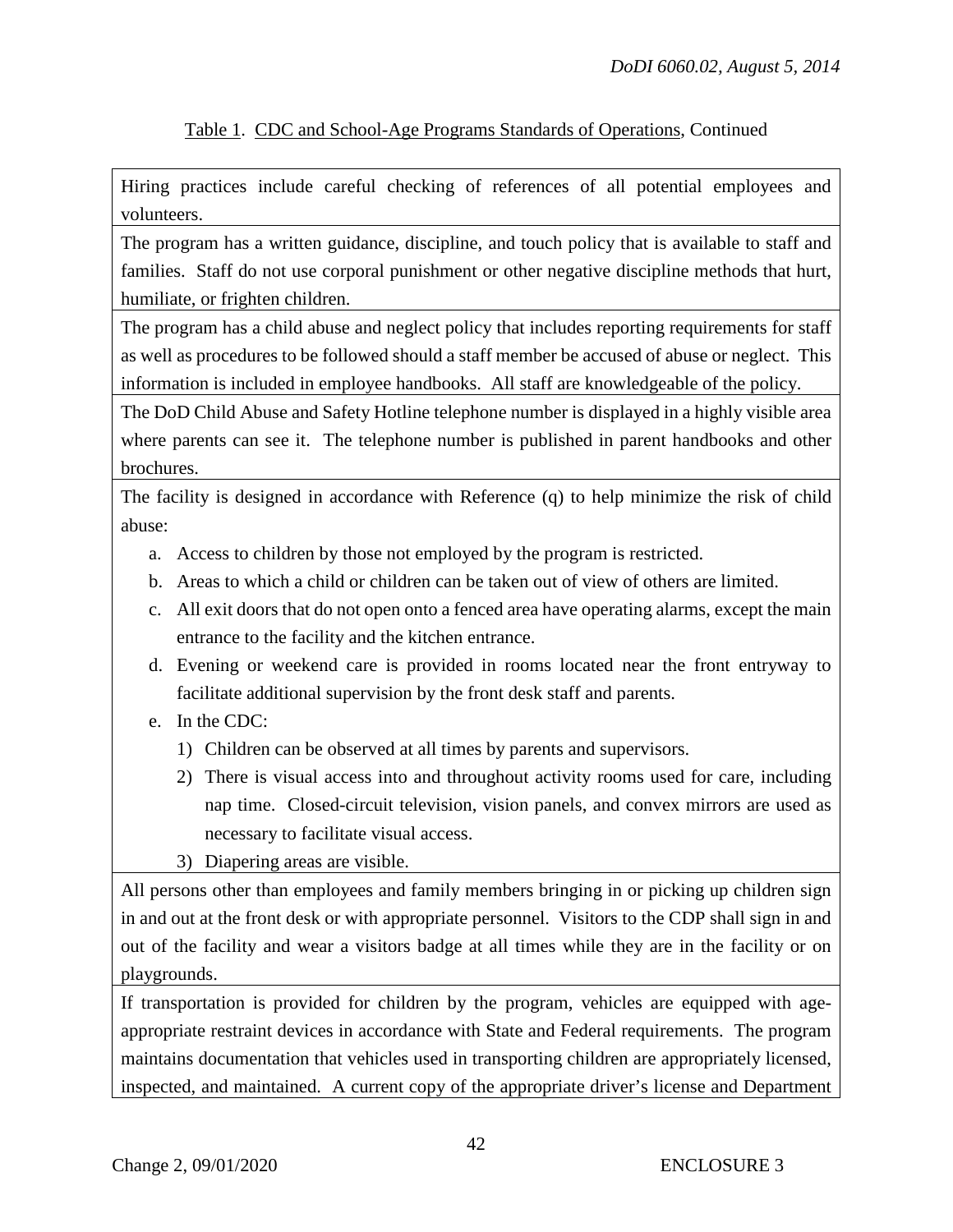of Motor Vehicles driving record is on file for staff members who transport children. In SAC programs, a procedure for accountability when a child fails to show for the program is in place and followed.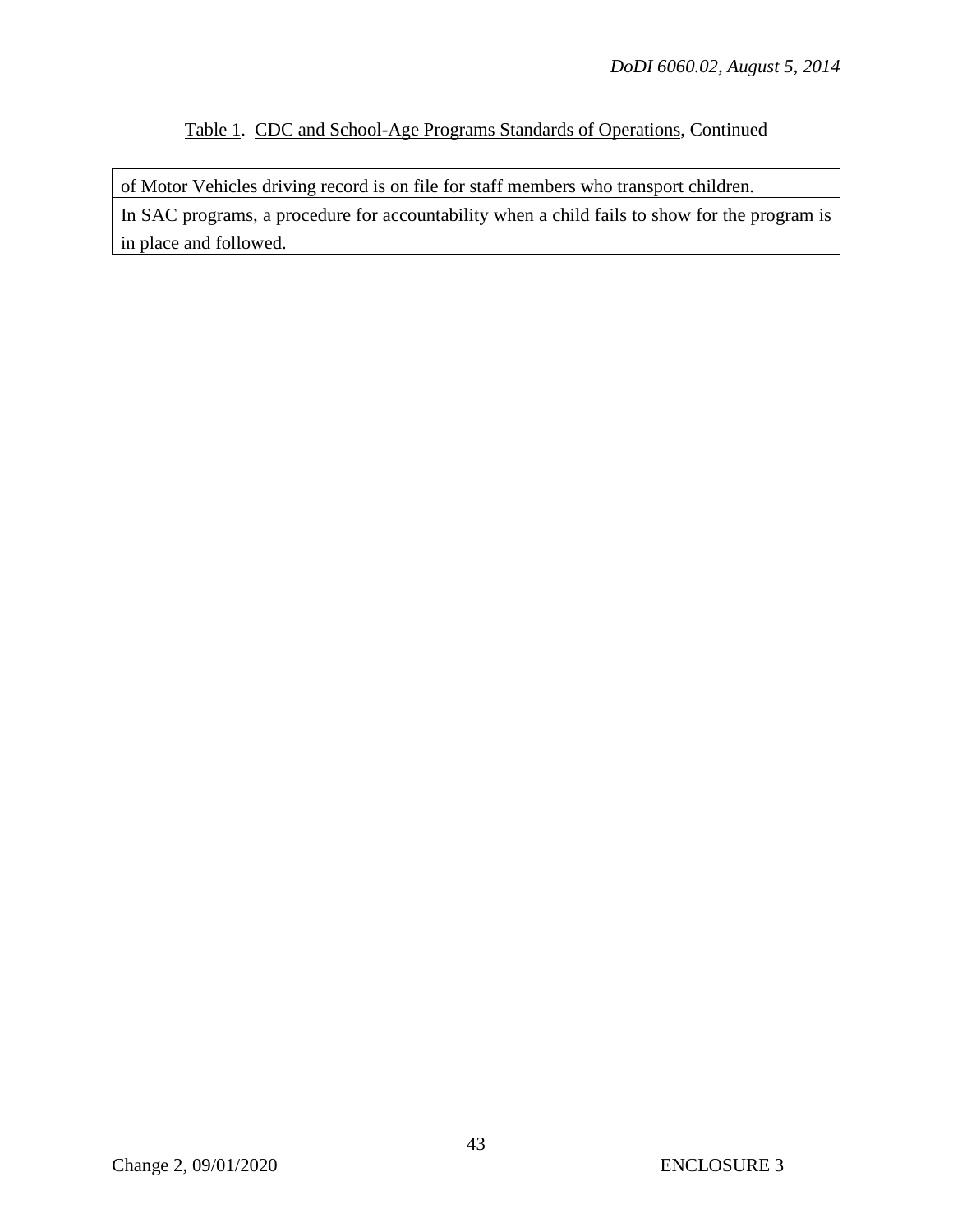# Table 2. FCC Standards of Operation

#### **A. Administrative**

The installation regulates FCC in accordance with DoD Component requirements, ensuring care is not permitted unless subject to inspection and approval.

Processes are in place to support recruitment and retention of FCC providers.

Unannounced inspections are conducted by program staff following complaints.

#### **B. Home**

Where applicable, the DoD Component has a process to register and certify homes located off the installation or in privatized government housing.

The Certificate to Operate, issued by the DoD Component or designee, is displayed in a prominent location.

Providers can demonstrate proof of current liability insurance.

There is a signed contract between each family and provider. Parents are informed of changes in the provider's household composition.

Children are cared for by the provider or an approved substitute. Parents and the FCC administrator are informed when a substitute provider will be caring for their children.

Civilian members of the provider's household providing care as a substitute must be approved and trained. Active duty Military Service members may serve as substitute providers only under circumstances approved by the DoD component.

There is adequate space indoors and outdoors in the home for the number of children in care to play, rest, and eat.

#### **C. Health and Sanitation**

On installations, comprehensive fire, safety, and sanitation inspections have been completed within the last 12 months, and the inspection reports are available for review.

The provider notifies parents and FCC of medical emergencies, communicable diseases or illness of the children, the provider, or the provider's family member(s). Health consultants will be informed based on installation policy.

Children are informally screened daily for illness based on criteria established by the DoD Component. Children are readmitted after illness only when their presence no longer endangers the health of other children.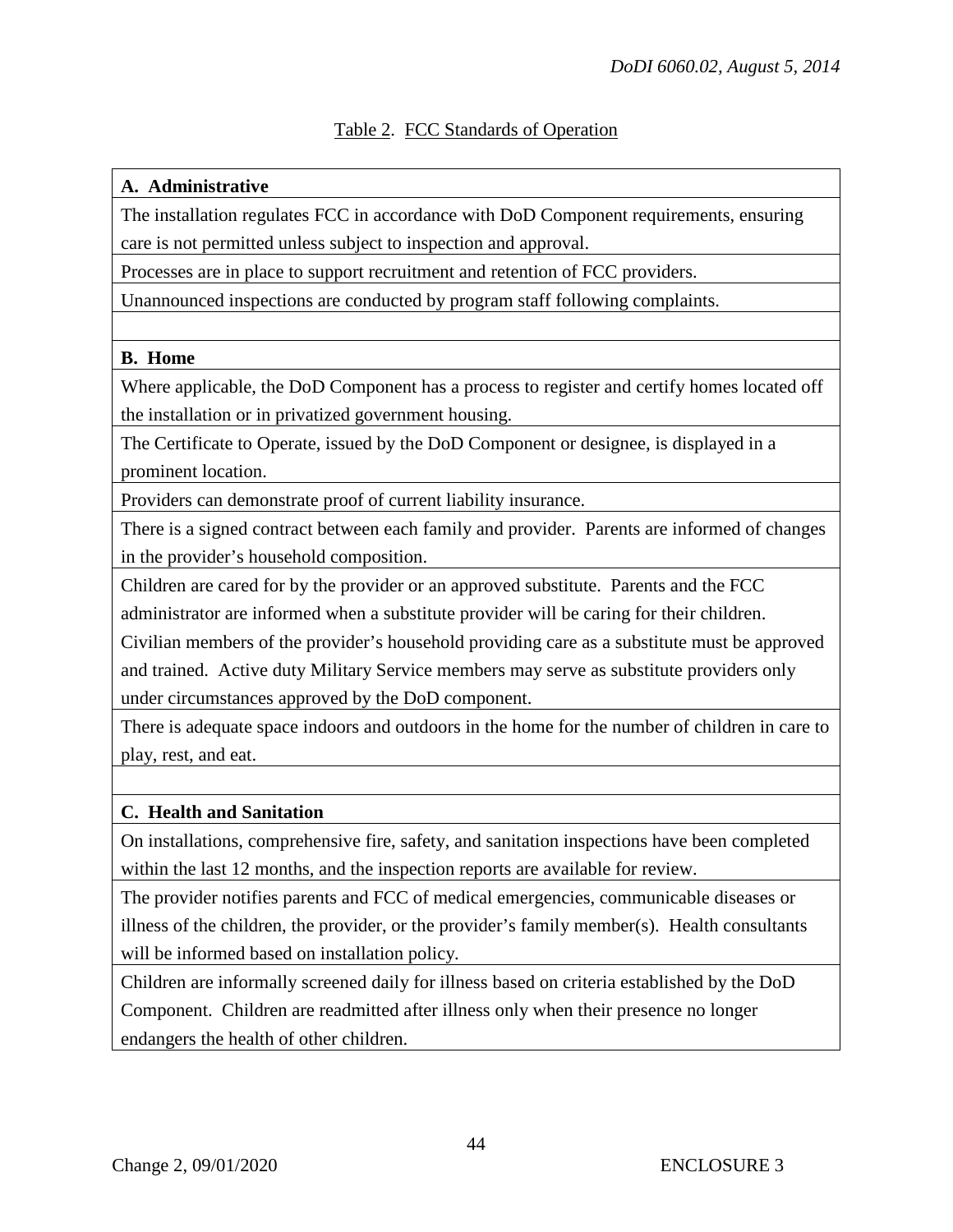Only physician-prescribed medications are administered; medications are only given with the written approval of the child's parents; and medications given are documented.

Providers have documented parental permission to apply basic topical care items such as sunscreen, insect repellant, and lotion.

Procedures for diapering, hand washing, and toileting are followed in accordance with national recommendations.

Providers follow universal precautions to prevent transmission of blood-borne diseases, and the provider has a blood-borne pathogen procedure, as required by OSHA.

Providers and children wash hands before and after eating, after toileting and diapering, after handling animals, after entering the home from outdoors, before water play, after wiping their nose, and after any other activity when the hands become contaminated. Signs are posted reminding providers and children of proper hand-washing procedures.

Homes are maintained in a sanitary manner.

Individual bedding is washed at least once a week and used by only one child between washings. Individual cribs, cots, and mats are washed if soiled.

Infant equipment is washed and disinfected at least daily. Toys that are mouthed are removed immediately after mouthing and are washed and sanitized prior to being used by another child.

All windows used for ventilation are properly screened.

Providers do not consume alcohol while children are in care.

Smoking is not permitted in the home or outdoor area while children are in care.

#### **D. Fire and Safety**

There are policies in place to ensure the home operates to protect children against the risk of fire and safety hazards.

There is a policy to keep children protected from hazards stemming from poisoning, toxic materials, electrical shock, standing water, unsafe playground equipment, and strangulation.

There is a written plan for reporting and managing emergencies, including terrorist attacks, severe storm warnings, medical and pandemic emergencies, or a lost or missing child, which includes shelter in place and evacuation procedures. Providers and volunteers understand the plan.

First aid supplies are readily available for emergencies and maintained.

Evacuation drills are conducted monthly at different times of the day or evening when children are in care. The drills are documented.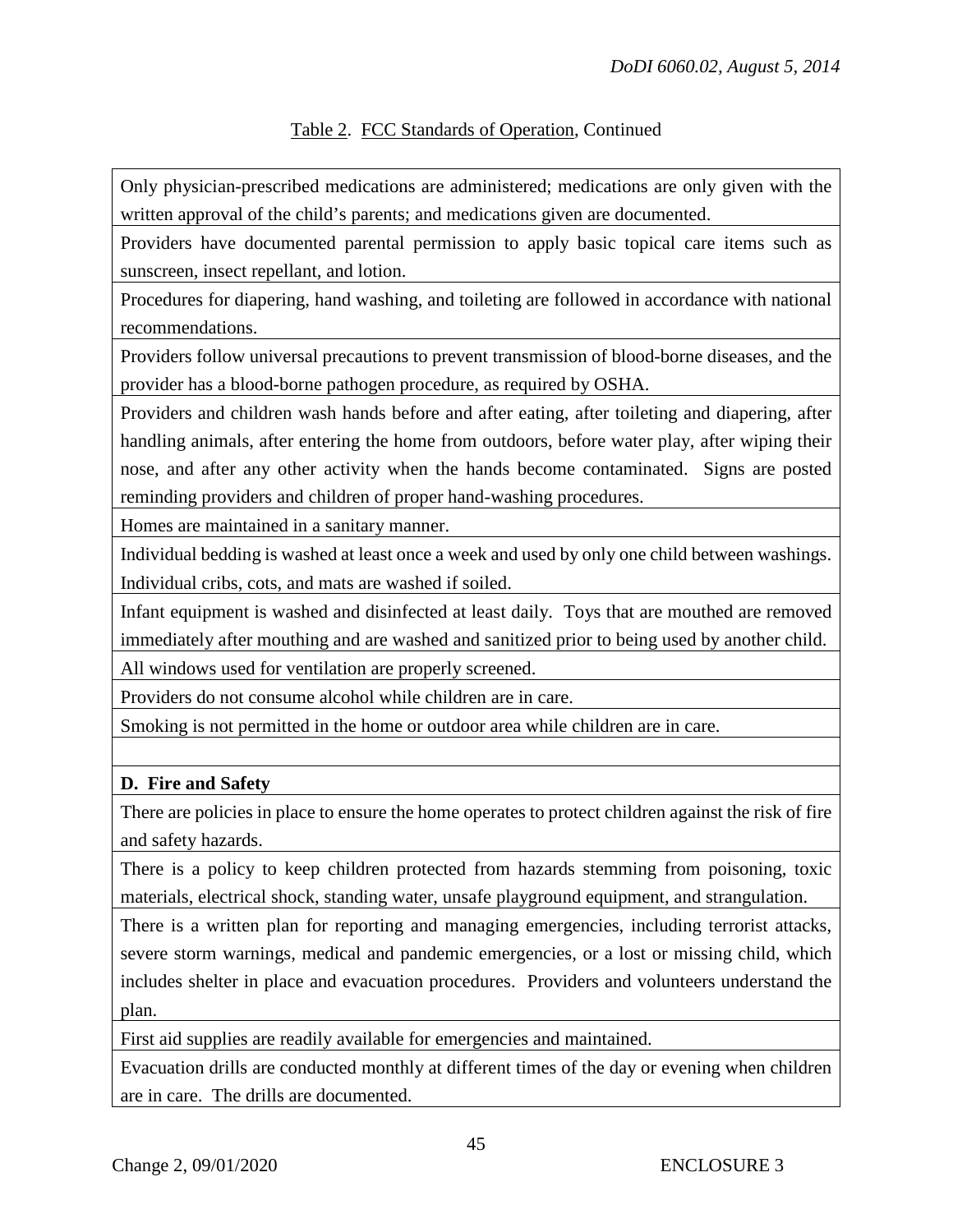There is a working landline or cellular phone within the home. Emergency telephone numbers including police, fire, rescue, and poison control services, and instructions are accessible or kept with the telephone(s).

Providers use safety gates to prevent children from falls. Door locks that can entrap children inside a bathroom or bedroom may be opened from the outside.

If there are firearms in the home, the ammunition must be removed from the firearm. Firearms and ammunition are stored separately in locked cabinets that are inaccessible to children.

Young infants are placed on their backs for sleeping to lower the risk of SIDS. Soft cushions, pillows, thick blankets, and comforters are not used in cribs.

Providers shall not permit children to sleep in family beds unless a separate bed is designated for the child and clean linens are provided.

Cribs meet CPSC guidelines. The sides of infants' cribs shall be in a locked position when cribs are occupied and do not present a strangulation or entrapment hazard.

Providers inform parents if they will be taking children from the home while they are in care.

If transportation is provided for children by the provider, age-appropriate restraint devices are used, and appropriate safety precautions are taken.

A current copy of the driver's license and proof of insurance is on file for providers who transport children.

# **E. Parent Involvement/Participation**

Parents are given access to the home at all times when their children are present.

Parents are provided with a copy of policies governing FCC.

The provider communicates regularly with parents and recognizes them as partners in the care of children, and there is a prominent place to display information for parents.

Parents are provided with information about the importance of routine health supervision by the child's primary care provider, according to standards of the AAP, to include evaluation for nutrition-related medical problems.

**F. Learning Activities and Interaction with Children**

Activities and experiences are provided daily that enhance children's physical, social, emotional, and cognitive development.

Activities include age-appropriate nutrition education.

There are enough toys and materials, home-made or purchased, to engage all the children in developmentally appropriate ways.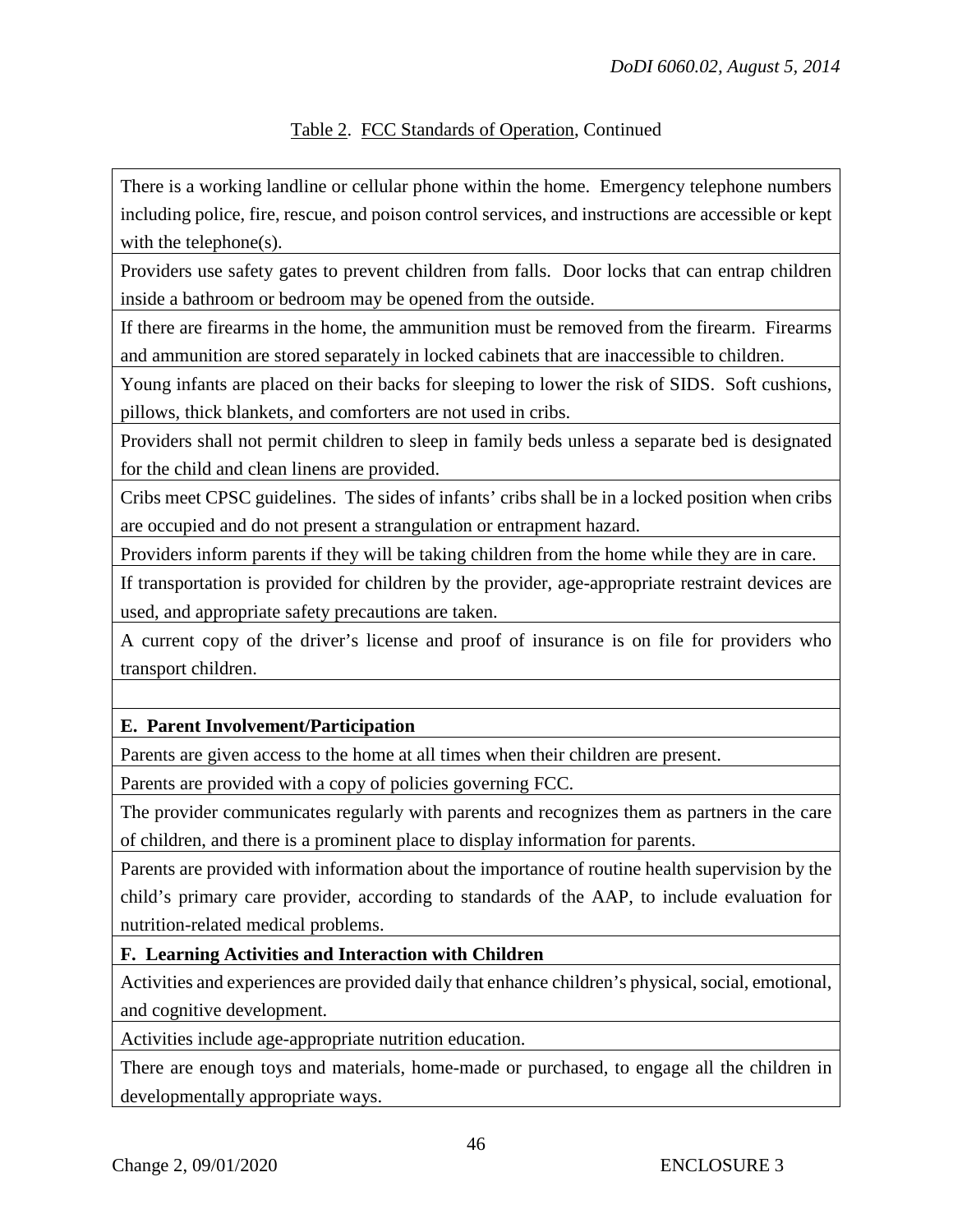Toys, materials, and equipment are in good repair and are arranged so children are able to select and put toys and materials away with little or no assistance.

A variety of daily activities is planned for indoors and outdoors. There is a balance between child-initiated and adult-directed activities. A daily schedule of activities is posted for parents to see.

The provider plans and participates in children's active play.

The provider interacts frequently with the children and shows them affection and respect. The provider speaks to children in a friendly, courteous manner.

Children's routines are handled in a relaxed and individualized manner that promotes respect and opportunities to develop self-esteem, self-discipline, and learning by doing.

Screen time (e.g., non-active video games) and the use of passive media, (e.g., television, audio tapes), are limited and developmentally appropriate. Media viewing and computer use are not permitted for children younger than 2 years.

The provider observes and evaluates each child's growth and development for program planning.

#### **G. Nutrition and Meal Service**

Unless documented circumstances prevent enrollment, providers are offered the opportunity to enroll in the USDA CACFP and all meals and snacks are prepared, handled, transported, and served according to USDA CACFP guidelines found in part 226 of title 7, Code of Federal Regulations (Reference (w)).

Providers develop written menus showing all foods to be served during that month, and the menus are available to parents and guardians. Menus are posted for meals and snacks.

Dietary modifications are made on the basis of recommendations by the child's primary care provider and are documented. Documentation is available for religious and medical dietary substitutions. Menus contain some vegetarian meals.

Meals and snacks include restrictions on the provision of juice and beverages with added sweeteners and limited high-fat and salted foods.

Food is prepared, served and stored in a sanitary manner. If meals are provided by parents, food storage and handling procedures are approved by local health and sanitation authorities.

All children present are served meals or snacks. Meals and snacks for toddlers, preschool, and school-age children use family-style dining.

Bottle-feeding is done in such a way as to minimize disease and promote interaction. Infants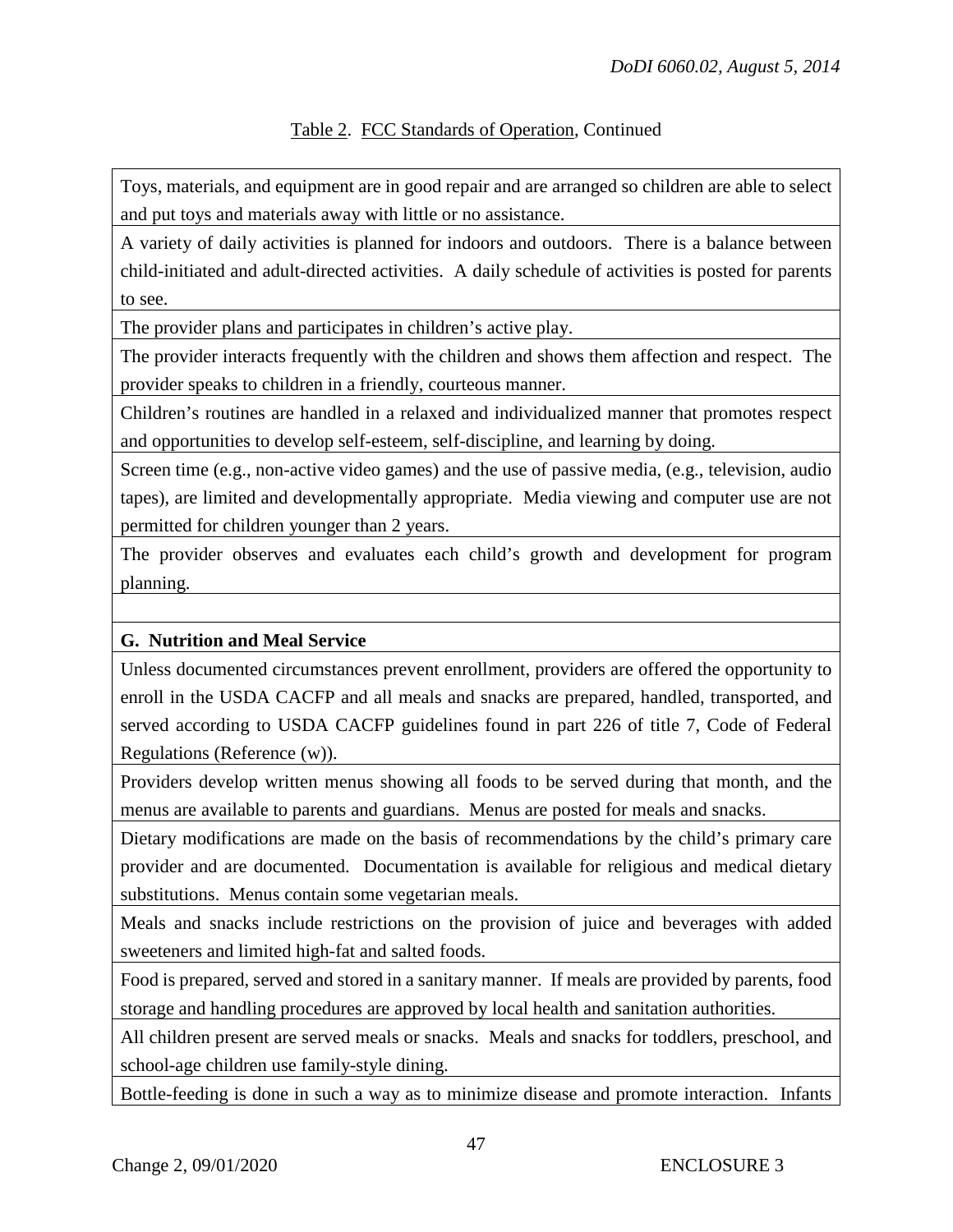are held for bottle-feeding. Bottles are never propped, never heated in a crock pot or microwave, and infants are never put to sleep with a bottle.

There is an accountability system in place for bottles, including bottles for breast milk.

The provider encourages, provides arrangements for, and supports breastfeeding. There is an accountability system in place for bottles.

#### **H. Supervision of Children**

The maximum group size in a home is six children per provider, including the provider's own children under the age of eight.

- a. When all children are under the age of two, the maximum group size at any one time is three.
- b. In mixed-age groups, the number of children under two years of age is limited to two children.
- c. When all children are school-age, the maximum group size is eight.

Parents sign children in and out of the home on a daily basis. Children are only released to persons that parents have authorized in writing. Children may sign themselves out of the home consistent with the installation home alone policy or self-care policy and parental consent.

Providers supervise all children in care both inside and outdoors. School-age children may be outside without direct supervision as long as they are within sight or sound of the provider.

#### **I. Child Abuse Prevention and Reporting**

Providers, substitute providers, and individuals age 18 and older living in the home, must complete a background check annually.

All individuals in a CDP who have contact with children have completed a DD Form X656 "Basic Criminal History and Statement of Admission"

The DoD Child Abuse and Safety Hotline telephone number is displayed in a highly visible area where parents can see it. The telephone number is published in parent materials.

Children are never left alone with a visitor or another adult who is not authorized to care for children.

There is a guidance policy in place, and providers do not use corporal punishment or other negative discipline methods that hurt, humiliate, or frighten children.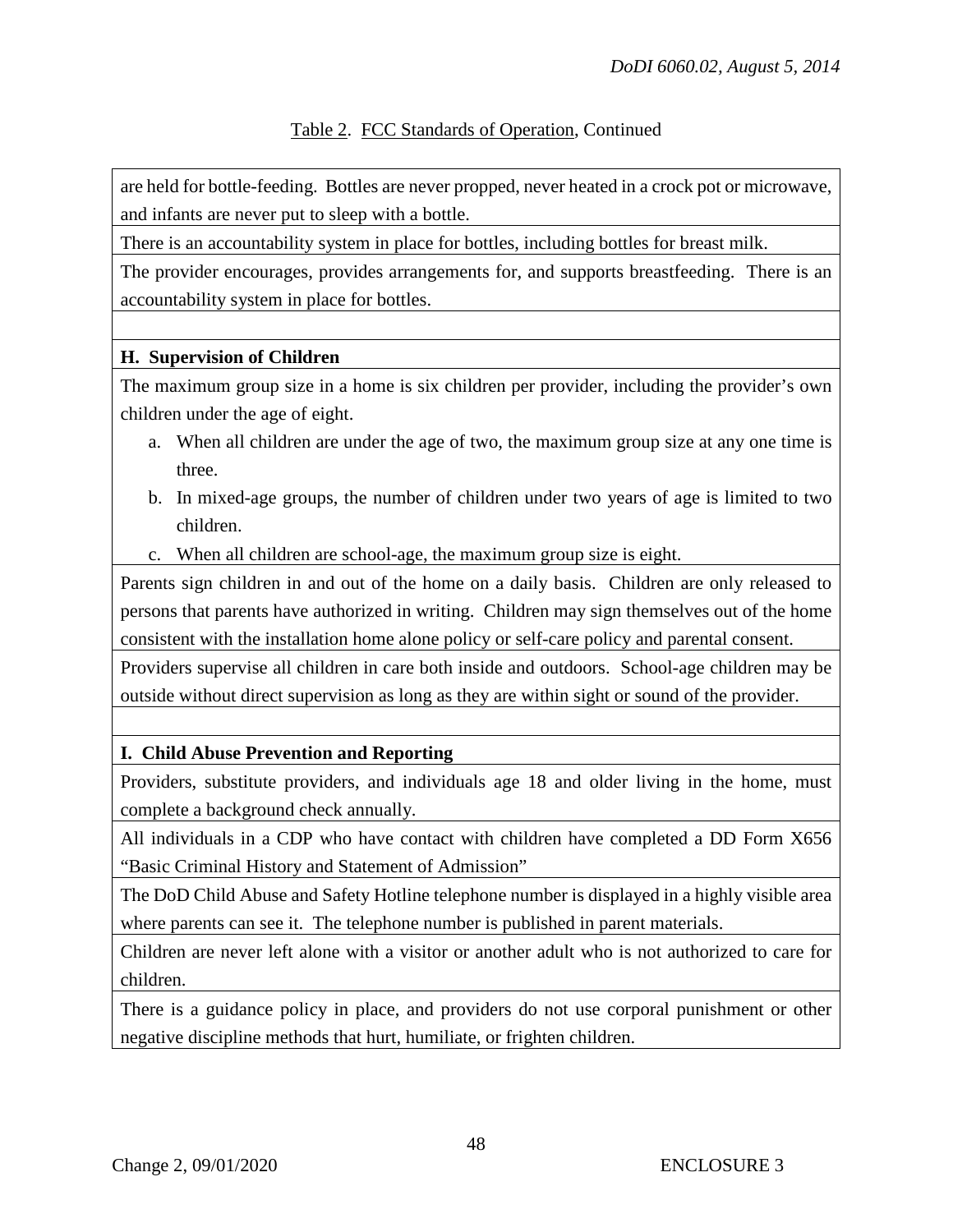# Table 3. ERIS

| Oversight                 |                                                                                                                                         |  |  |
|---------------------------|-----------------------------------------------------------------------------------------------------------------------------------------|--|--|
|                           | The State Child Care Licensing/Regulating Agency conducts an annual on-site inspection of                                               |  |  |
| the facility and program. |                                                                                                                                         |  |  |
|                           | <b>SCR 01 - Staff-Child Ratio/Group Size (SCR)</b>                                                                                      |  |  |
|                           | <b>Standard</b>                                                                                                                         |  |  |
| <b>SCR 01.01</b>          | RATIO (number of children per child care provider/staff). Ratios must be                                                                |  |  |
|                           | equal to or lower than:                                                                                                                 |  |  |
|                           | 1:4 or less for infants (birth to 12 months).                                                                                           |  |  |
|                           | 1:5 or less for pre-toddlers (13-24 months).                                                                                            |  |  |
|                           | 1:7 or less for toddlers (25-36 months).                                                                                                |  |  |
|                           | 1:12 or less for preschool (37 months-5 years).                                                                                         |  |  |
|                           | 1:15 or less for school age (6-12 years).                                                                                               |  |  |
| <b>SCR 01.02</b>          | GROUP SIZE (the total number of children within various age groups).                                                                    |  |  |
|                           | Group size must be equal to or lower than:                                                                                              |  |  |
|                           | Eight or less for infants (birth to 12 months) with two caregiving staff per                                                            |  |  |
|                           | eight infants.                                                                                                                          |  |  |
|                           | Ten or less for pre-toddlers (13-24 months) with two caregiving staff per                                                               |  |  |
|                           | ten pre-toddlers.                                                                                                                       |  |  |
|                           | Fourteen or less for toddlers (25-36 months) with two caregiving staff per                                                              |  |  |
|                           | fourteen toddlers.                                                                                                                      |  |  |
|                           | Twenty four or less for preschool (27 months-5 years) with two                                                                          |  |  |
|                           | caregiving staff per twenty four preschoolers.                                                                                          |  |  |
|                           | Twenty four/thirty or less for school age (6-12 years) with two caregiving                                                              |  |  |
|                           | staff per twenty four/thirty school agers.                                                                                              |  |  |
| <b>SCR 01.03</b>          | MULTI-AGE GROUPINGS (more than one age group in a room). No more                                                                        |  |  |
|                           | than TWO AGE GROUPs may be combined within 18 month range (THIS<br>DOES NOT APPLY TO SAC). Each age group is represented by appropriate |  |  |
|                           | ratio. Examples: two caregiving staff: four infants and five pre-toddlers; twp                                                          |  |  |
|                           | caregiving staff : five pre-toddlers and seven toddlers; two caregiving staff:                                                          |  |  |
|                           | seven toddlers and twelve preschoolers                                                                                                  |  |  |
|                           | <b>BAC 02 - Background Check/Child Abuse Prevention (BAC)</b>                                                                           |  |  |
|                           | <b>Standard</b>                                                                                                                         |  |  |
| <b>BAC 2.01</b>           | Background checks are completed and documented for each employee or                                                                     |  |  |
|                           | regular volunteer who is in contact with children, including management,                                                                |  |  |
|                           | administration, classroom, support staff, and individuals contracted for hire.                                                          |  |  |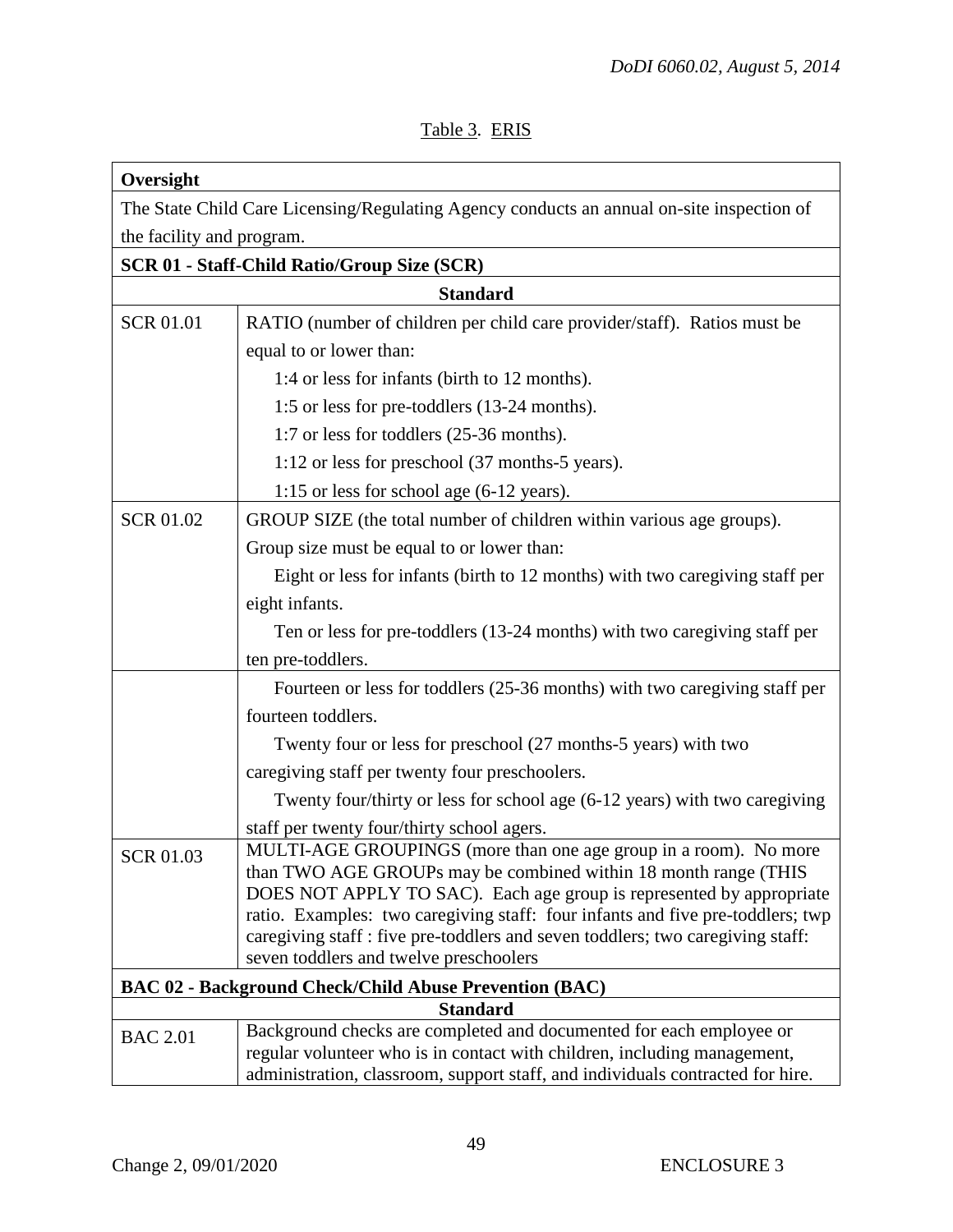| <b>BAC 02.02</b>                       | Background checks are renewed and documented every 5 years for each           |  |
|----------------------------------------|-------------------------------------------------------------------------------|--|
|                                        | employee or regular volunteer who is in contact with children, including      |  |
|                                        | management and administration, classroom staff, and support staff.            |  |
| BAC 02.03.a                            | Background checks include documentation of State Criminal History             |  |
|                                        | Repository completed for all states that an employee or prospective employee  |  |
|                                        | lists as current and former residences, in an employment application by using |  |
|                                        | fingerprints.                                                                 |  |
| BAC 02.03.b                            | Background checks include documentation of FBI fingerprint check and          |  |
|                                        | name-based criminal history records check of law enforcement records          |  |
|                                        | completed for any States lived in by applicant during the past 5 years.       |  |
| BAC 02.03.c                            | Background checks include documentation of a review of the State Child        |  |
|                                        | Abuse Registry.                                                               |  |
| BAC 02.03.d                            | Background checks include a review of the State Sex Offender Registry.        |  |
| <b>BAC 02.04</b>                       | Each employee and regular volunteer is trained annually about child abuse     |  |
|                                        | prevention, common symptoms, and signs of child abuse.                        |  |
| <b>BAC 02.05</b>                       | All employees and regular volunteers are trained annually on HOW to report,   |  |
|                                        | WHERE to report, and WHEN to report possible child abuse or neglect.          |  |
| <b>SR 03 - Staff Requirements (SR)</b> |                                                                               |  |
|                                        | <b>Standard</b>                                                               |  |
| SR 03.01.a                             | Director has a minimum of a Bachelor's Degree (BA) in childhood education,    |  |
|                                        | child development, social work, nursing, or other child-related field AND     |  |
|                                        | experience working with the age groups enrolled in the program.               |  |
|                                        |                                                                               |  |
|                                        | In the event that the director does not have a BA degree in those areas, the  |  |
|                                        |                                                                               |  |
|                                        | director must have an AA degree and must be working toward the completion     |  |
|                                        | of a BA degree.                                                               |  |
| SR 03.01.b                             | The director is not responsible for a classroom of children.                  |  |
| SR 03.02                               | The direct care personnel are at least 18 years old and have a high school    |  |
|                                        | diploma or a graduation equivalency diploma (GED).                            |  |
|                                        | TRG 04 - Training Requirements (TRG)                                          |  |
|                                        | <b>Standard</b>                                                               |  |
| TRG 04.01                              | Orientation is provided for each staff member and includes training on the    |  |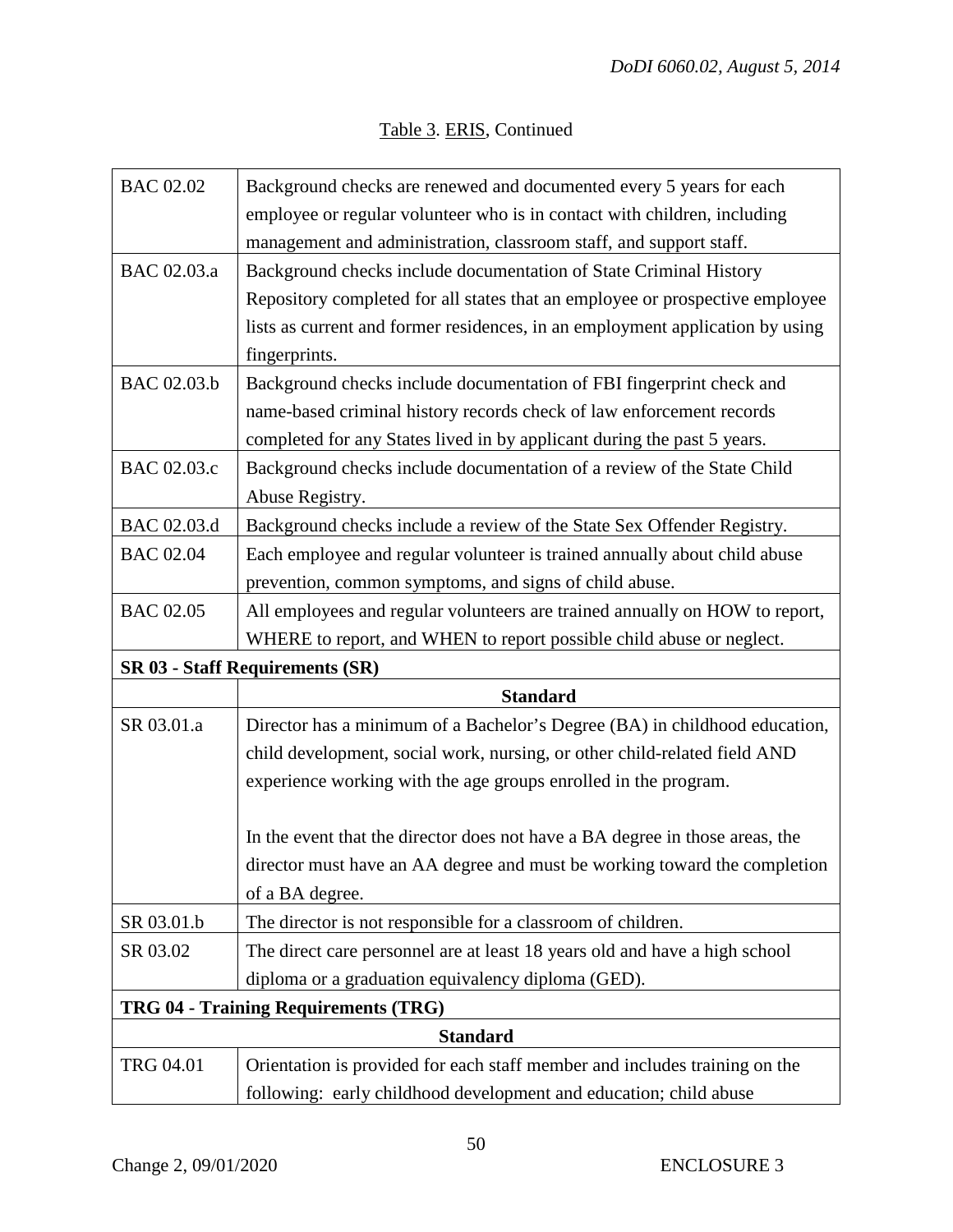|             | recognition, prevention, and reporting; safety; first aid; proper hygiene; and    |  |
|-------------|-----------------------------------------------------------------------------------|--|
|             | positive guidance.                                                                |  |
| TRG 04.02.a | There is an annual training plan for directors. Topics shall include, but are     |  |
|             | not limited to:                                                                   |  |
|             | Child abuse prevention and positive guidance.                                     |  |
|             | Universally accepted health and safety practices to include hand washing.         |  |
|             | Emergency preparedness and evacuation procedures.                                 |  |
|             | Social and emotional needs of children.                                           |  |
|             | Developmentally appropriate practices.                                            |  |
|             | General management practices, such as financial management, facility              |  |
|             | management, staff development, and working with parents.                          |  |
|             | Safe sleep practices.                                                             |  |
| TRG 04.02.b | There is an annual training plan for staff that include topics such as:           |  |
|             | Child abuse prevention and positive guidance.                                     |  |
|             | Universally accepted health and safety practices to include hand washing.         |  |
|             | Social and emotional needs of children.                                           |  |
|             | Developmentally appropriate practices.                                            |  |
| TRG 04.03   | Staff complete forty hours of initial orientation training within the first three |  |
|             | months.                                                                           |  |
| TRG 04.04   | Staff are required to complete at least 24 hours of training per year.            |  |
| TRG 04.05   | At least one staff member certified in emergency pediatric first aid treatment,   |  |
|             | including CPR for infants and children and emergency management of                |  |
|             | choking, is present in the facility during hours of operation.                    |  |
|             | <b>IMM 05 - Immunizations (IMM)</b>                                               |  |
|             | <b>Standard</b>                                                                   |  |
| IMM 05.01   | Children's records include EITHER:                                                |  |
|             | Documentation of current age-appropriate immunizations, as                        |  |
|             | recommended by the AAP; OR                                                        |  |
|             | A letter of exception on file and a statement of medical religious                |  |
|             | exception.                                                                        |  |
| IMM 05.02   | Staff files include a copy of a TB screening. Also included is documentation      |  |
|             | of a general health assessment or a physical examination completed during         |  |
|             | employment in-processing. Information is available at:                            |  |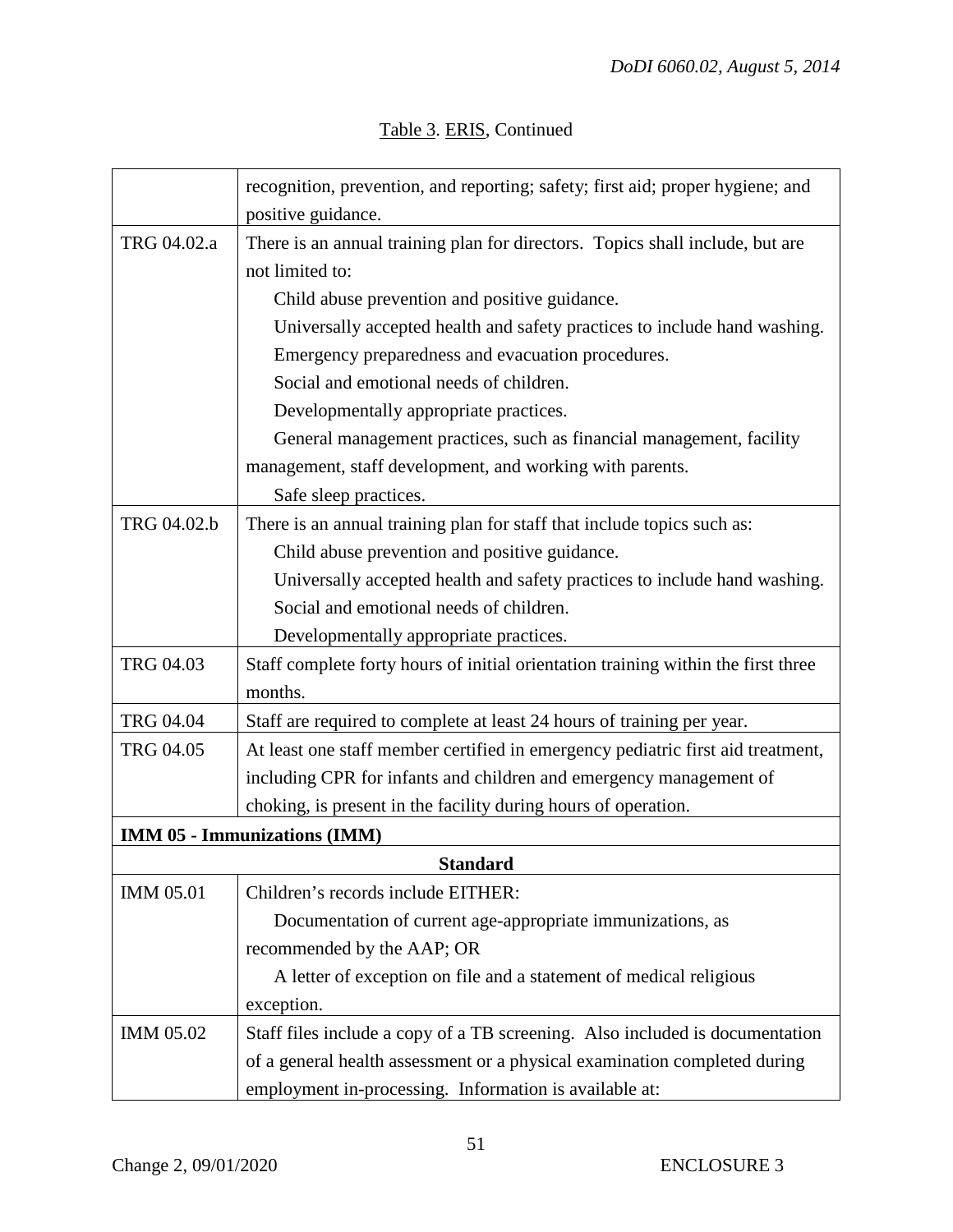| http://www.cdc.gov/media/                        |                                                                                |  |  |
|--------------------------------------------------|--------------------------------------------------------------------------------|--|--|
| <b>SUP 06 - Supervision/Guidance (SUP)</b>       |                                                                                |  |  |
|                                                  | <b>Standard</b>                                                                |  |  |
| SUP 06.01.a                                      | The written policies and practices of the program specify that staff supervise |  |  |
|                                                  | children at all times, including nap times. No child is left alone or          |  |  |
|                                                  | unsupervised.                                                                  |  |  |
| SUP 06.01.b                                      | The written policies and practices of the program specify that children are    |  |  |
|                                                  | released only to persons listed on the child's registration form or for whom   |  |  |
|                                                  | the parents have provided written authorization.                               |  |  |
| SUP 06.01.c                                      | The written policies and practices of the program specify that parent, or      |  |  |
|                                                  | authorized adult, signs children in and out upon arrival and departure each    |  |  |
|                                                  | day, and attendance records are kept.                                          |  |  |
|                                                  | A system is in place for accounting for school-age arriving from school or     |  |  |
|                                                  | other activities without the parent (for example, children transported to the  |  |  |
|                                                  | program by a school bus).                                                      |  |  |
| SUP 06.02                                        | Organizational policy prohibits: punishment by spanking or hitting or other    |  |  |
|                                                  | physical means, to include corporal punishment; isolation from adult sight;    |  |  |
|                                                  | confinement, binding, humiliation, or verbal abuse; deprivation of food and    |  |  |
|                                                  | water, outdoor play or activities, or other program components; inappropriate  |  |  |
|                                                  | touch; and punishment for lapses in toilet training or refusing food.          |  |  |
| DRL 07 - Evacuation and Fire Drills (DRL)        |                                                                                |  |  |
|                                                  | <b>Standard</b>                                                                |  |  |
| DRL 07.01                                        | The program has a written plan for emergency evacuation (for example, a        |  |  |
|                                                  | plan for evacuating building occupants in case of fire, tornado, earthquake,   |  |  |
|                                                  | hurricane, or other disaster that could pose a health and safety hazard).      |  |  |
| DRL 07.02                                        | Procedures are in place to ensure all children in attendance are accounted for |  |  |
|                                                  | during an evacuation drill or event.                                           |  |  |
| DRL 07.03                                        | There is an automatic fire detection and alarm system in place, and it is      |  |  |
|                                                  | operational.                                                                   |  |  |
| DRL 07.04                                        | A fire extinguisher is accessible and in operating condition.                  |  |  |
| DRL 07.05                                        | Fire and emergency evacuation drill procedures are practiced at least monthly. |  |  |
| <b>HWD 08 - Hand Washing and Diapering (HWD)</b> |                                                                                |  |  |
| <b>Standard</b>                                  |                                                                                |  |  |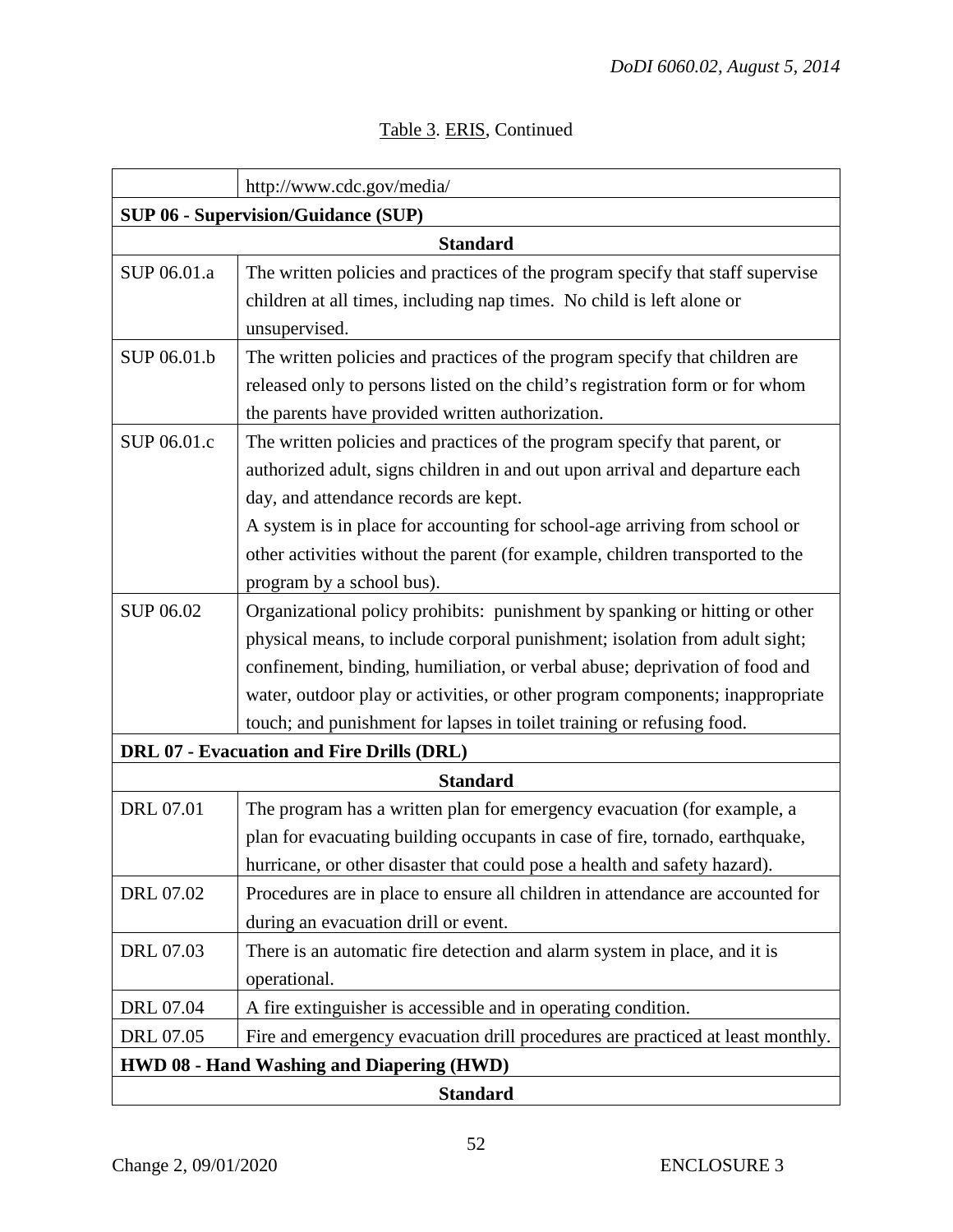| <b>HWD 08.01</b>                                         | Policies are in place to ensure staff and children wash their hands with soap    |  |
|----------------------------------------------------------|----------------------------------------------------------------------------------|--|
|                                                          | and warm running water:                                                          |  |
|                                                          | Before eating or food preparation.                                               |  |
|                                                          | After toileting or changing diapers.                                             |  |
|                                                          | After handling animals, and after any other activity when the hands may          |  |
|                                                          | become contaminated to include returning from outside.                           |  |
| <b>HWD 08.02</b>                                         | Toileting and diapering areas are not located in food preparation areas. The     |  |
|                                                          | areas are in easily visible locations and are sanitary.                          |  |
|                                                          | <b>MED 09 - Medication and Health (MED)</b>                                      |  |
|                                                          | <b>Standard</b>                                                                  |  |
|                                                          | If the program does not administer medications, proceed to 09.02.                |  |
| MED 09.01.a                                              | The program has a written policy and clear procedures on administering           |  |
|                                                          | medicine, proper storage, and labeling.                                          |  |
| MED 09.01.b                                              | If medication (prescription and/or over-the-counter) is administered, written    |  |
|                                                          | parental permission is kept on file and instructions from a physician are        |  |
|                                                          | required ("N/A" is allowed if no children currently receive medication).         |  |
| MED 09.01.c                                              | Designated staff are trained to administer the medicine, and the training is     |  |
|                                                          | updated annually.                                                                |  |
| <b>MED 09.02</b>                                         | First aid kits are readily available and maintained.                             |  |
| MED 09.03.a                                              | Programs provide healthy meals and snacks consistent the U.S. Dietary            |  |
|                                                          | Guidelines and are encouraged to participate in the USDA CACFP.                  |  |
| MED 09.03.b                                              | Programs are encouraged to limit sugar-sweetened juices, beverages, and          |  |
|                                                          | snacks, and high-fat and high-salt foods.                                        |  |
| <b>MED 09.04</b>                                         | Bottle-feeding is done in such a way to minimize disease and promote             |  |
|                                                          | interaction. For example, infants are held for bottle-feeding, bottles are never |  |
|                                                          | propped, never heated in a crock pot or microwave, and infants are never put     |  |
|                                                          | to sleep with a bottle.                                                          |  |
| <b>EMG 10 - Emergency Plan/Contact Information (EMG)</b> |                                                                                  |  |
|                                                          | <b>Standard</b>                                                                  |  |
| EMG 10.01.a                                              | There is a written plan for reporting and managing a lost or missing child.      |  |
| EMG 10.01.b                                              | There is a written plan for reporting and managing injuries requiring medical    |  |
|                                                          | or dental care, including hospitalization or serious injury.                     |  |
| EMG 10.01.c                                              | There is a written plan for reporting and managing abuse or neglect of a child.  |  |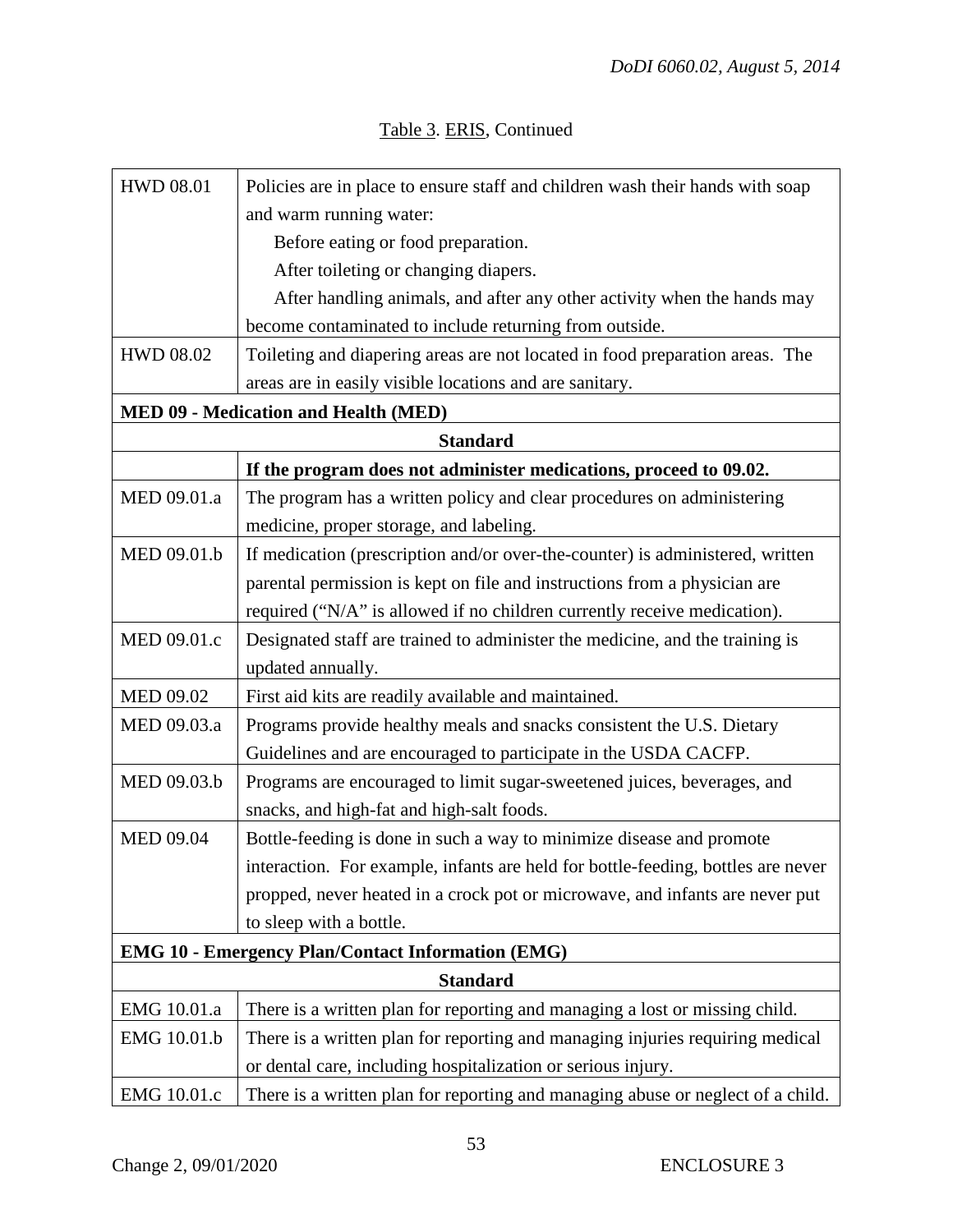|  |  | Table 3. ERIS, Continued |
|--|--|--------------------------|
|--|--|--------------------------|

| EMG 10.01.d      | There is a written policy that requires all parents to provide emergency                                        |
|------------------|-----------------------------------------------------------------------------------------------------------------|
|                  | information to include:                                                                                         |
|                  | Multiple contact phone numbers (work, cellular, home).                                                          |
|                  | Emergency contact phone numbers (relatives or friends) authorized to                                            |
|                  | pick up the child if parent cannot be reached.                                                                  |
|                  | The child's physician, dentist, and emergency room preference.                                                  |
|                  | <b>OUT 11 - Outdoor Play Area (OUT)</b>                                                                         |
|                  | <b>Standard</b>                                                                                                 |
| <b>OUT 11.01</b> | The playground and all equipment are maintained in safe, clean condition, in                                    |
|                  | good repair, and there are no observable safety hazards and no entrapment                                       |
| <b>OUT 11.02</b> | areas.<br>Playground equipment is surrounded by resilient surfaces (e.g., fine, loose                           |
|                  |                                                                                                                 |
|                  | sand, wood chips, wood mulch) of an acceptable depth (9 inches) or by rubber<br>mats manufactured for such use. |
| <b>OUT 11.03</b> |                                                                                                                 |
|                  | The playground equipment is arranged to ensure that a child is visible and<br>supervision is maintained.        |
| <b>OUT 11.04</b> | There is a plan to check and inspect playgrounds on a weekly basis. Each                                        |
|                  | staff member is responsible for immediately reporting hazards or unsafe areas                                   |
|                  | to the director.                                                                                                |
|                  | HAZ 12 - Hazardous Materials and General Safety (HAZ)                                                           |
|                  | <b>Standard</b>                                                                                                 |
| HAZ 12.01        | Accident protection and liability insurance coverage are maintained for                                         |
|                  | children and adults.                                                                                            |
| HAZ 12.02        | All chemicals and potentially dangerous products, such as medicine or                                           |
|                  | cleaning supplies are stored in original, labeled containers in locked cabinets                                 |
|                  | inaccessible to children.                                                                                       |
| HAZ 12.03        | Poisonous or potentially harmful plants on the premises are inaccessible to                                     |
|                  | children.                                                                                                       |
| HAZ 12.04        | Children are protected from accidental drowning by limiting access to all                                       |
|                  | bodies                                                                                                          |
|                  | of water.                                                                                                       |
| HAZ 12.05        | Electrical outlets are covered in all areas accessible to children, including                                   |
|                  | corridors.                                                                                                      |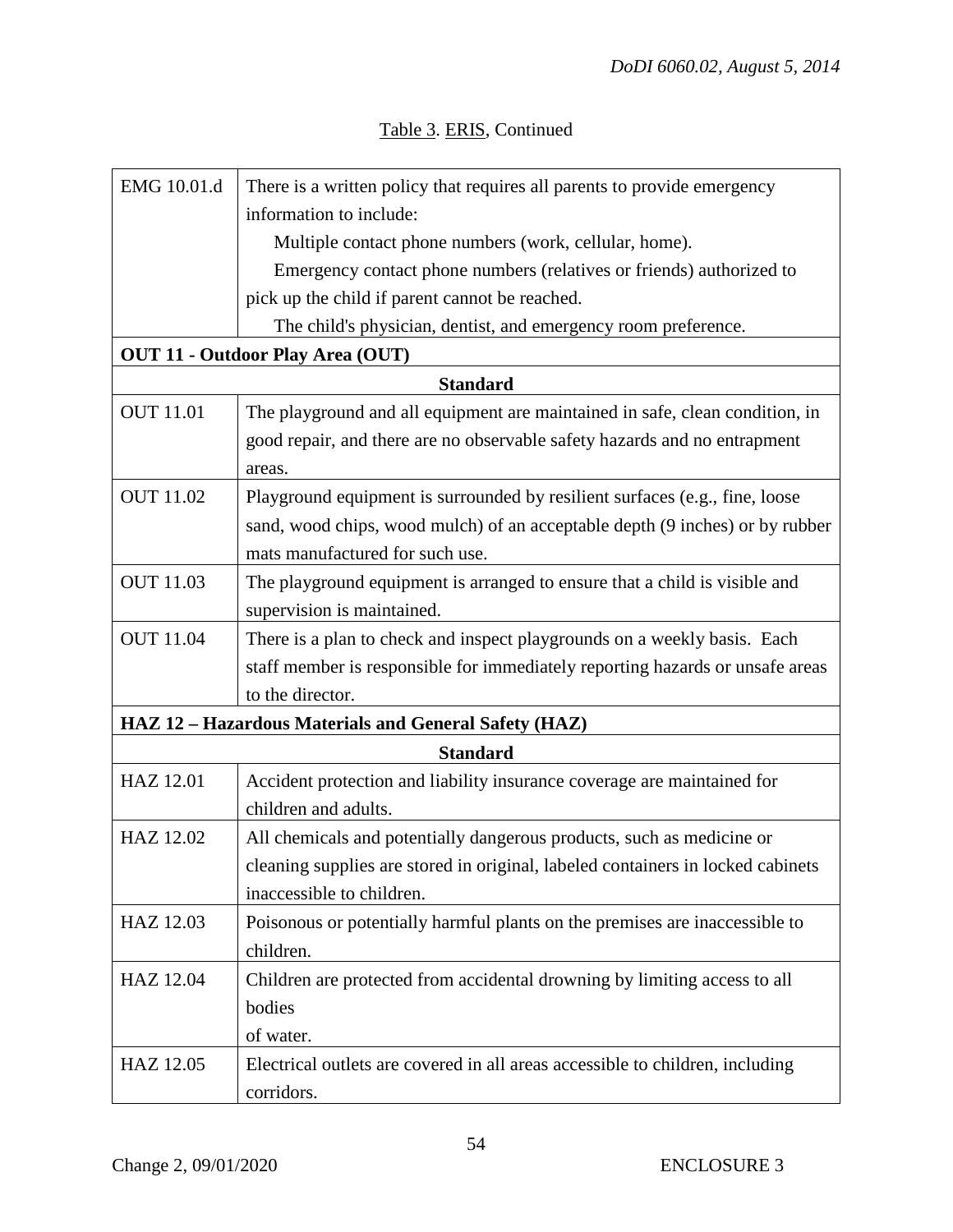| Table 3. ERIS, Continued |  |
|--------------------------|--|
|--------------------------|--|

| HAZ 12.06                                                            | Toys and art supplies are made of safe, non-toxic, durable, and cleanable<br>materials. |  |  |
|----------------------------------------------------------------------|-----------------------------------------------------------------------------------------|--|--|
| HAZ 12.07                                                            | There are no items that could cause choking or strangulation.                           |  |  |
|                                                                      | Additional information is available at: http://www.cpsc.gov/                            |  |  |
| HAZ 12.08.a                                                          | Infants are placed on their backs for sleeping to lower the risk of SIDS.               |  |  |
| HAZ 12.08.b                                                          | Staff make sure that soft surfaces such as pillows, quilts, thick blankets, and         |  |  |
|                                                                      | soft bumpers are not used in the crib.                                                  |  |  |
| HAZ 12.09                                                            | The building has been inspected for dangerous substances such as lead, radon,           |  |  |
|                                                                      | formaldehyde, asbestos, etc., in accordance with State requirements.                    |  |  |
| <b>PAR 13 - Parent Involvement (PAR)</b>                             |                                                                                         |  |  |
| <b>Standard</b>                                                      |                                                                                         |  |  |
| PAR 13.01                                                            | Families are offered an orientation and information prior to enrolling to               |  |  |
|                                                                      | include: hours of operation, enrollment policies, program costs, inclusion of           |  |  |
|                                                                      | special needs children, and opportunities for parent involvement.                       |  |  |
| PAR 13.02                                                            | The program policy clearly includes open door policy; family members are                |  |  |
|                                                                      | welcome visitors in the program at all times.                                           |  |  |
| PAR 13.03                                                            | The program provides opportunities for communication between parents and                |  |  |
|                                                                      | staff verbally or in writing on a daily basis.                                          |  |  |
| DEV 14 - Developmentally Appropriate Environment and Materials (DEV) |                                                                                         |  |  |
| <b>Standard</b>                                                      |                                                                                         |  |  |
| <b>DEV 14.01</b>                                                     | Classrooms are arranged to facilitate a variety of activities for each age group        |  |  |
|                                                                      | and provide areas where children can play and work independently or with                |  |  |
|                                                                      | friends.                                                                                |  |  |
| <b>DEV 14.02</b>                                                     | Classrooms are well lit, ventilated, and kept at a comfortable temperature.             |  |  |
| DEV 14.03.a                                                          | Staff offer a variety of developmentally appropriate activities and materials           |  |  |
|                                                                      | for children indoors and outdoors that are respective of children's race,               |  |  |
|                                                                      | gender, religion, family background, culture, age, and special needs and                |  |  |
|                                                                      | include:                                                                                |  |  |
|                                                                      | Language and literacy.                                                                  |  |  |
|                                                                      | Physical development.                                                                   |  |  |
|                                                                      | Health, safety, and nutrition.                                                          |  |  |
|                                                                      | Creative expression.                                                                    |  |  |
|                                                                      | Cognitive development.                                                                  |  |  |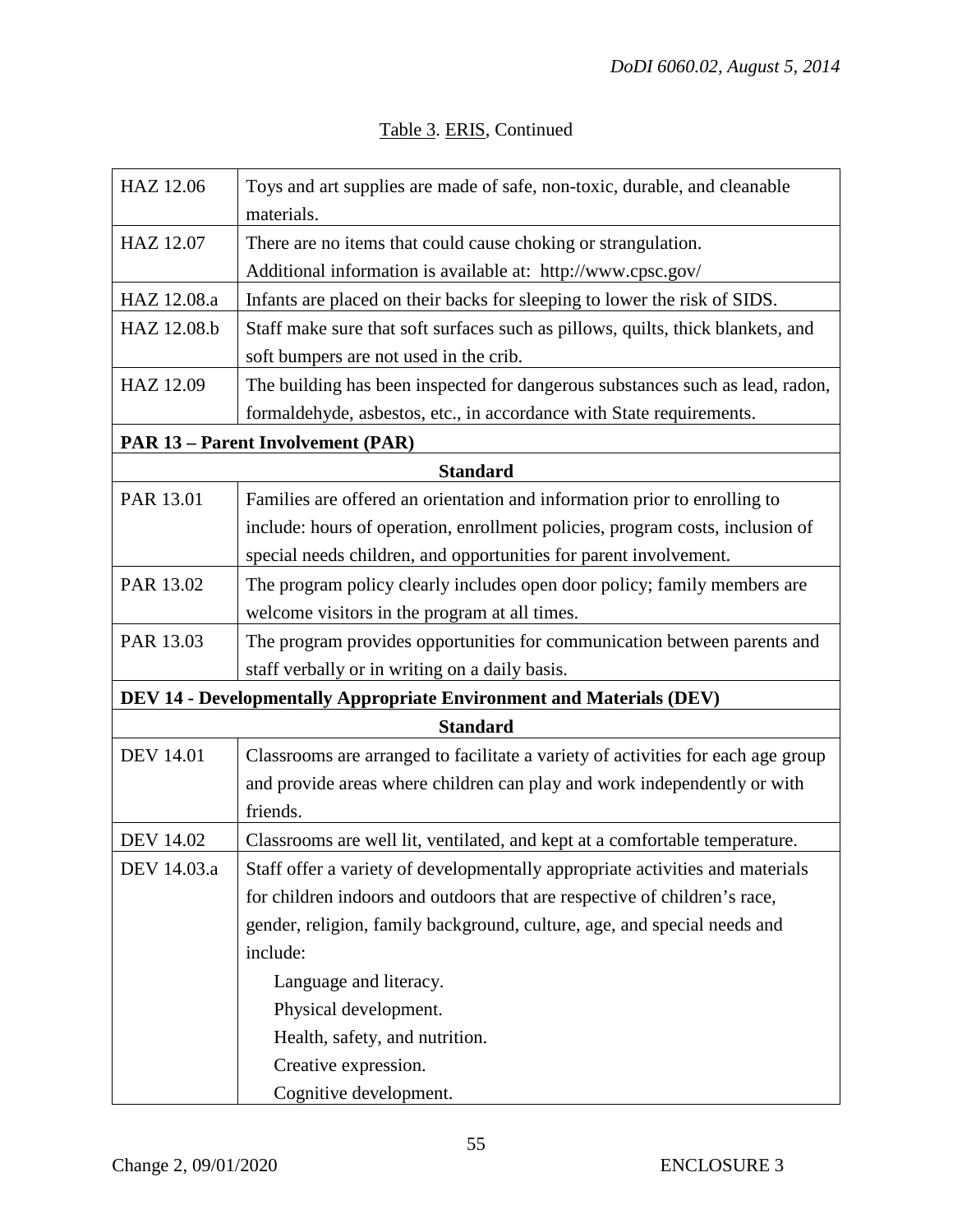|             | Social and emotional development.                                              |
|-------------|--------------------------------------------------------------------------------|
| DEV 14.03.b | Weekly classroom schedules include opportunities for alternating periods of    |
|             | quiet and active play, child-initiated and teacher-initiated activity, and     |
|             | individual, small group, and large group activities. Schedules are available   |
|             | for parents to review.                                                         |
| DEV 14.03.c | Programs provide an opportunity for physical activity on a daily basis.        |
| DEV 14.03.d | Screen time (e.g., non-active video games) and the use of passive media (e.g., |
|             | television, audio tapes) are limited and developmentally appropriate.          |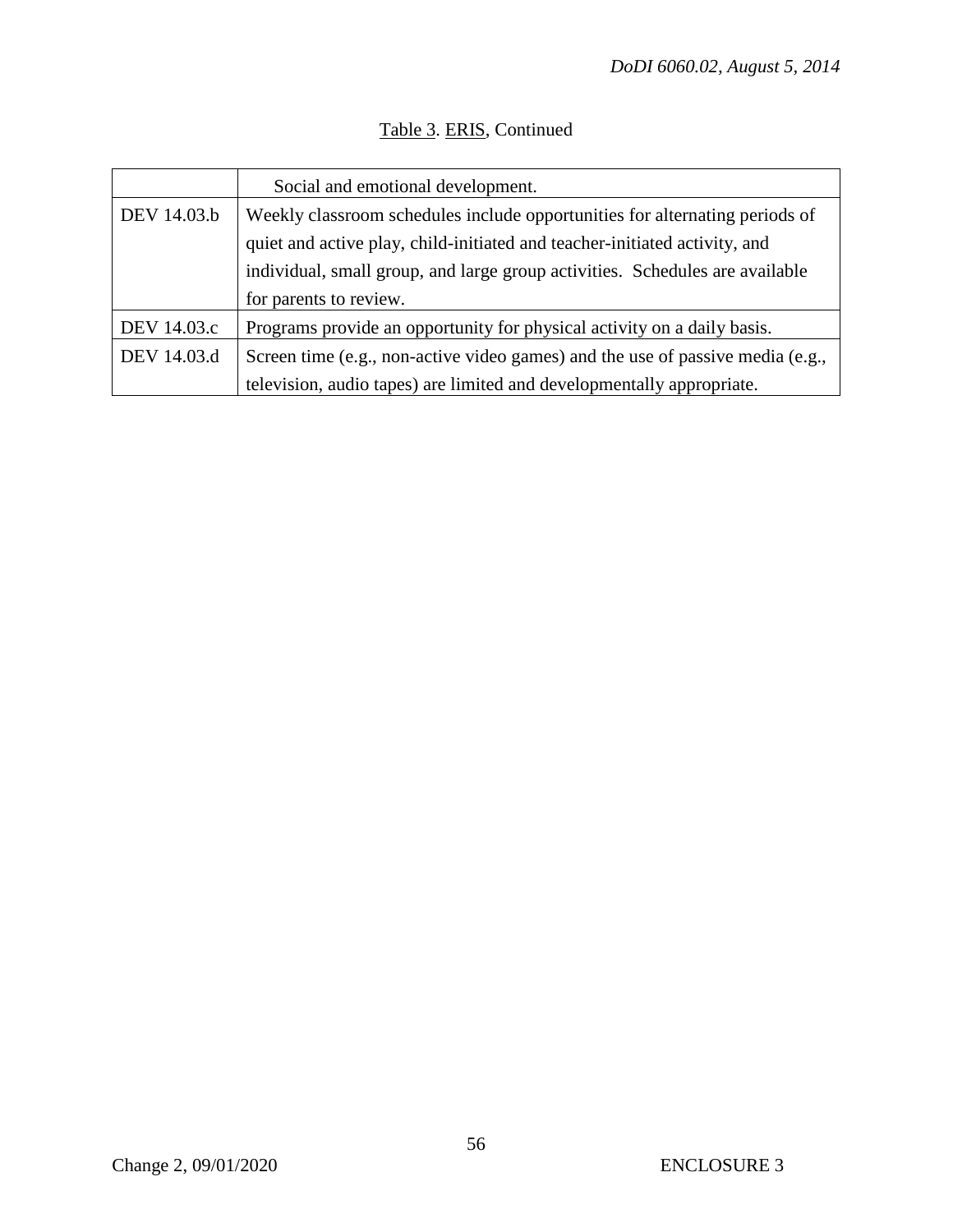# **GLOSSARY**

# PART I. ABBREVIATIONS AND ACRONYMS

| AA               | <b>Associate of Arts Degree</b>                                                          |
|------------------|------------------------------------------------------------------------------------------|
| AAP              | American Academy of Pediatrics                                                           |
| <b>ACIP</b>      | <b>Advisory Committee on Immunization Practices</b>                                      |
| <b>APF</b>       | appropriated funds                                                                       |
| <b>BA</b>        | Bachelor's Degree                                                                        |
| <b>BAC</b>       | background check/child abuse prevention                                                  |
| <b>BAH RC/T</b>  | basic allowance for housing Reserve Component/Transit                                    |
| <b>BUMEDINST</b> | Navy Bureau of Medicine and Surgery Instruction                                          |
| <b>CDC</b>       | child development center                                                                 |
| <b>CDP</b>       | child development program                                                                |
| <b>COLA</b>      | cost of living allowance                                                                 |
| <b>COMDTINST</b> | <b>Coast Guard Commandant Instruction</b>                                                |
| <b>CPR</b>       | cardiopulmonary resuscitation                                                            |
| <b>CPSC</b>      | <b>Consumer Product Safety Commission</b>                                                |
| DASD(MC&FP)      | Deputy Assistant Secretary of Defense for Military Community and<br><b>Family Policy</b> |
| <b>DEV</b>       | developmentally appropriate environment and materials                                    |
| DoDD             | DoD Directive                                                                            |
| DoDI             | DoD Instruction                                                                          |
| DRL              | evacuation and fire drills                                                               |
| <b>ECE</b>       | early childhood education                                                                |
| <b>EMG</b>       | emergency plan/contact information                                                       |
| <b>ERIS</b>      | Effectiveness Rating and Improvement System                                              |
| <b>FCC</b>       | family child care                                                                        |
| <b>GED</b>       | <b>Graduation Equivalency Degree</b>                                                     |
| <b>GSA</b>       | <b>General Services Administration</b>                                                   |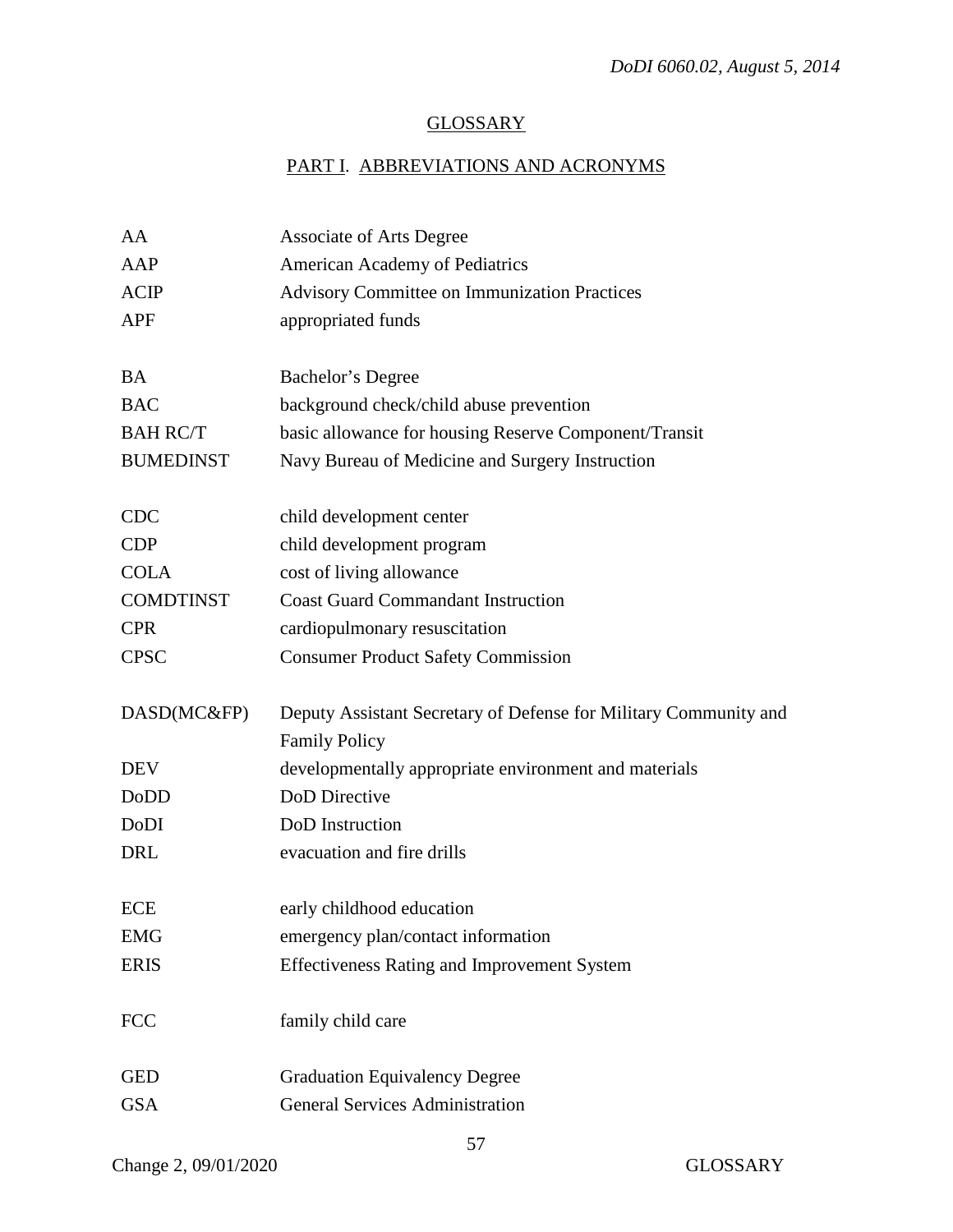| <b>HAZ</b>        | hazardous materials and general safety                            |
|-------------------|-------------------------------------------------------------------|
| <b>HWD</b>        | hand washing and diapering                                        |
|                   |                                                                   |
| <b>IMM</b>        | immunizations                                                     |
|                   |                                                                   |
| <b>MCC</b>        | MilitaryChildCare.com                                             |
| <b>MED</b>        | medication and health                                             |
|                   |                                                                   |
| <b>NACI</b>       | National Agency Check Investigation                               |
| <b>NAF</b>        | non-appropriated funds                                            |
| <b>NAFI</b>       | non-appropriated funds instrumentality                            |
|                   |                                                                   |
| ODASD(MC&FP)      | Office of the Deputy Assistant Secretary of Defense for Military  |
|                   | Community & Family Policy                                         |
| OFP/OCY           | Office of Family Policy/Children and Youth                        |
| <b>OSHA</b>       | Occupational Safety and Health Administration                     |
| <b>OUT</b>        | outdoor play area                                                 |
|                   |                                                                   |
| PAR               | parent involvement                                                |
|                   |                                                                   |
| <b>SAC</b>        | school-age care                                                   |
| <b>SCR</b>        | staff-child ratio/group size                                      |
| <b>SIDS</b>       | Sudden Infant Death Syndrome                                      |
| <b>SR</b>         | staff requirements                                                |
| <b>SUP</b>        | supervision/guidance                                              |
|                   |                                                                   |
| <b>TFI</b>        | total family income                                               |
| <b>TRG</b>        | training requirements                                             |
| <b>TPA</b>        | third party administrator                                         |
|                   |                                                                   |
| <b>UFC</b>        | Unified Facilities Criteria                                       |
| U.S.C.            | <b>United States Code</b>                                         |
| <b>USDA</b>       | United States Department of Agriculture                           |
| <b>USDA CACFP</b> | United States Department of Agriculture Child and Adult Care Food |
|                   | Program                                                           |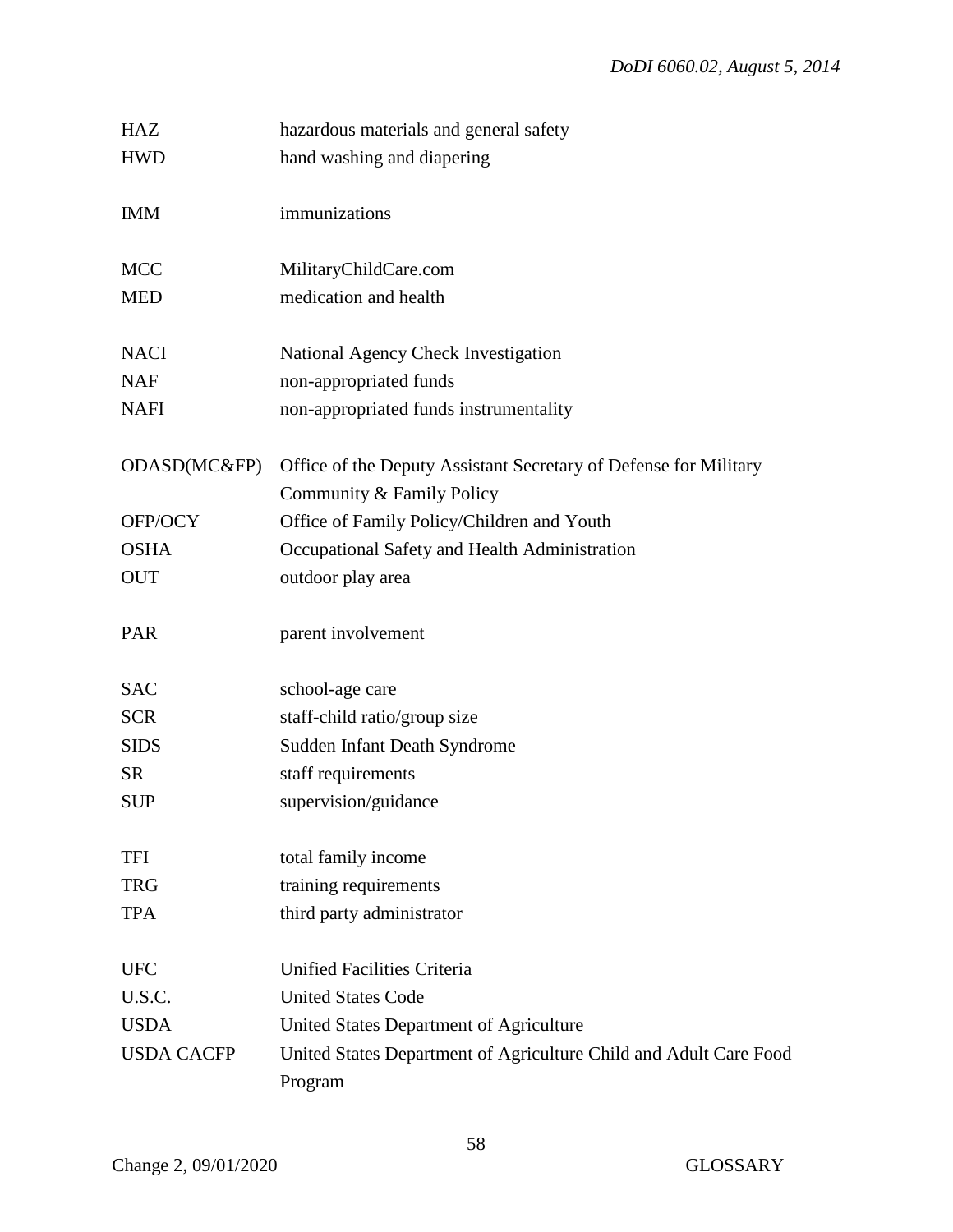#### PART II. DEFINITIONS

Unless otherwise noted, these terms and their definitions are for the purpose of this Instruction.

accreditation. Verification that a CDP has been assessed by an appropriate, external national accrediting body and meets the standards of quality established by that body.

affiliated FCC. Home-based child care services that are provided by licensed individuals in homes located off of the installation, who agree to comply with the standards outlined in this Instruction.

APF. Funds appropriated by Congress and received by the U.S. Government as tax dollars.

APF employees. Civilian employees hired by DoD Components with APF. Includes temporary employees, 18 years or older.

caregiver. For the purpose of determining priority, a parent or an individual who performs the functions of a parent.

caregiving personnel. Civilian employees of a CDP who are directly involved with the care and supervision of children and are counted in the staff to child ratios.

CDP. Child care services for children of DoD personnel from birth through 12 years of age.

CDP employee. A civilian employed by the DoD to work in a DoD CDP (regardless of whether the employee is paid from APF or NAF).

child(ren). A person under 18 years of age for whom a parent, guardian, or foster parent, is legally responsible.

child care fees. NAF derived from fees paid by Military members and other authorized users of child care services provided at a military CDC or other DoD-approved facility-based CDP. Also referred to as user fees or parent fees.

child care hour. 1 hour of care provided to one child. If a provider cares for six children for 10 hours, that is the equivalent of 60 child care hours.

combat related wounded warrior. A term referring to the entire population of wounded, ill and injured Service members and veterans who have incurred a wound, illness, or injury for which the member was awarded the Purple Heart or whose wound, illness, or injury was incurred as a direct result of armed conflict or while engaged in hazardous service or in the performance of duty under conditions simulating war, or through an instrumentality of war.

direct care personnel. Staff members whose main responsibility focuses on providing care to children and youth.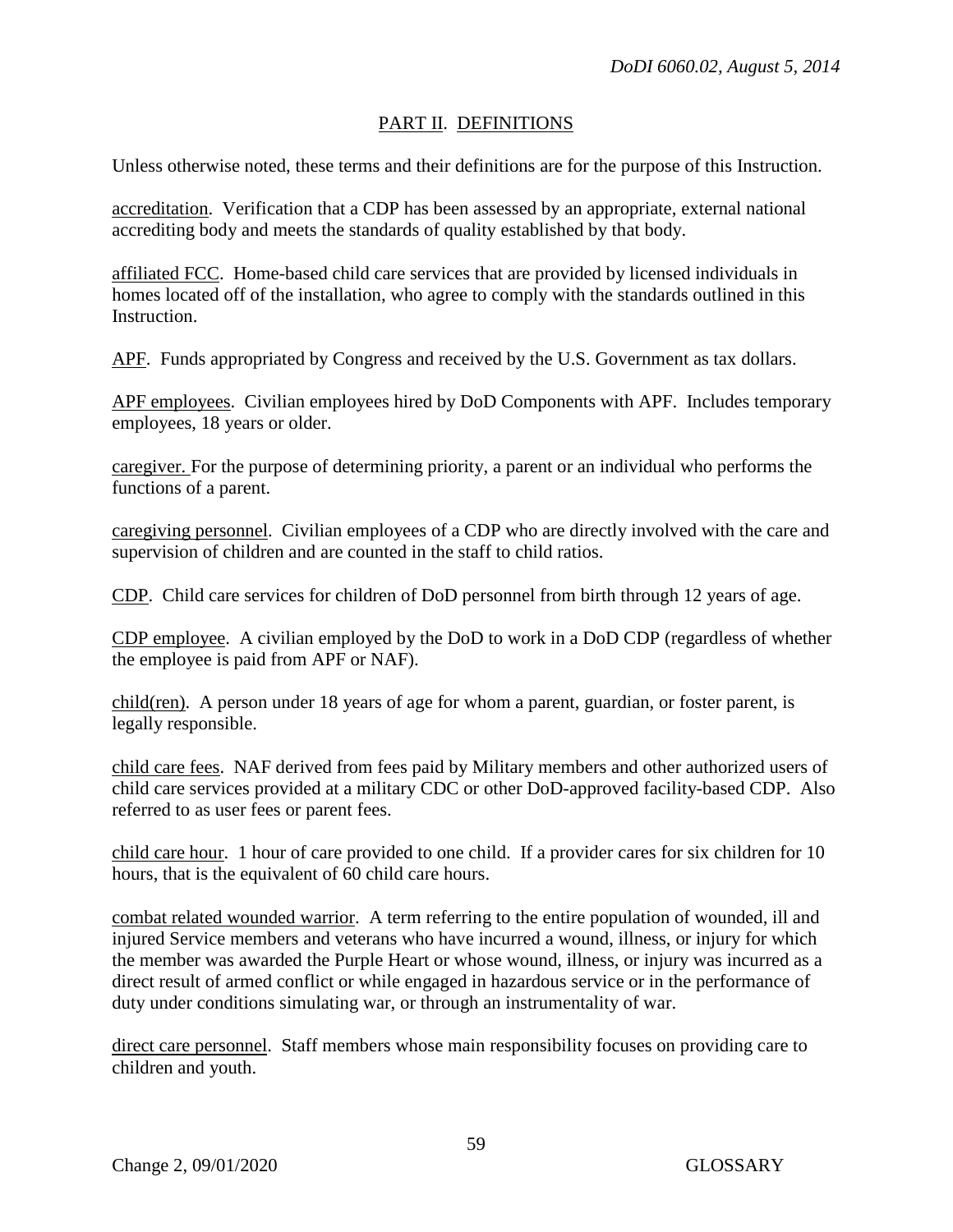DoD CDP Employee Wage Plan. The wage plan that uses a NAF pay banding system to provide direct service personnel with rates of pay substantially equivalent to other employees at the installation with similar training, seniority, and experience. Pay increases and promotions are tied to completion of training. Completion of training is a condition of employment. This wage plan does not apply to CDPs constructed and operated by contractors under DoDI 1015.15 (Reference (x)).

DoD Certification to Operate. Certification issued to each DoD CDP after the program has been inspected by a representative(s) of the DoD Component or a major command, and found to be in compliance with DoD standards in Enclosure 3, sections 1, 7 through 10, 13 and 14.

DoD Child Abuse and Safety Hotline. A hotline (found at DoD's Military Homefront website) required by section 1794 of Reference (f) that enables parents and visitors to anonymously report suspected child abuse or safety violations at a military CDP or home.

eligible patron. Patrons who qualify for CDP services, to include active duty Military Service members, DoD civilian employees paid from APF and NAF, Reserve Component Military Service members on inactive duty training, combat related wounded warriors, surviving spouses of military members who died from a combat related incident, eligible employees of DoD contractors, other Federal employees, and those acting in loco parentis of the aforementioned eligible patrons.

eligible employee of a DoD contractor. An employee of a DoD contractor or subcontractor, or individual under contract or subcontract to DoD, who requires physical access to DoD facilities at least two days out of a work week.

facility-based program. Refers to child care that is provided within a building, structure, or other improvement to real property. Does not include FCC homes.

FCC. Home-based child care services that are provided for Military Service members, DoD civilian employees, or eligible employees of a DoD contractor by an individual who is certified by the Secretary of the Military Department or Director of the Defense Agency or DoD Field Activity concerned as qualified to provide those services, and provides those services for 10 hours or more per week per child on a regular basis for compensation. Also referred to as family home day care, family home care, child development homes, and family day care.

FCC administrator. DoD civilian employees or contract personnel, either APF or NAF, who are responsible for FCC program management, training, inspections, and other services to assist FCC providers. Includes program directors, monitors, outreach workers, United States Department of Agriculture (USDA) CACFP monitors, and administrative personnel.

FCC provider. An individual 18 years of age or older who provides child care for 10 hours or more per week per child on a regular basis in his or her home with the approval and certification of the commanding officer, and has responsibility for planning and carrying out a program that meets the children's needs at their various stages of development and growth.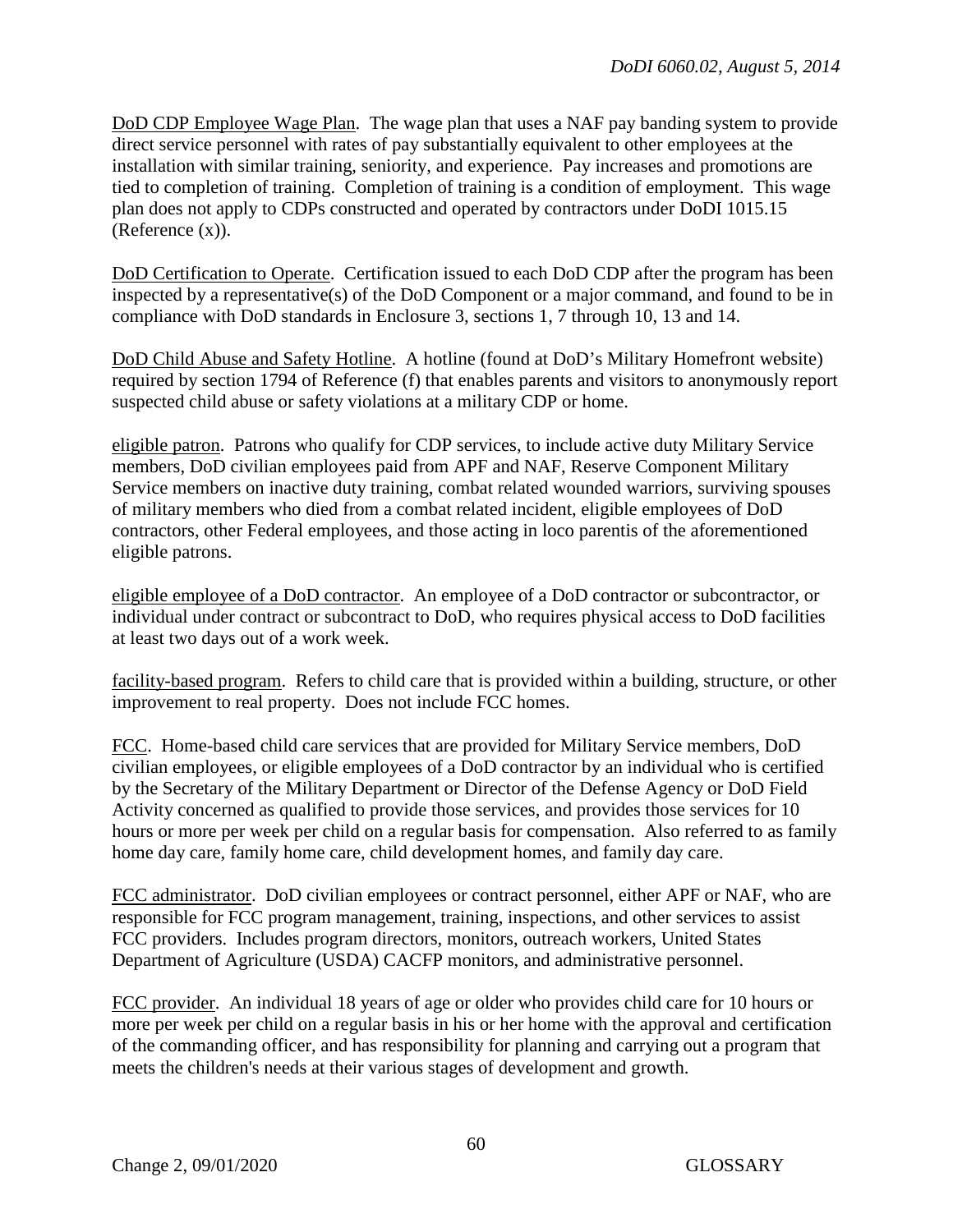family member. For a Military Service member, the member's spouse or unmarried dependent child, or an unmarried dependent child of the member's spouse. For an eligible DoD civilian employee or eligible employee of a DoD contractor, the employee's spouse or same-sex domestic partner, or unmarried dependent child of the employee, employee's spouse, or the employee's same-sex domestic partner.

financial hardship. A severe hardship resulting from, but not limited to: sudden and unexpected illness or accident of the spouse or the same-sex domestic partner of an eligible DoD Civilian employee; loss of the spouse's or eligible DoD Civilian's same-sex domestic partner's employment or wages; property damage not covered by insurance; extraordinary and unforeseeable circumstances arising as a result of events beyond the control of the patron.

full-day care. This care meets the needs of parents working outside the home who require child care services 6 hours or more per day on a regular basis, usually at least 4 days per week.

hourly care. Care provided in a CDP that meets the needs of parents requiring short-term child care services on an intermittent basis. Hourly care includes on-site group care.

individual with a disability. A handicapped person, as defined in part 56 of title 32, Code of Federal Regulations (Reference (y)), in accordance with section 705 of title 29, U.S.C., also known as "Section 7 of The Rehabilitation Act of 1973," as amended (Reference (z)), and consistent with section 12102 of title 42, U.S.C., also known as "The Americans with Disabilities Act," as amended (Reference (aa)). Synonymous with the phrase "person with a disability."

identification Action Team. A multidisciplinary team that supports families of children with special needs that consider the needs of the child, the disability, and the environment of group care in child development facilities or home-based care, staffing needs and training requirements, and the resources of the program.

infant. A child, aged birth through 12 months.

in loco parentis. In the place or position of a parent. An "in loco parentis" relationship is one in which a person takes on the role of a lawful parent by assuming the obligations and discharging the duties of a parent without formally becoming an adoptive parent or legal guardian. The child(ren) must reside with and be supported by the person. A special power of attorney to act "in loco parentis" is required to be on file.

military approved community based program. Military approved child care available to geographically dispersed eligible families.

military CDP facility. A facility on a military installation or operated by a DoD Component at which child care services are provided for Military Service members or DoD civilian employees or any other facility at which such child care services are provided that is operated by the Secretary of a Military Department.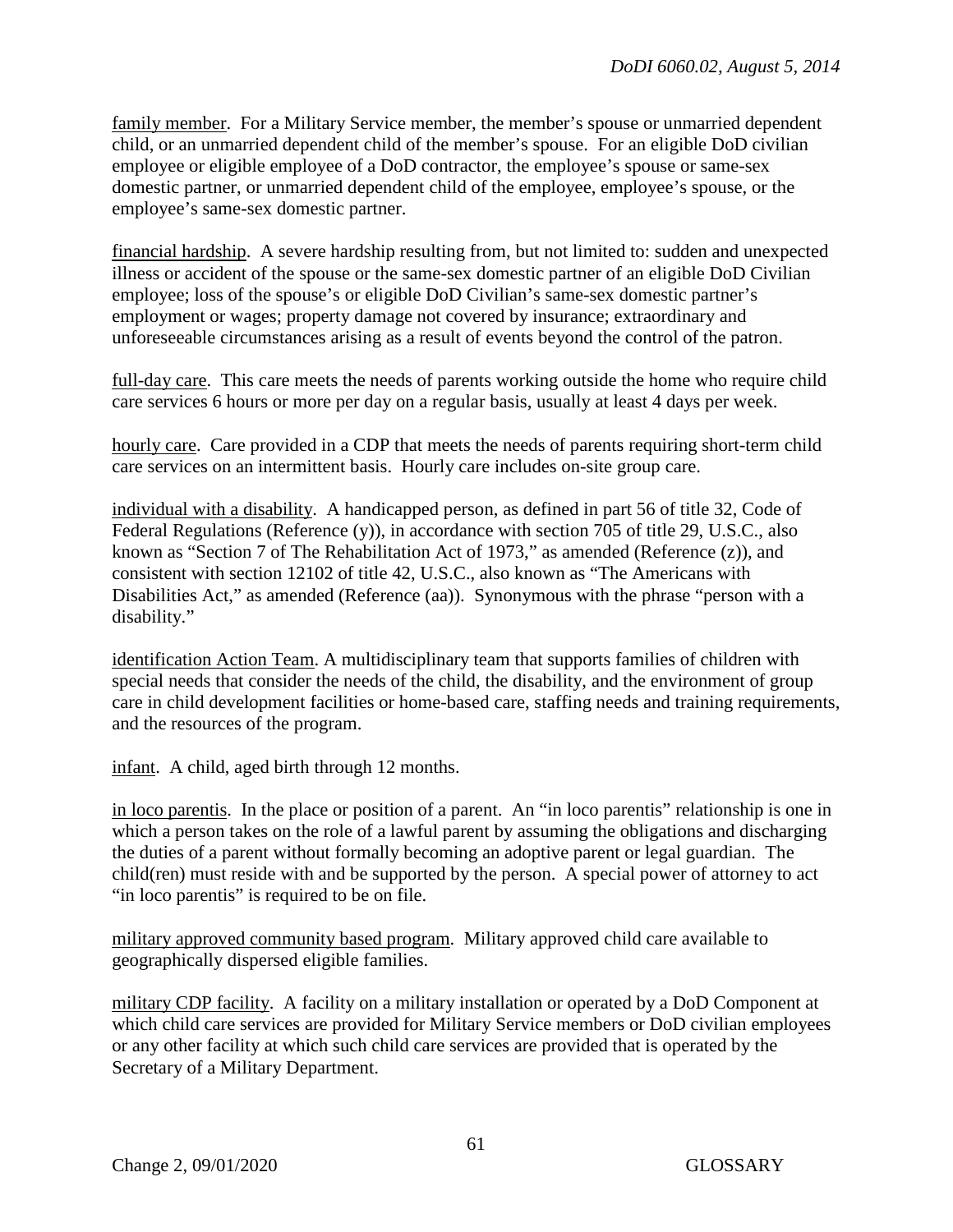military installation. Defined in part 238.3 of Reference (y).

mixed-age group. A group of children that includes children from more than one age group.

multidisciplinary inspection team. An inspection team led by a representative of the installation commander with authority to verify compliance with standards.

NAF. Funds derived from CDP fees paid by eligible patrons.

NAF employees. Civilian employees hired by DoD Components and compensated from NAFI

funds. Includes temporary employees, 18 years or older.

NAF employees. Civilian employees hired by DoD Components and compensated from NAFI funds). Includes temporary employees, 18 years or older.

off-site group care. An option which provides child care on an occasional rather than a daily basis and allows on-site hourly group care when parents of children in care are attending command functions in the same facility.

on-site group care. A child care program that provides on-site hourly group child care when a parent or guardian of the children in care are attending the same function and are in the same facility.

operational hardship. A program's inability to operate at full capacity due to documented staffing shortages.

parent. The biological father or mother of a child; a person who, by order of a court of competent jurisdiction, has been declared the father or mother of a child by adoption; the legal guardian of a child; or a person in whose household a child resides at least 25 percent of the time in any month, provided that such person stands in loco parentis to that child and contributes at least one-half of the child's support.

parent board. A group established pursuant to 10 U.S.C. 1783 and 1795 comprised of parents who are also Military Service members, retired Military Service members, or spouses of Military Service members or retired Military Service members of children attending DoD CDPs, including FCC. This board shall act in an advisory capacity, providing recommendations for improving services. The board shall meet periodically with staff of the CDP. The board, with the advice of the program staff, shall be responsible for developing and overseeing the implementation of the parent participation program in accordance with 10 U.S.C. 1795.

parent participation plan. A planned group of activities and projects established by the Parent Board to encourage parents to volunteer in CDPs, including special events and activities (such as field trips, holiday events, and special curriculum programs), small group activities, special projects (such as playground improvement, procurement of equipment, and administrative aid),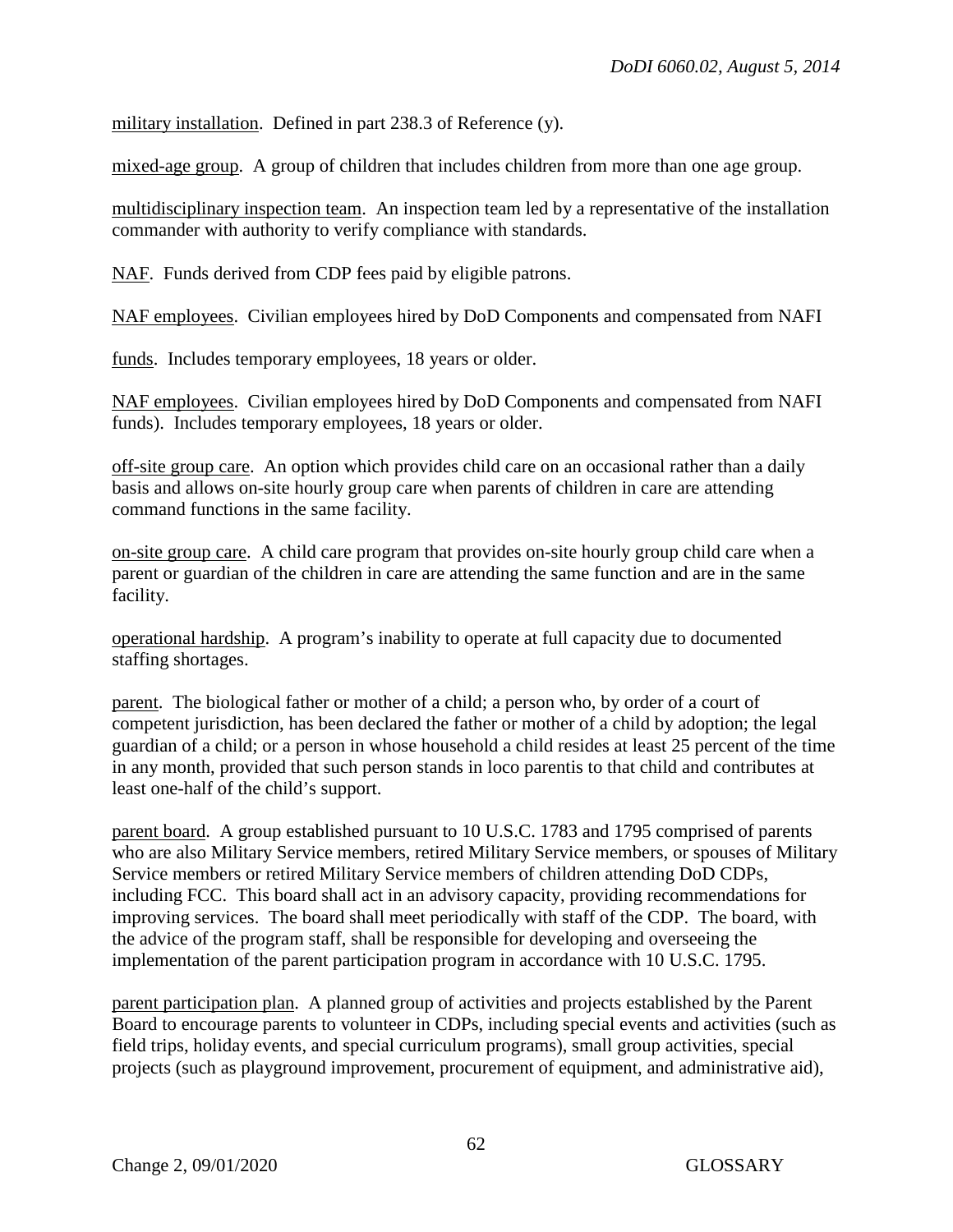and parent education programs and training workshops to include child abuse prevention education for parents.

part-day care. This care meets the needs of parents working outside the home who require child care services on a seasonal or regularly scheduled part-day basis for fewer than 6 hours per day, usually fewer than 4 days per week.

post-secondary educational program. Any educational program conducted by an adult education entity to include colleges and universities, career/technical schools, vocational/trade schools, formal apprenticeship programs, or pursuit of a General Education Development (GED).

preschool-age. Children 36 months through 5 years of age.

pre-toddler. A child 13 months through 24 months of age.

qualifying children. Children of an eligible patron or their spouse or the same-sex domestic partner of eligible DoD civilian employees.

resource and referral. A service that provides information about child care services on and off the installation to meet patrons' child care needs and maximize use of available sources of child care.

respite child care. Care for children that provides a parent or guardian temporary respite from their role as a primary caregiver.

SAC. Either facility-based or home-based care for children ages 6-12, or those attending kindergarten, who require supervision before and after school, or during duty hours, school holidays, or school closures.

same-sex domestic partner. A person in a same-sex domestic partnership with a uniformed service member, civilian employee or employee of a DoD contractor of the same-sex.

same-sex domestic partnership. A committed relationship between two adults of the same-sex in which the partners:

Are each other's sole same-sex domestic partner and intend to remain so indefinitely;

Are not married (legally or by common law) to, joined in civil union with, or in a same-sex domestic partnership with anyone else;

Are at least 18 years of age and mentally competent to consent to contract;

Share responsibility for a significant measure of each other's common welfare and financial obligations;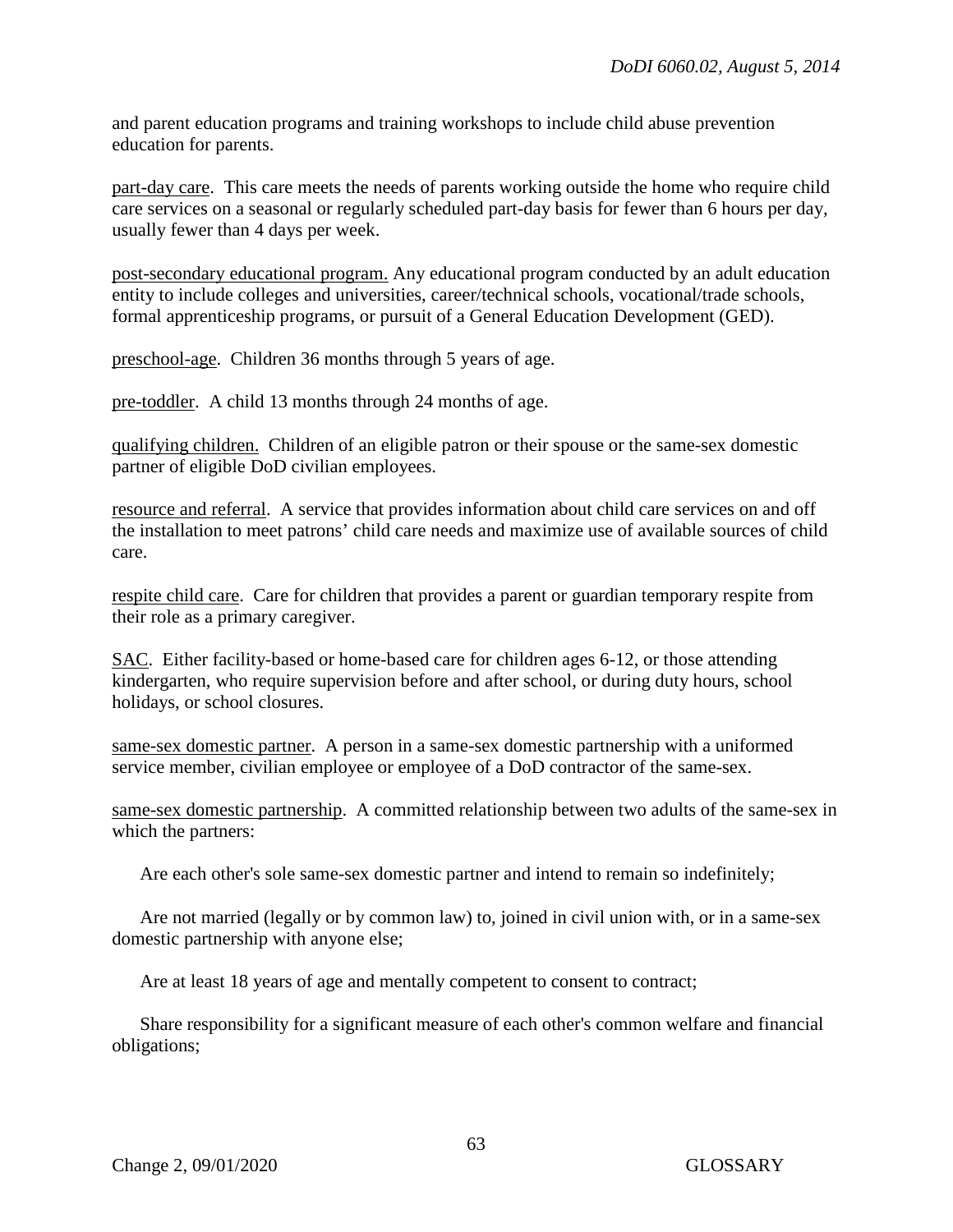Are not related in a way that, if they were of opposite sex, would prohibit legal marriage in the state or U.S. jurisdiction in which they reside; and,

Maintain a common residence and intend to continue the arrangement (or would maintain a common residence but for the requirements of military service, an assignment abroad, or other employment-related, financial, or similar obstacle).

school-age children. Children aged 6 years through 12, or attending kindergarten through sixth grade, enrolled in a SAC program.

screen time. Time spent watching television, playing video games, or on the computer.

special needs. Children with special needs are children who may need accommodations to make child care accessible or may otherwise require more than routine and basic care; including children with or at risk of disabilities, chronic illnesses and physical, developmental, behavioral, or emotional conditions that require health and related services of a type or amount beyond that required by children in general.

staff:child ratio. The number of children for whom individual caregiving personnel or FCC providers shall be responsible.

SIDS. The sudden, unexplained death of an infant younger than 1 year old.

supplemental child care. Child care programs and services that augment and support CDC and FCC programs to increase the availability of child care for military and DoD civilian employees. These may include, but are not limited to, resource and referral services, contract-provided services, short-term, hourly child care at alternative locations, and interagency initiatives.

support staff. Person(s) responsible for providing services not directly related to direct child care services, such as, but not limited to, janitorial, food service, clerical, and administrative duties.

surviving spouse. A spouse of a Service member who dies on active duty, active duty for training, inactive duty for training or within 120 days after release from active duty if the death is due to a service-related disability.

TPA. An independent organization or entity contracted to perform identified services on behalf of the plan administrator. These services may include clerical and administrative functions, such as enrollment and claims administration, payment of subsidies to providers, and information services.

toddler. A child between the ages of 24 and 36 months of age.

TFI. Includes all earned income including wages, salaries, tips, long-term disability benefits, voluntary salary deferrals, basic allowance for housing Reserve Component/Transit (BAH RC/T) and subsistence allowances and in-kind quarters and subsistence received by a Military Service member, civilian employee, a spouse, or, in the case of an eligible DoD civilian employee, the